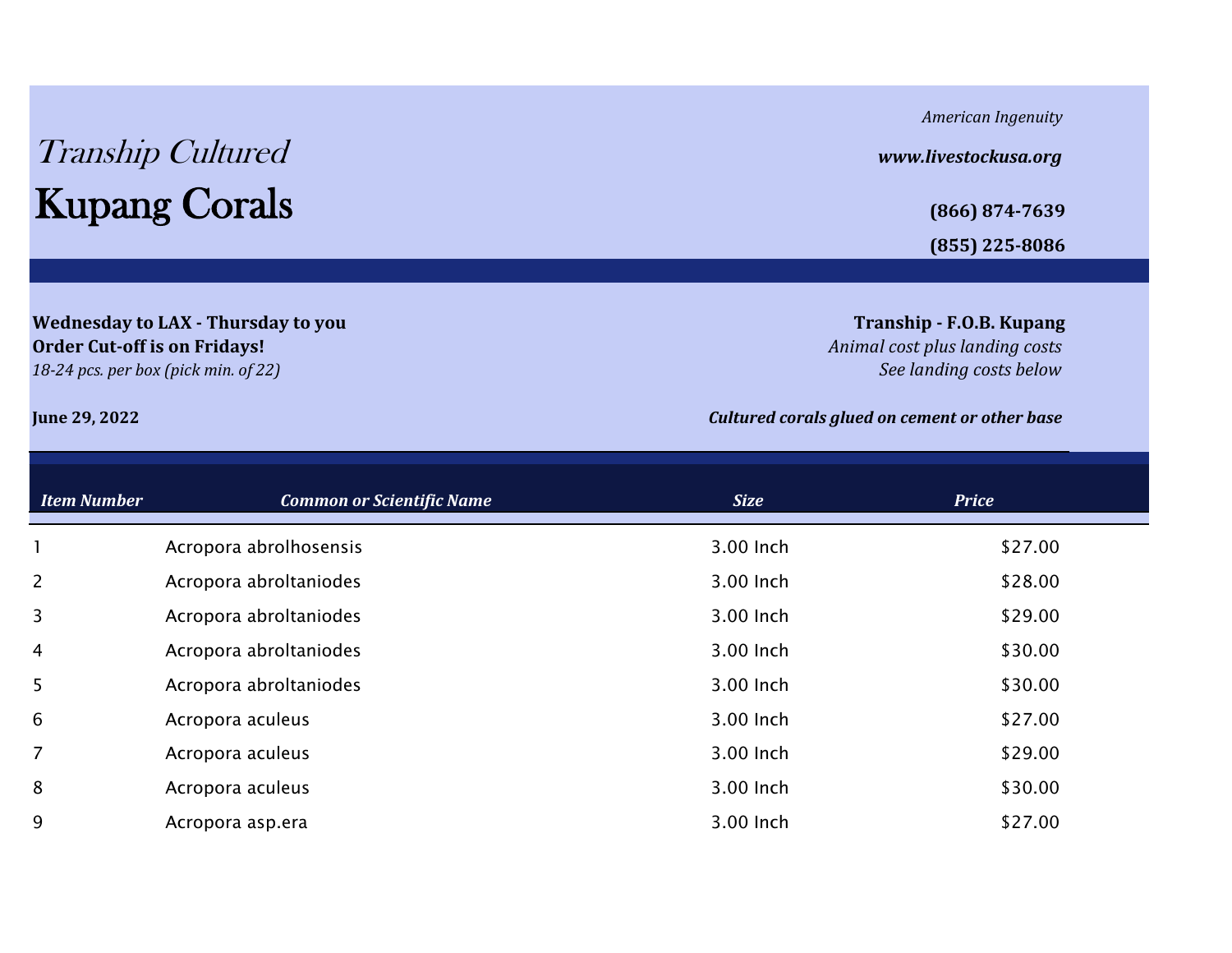| 10 | Acropora austera     | 3.00 Inch | \$27.00 |
|----|----------------------|-----------|---------|
| 11 | Acropora austera     | 3.00 Inch | \$27.00 |
| 12 | Acropora austera     | 3.00 Inch | \$27.00 |
| 13 | Acropora austera     | 3.00 Inch | \$27.00 |
| 14 | Acropora austera     | 3.00 Inch | \$27.00 |
| 15 | Acropora austera     | 3.00 Inch | \$29.00 |
| 16 | Acropora austera     | 3.00 Inch | \$29.00 |
| 17 | Acropora austera     | 3.00 Inch | \$29.00 |
| 18 | Acropora austera     | 3.00 Inch | \$29.00 |
| 19 | Acropora austera     | 3.00 Inch | \$29.00 |
| 20 | Acropora austera     | 3.00 Inch | \$29.00 |
| 21 | Acropora branchi     | 3.00 Inch | \$27.00 |
| 22 | Acropora branchi     | 3.00 Inch | \$30.00 |
| 23 | Acropora branchi     | 3.00 Inch | \$30.00 |
| 27 | Acropora caroliniana | 3.00 Inch | \$29.00 |
| 28 | Acropora caroliniana | 3.00 Inch | \$30.00 |
| 30 | Acropora caroliniana | 3.00 Inch | \$30.00 |
| 31 | Acropora desalwi     | 3.00 Inch | \$27.00 |
| 32 | Acropora desalwi     | 3.00 Inch | \$27.00 |
| 33 | Acropora desalwi     | 3.00 Inch | \$27.00 |
| 34 | Acropora desalwi     | 3.00 Inch | \$29.00 |
| 35 | Acropora desalwi     | 3.00 Inch | \$29.00 |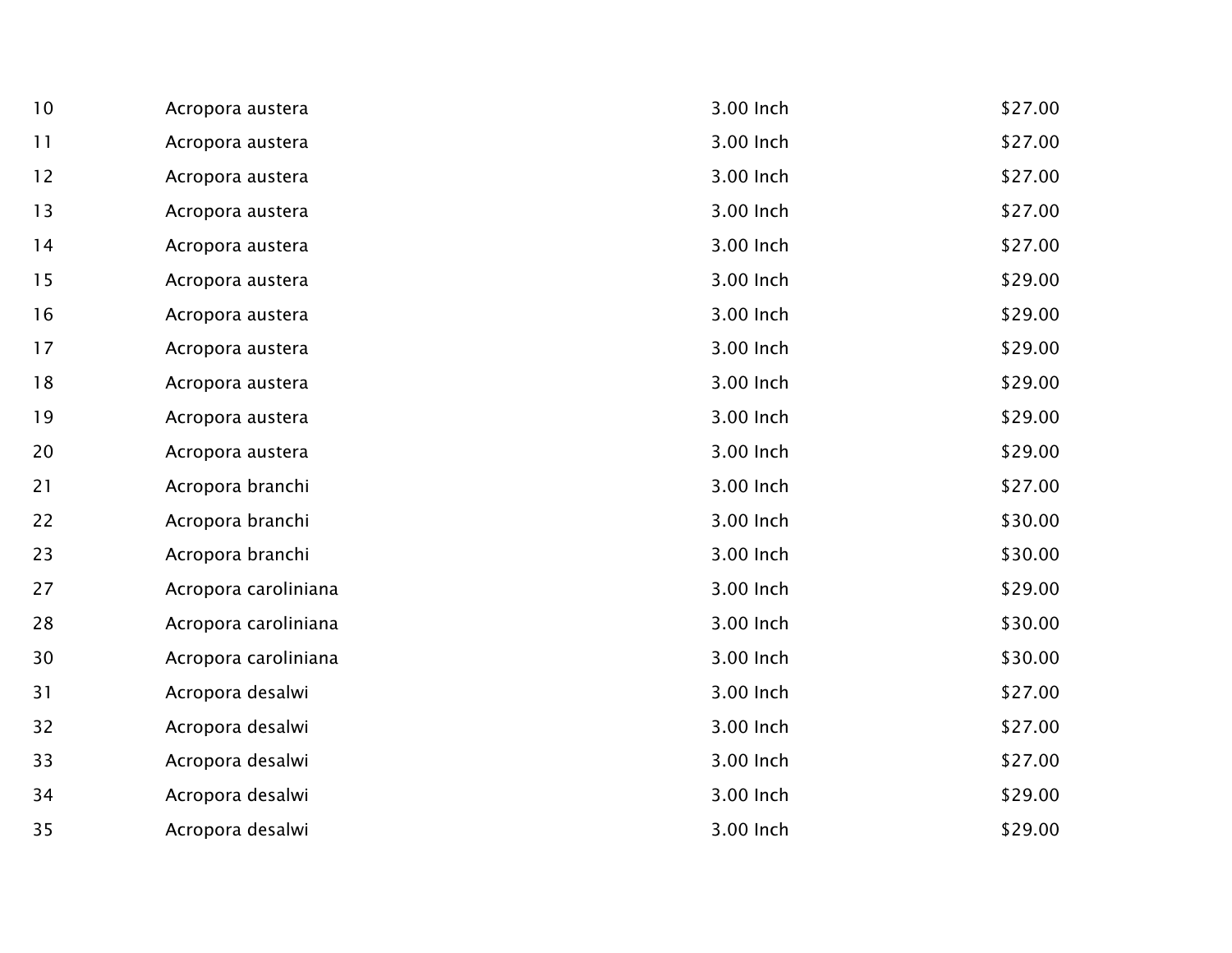| 36 | Acropora digitifera   | 3.00 Inch | \$29.00 |
|----|-----------------------|-----------|---------|
| 37 | Acropora digitifera   | 3.00 Inch | \$29.00 |
| 40 | Acropora divaricata   | 3.00 Inch | \$29.00 |
| 41 | Acropora efflorescens | 3.00 Inch | \$29.00 |
| 42 | Acropora efflorescens | 3.00 Inch | \$29.00 |
| 43 | Acropora efflorescens | 3.00 Inch | \$29.00 |
| 44 | Acropora efflorescens | 3.00 Inch | \$29.00 |
| 45 | Acropora efflorescens | 3.00 Inch | \$29.00 |
| 46 | Acropora florida      | 3.00 Inch | \$27.00 |
| 47 | Acropora florida      | 3.00 Inch | \$29.00 |
| 48 | Acropora florida      | 3.00 Inch | \$29.00 |
| 49 | Acropora florida      | 3.00 Inch | \$29.00 |
| 50 | Acropora florida      | 3.00 Inch | \$30.00 |
| 51 | Acropora formosa      | 3.00 Inch | \$27.00 |
| 52 | Acropora formosa      | 3.00 Inch | \$27.00 |
| 53 | Acropora formosa      | 3.00 Inch | \$27.00 |
| 54 | Acropora gomezi       | 2.50 Inch | \$29.00 |
| 55 | Acropora gomezi       | 3.00 Inch | \$33.00 |
| 56 | Acropora gomezi       | 3.00 Inch | \$33.00 |
| 57 | Acropora gomezi       | 3.00 Inch | \$33.00 |
| 58 | Acropora gomezi       | 3.00 Inch | \$33.00 |
| 62 | Acropora humilis      | 3.00 Inch | \$29.00 |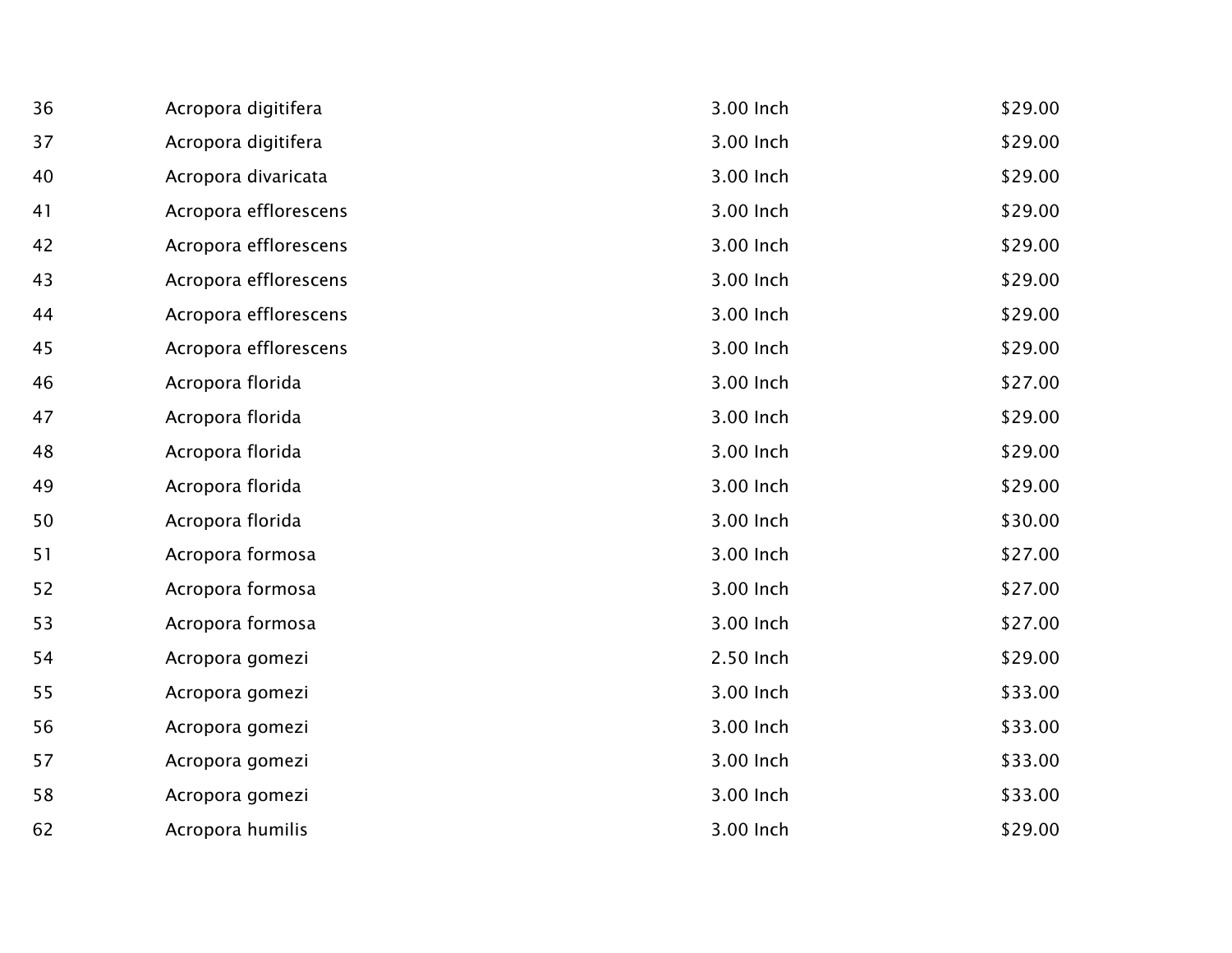| 63 | Acropora humilis     | 3.00 Inch | \$29.00 |
|----|----------------------|-----------|---------|
| 64 | Acropora humilis     | 3.00 Inch | \$29.00 |
| 65 | Acropora humilis     | 3.00 Inch | \$29.00 |
| 66 | Acropora humilis     | 3.00 Inch | \$29.00 |
| 67 | Acropora hyacinthus  | 3.00 Inch | \$33.00 |
| 68 | Acropora hyacinthus  | 3.00 Inch | \$33.00 |
| 69 | Acropora hyacinthus  | 3.00 Inch | \$33.00 |
| 70 | Acropora hyacinthus  | 3.00 Inch | \$33.00 |
| 71 | Acropora hyacinthus  | 3.00 Inch | \$33.00 |
| 72 | Acropora hyacinthus  | 3.00 Inch | \$33.00 |
| 73 | Acropora hyacinthus  | 3.00 Inch | \$33.00 |
| 74 | Acropora hyacinthus  | 3.00 Inch | \$33.00 |
| 77 | Acropora hyacinthus  | 3.00 Inch | \$33.00 |
| 78 | Acropora hyacinthus  | 3.00 Inch | \$33.00 |
| 79 | Acropora hyacinthus  | 3.00 Inch | \$33.00 |
| 80 | Acropora hyacinthus  | 3.00 Inch | \$33.00 |
| 81 | Acropora hyacinthus  | 3.00 Inch | \$33.00 |
| 82 | Acropora microclados | 3.00 Inch | \$33.00 |
| 83 | Acropora microclados | 3.00 Inch | \$33.00 |
| 84 | Acropora microclados | 3.00 Inch | \$33.00 |
| 85 | Acropora microclados | 3.00 Inch | \$33.00 |
| 86 | Acropora microclados | 3.00 Inch | \$33.00 |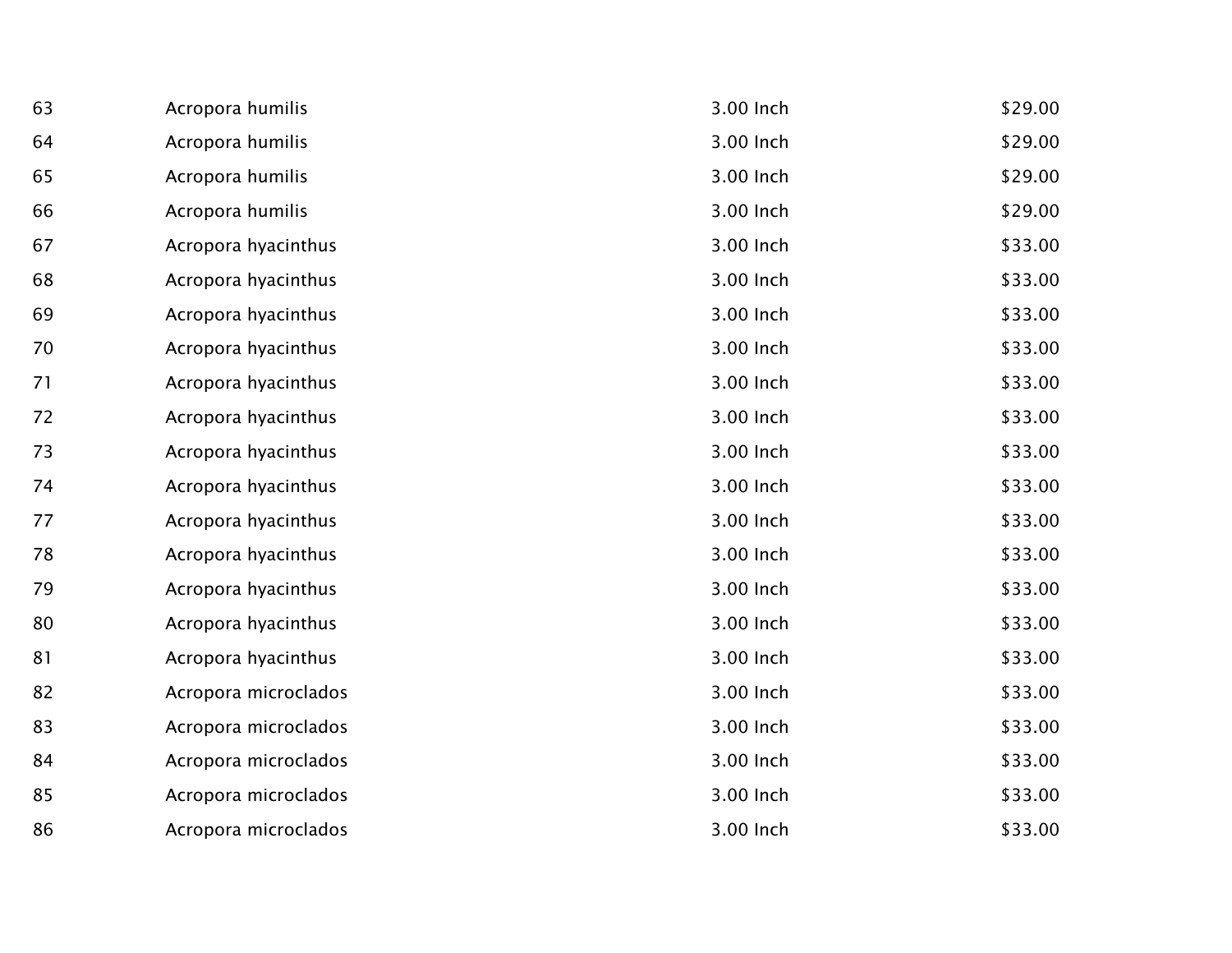| 87  | Acropora microclados | 3.00 Inch | \$33.00 |
|-----|----------------------|-----------|---------|
| 89  | Acropora microclados | 3.00 Inch | \$33.00 |
| 90  | Acropora microclados | 3.00 Inch | \$33.00 |
| 91  | Acropora microclados | 3.00 Inch | \$33.00 |
| 92  | Acropora microclados | 3.00 Inch | \$33.00 |
| 93  | Acropora microclados | 3.00 Inch | \$33.00 |
| 94  | Acropora microclados | 3.00 Inch | \$36.00 |
| 95  | Acropora microclados | 3.00 Inch | \$36.00 |
| 96  | Acropora microclados | 3.00 Inch | \$36.00 |
| 97  | Acropora microclados | 3.00 Inch | \$36.00 |
| 100 | Acropora microclados | 3.00 Inch | \$36.00 |
| 107 | Acropora microclados | 3.00 Inch | \$40.00 |
| 108 | Acropora microclados | 3.00 Inch | \$40.00 |
| 109 | Acropora microclados | 3.00 Inch | \$40.00 |
| 110 | Acropora microclados | 3.00 Inch | \$40.00 |
| 111 | Acropora microclados | 3.00 Inch | \$40.00 |
| 112 | Acropora microclados | 3.00 Inch | \$44.00 |
| 113 | Acropora microclados | 3.00 Inch | \$44.00 |
| 114 | Acropora microclados | 3.00 Inch | \$44.00 |
| 115 | Acropora millepora   | 2.50 Inch | \$29.00 |
| 116 | Acropora millepora   | 2.50 Inch | \$30.00 |
| 118 | Acropora millepora   | 2.50 Inch | \$30.00 |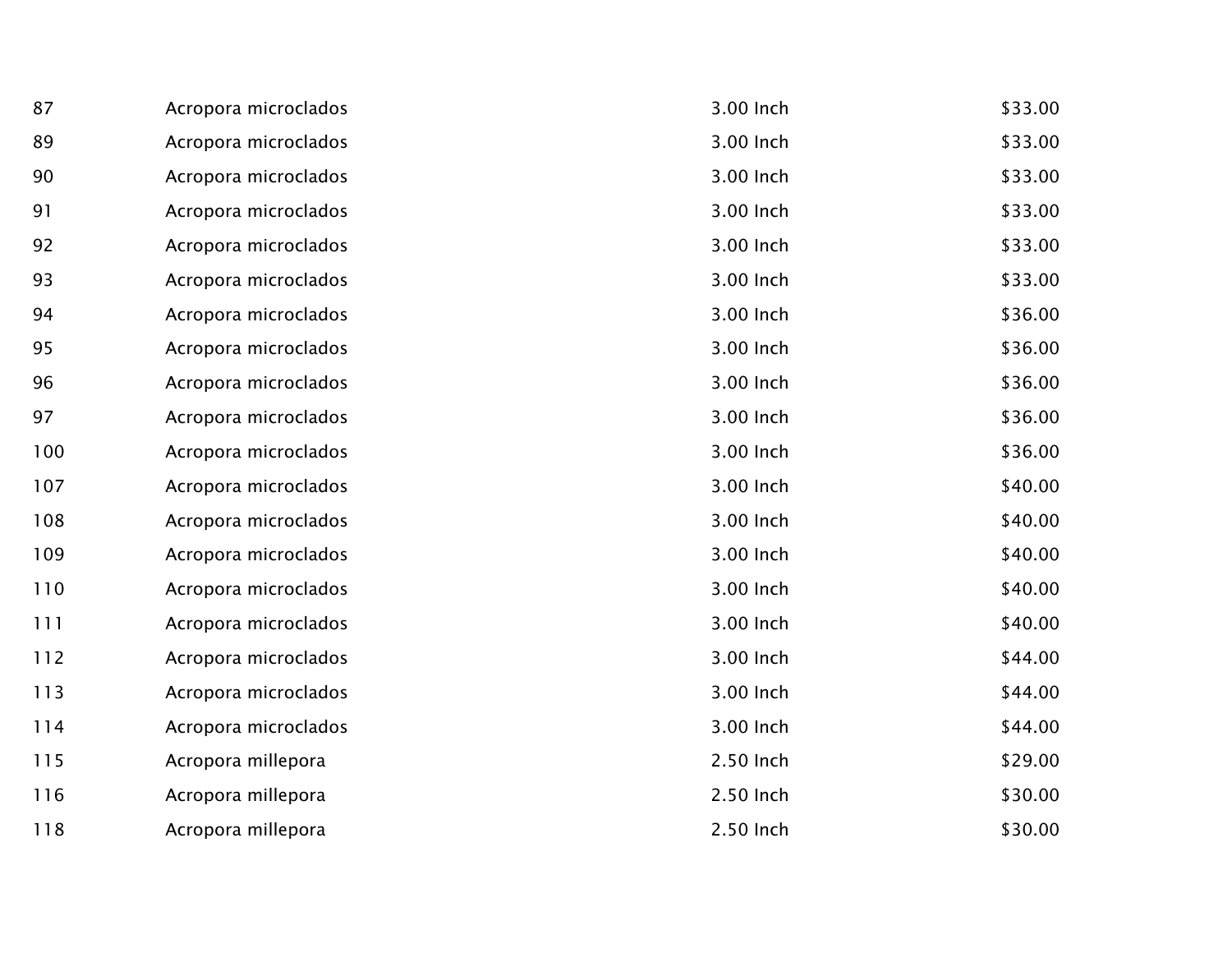| 119 | Acropora millepora | 2.50 Inch | \$30.00 |
|-----|--------------------|-----------|---------|
| 120 | Acropora millepora | 2.50 Inch | \$30.00 |
| 121 | Acropora millepora | 2.50 Inch | \$30.00 |
| 122 | Acropora millepora | 3.00 Inch | \$36.00 |
| 124 | Acropora millepora | 3.00 Inch | \$36.00 |
| 125 | Acropora millepora | 3.00 Inch | \$36.00 |
| 126 | Acropora millepora | 3.00 Inch | \$36.00 |
| 127 | Acropora millepora | 3.00 Inch | \$36.00 |
| 128 | Acropora millepora | 3.00 Inch | \$36.00 |
| 129 | Acropora millepora | 3.00 Inch | \$36.00 |
| 131 | Acropora millepora | 3.00 Inch | \$36.00 |
| 132 | Acropora millepora | 3.00 Inch | \$36.00 |
| 137 | Acropora millepora | 3.00 Inch | \$39.00 |
| 138 | Acropora millepora | 3.00 Inch | \$39.00 |
| 139 | Acropora millepora | 3.00 Inch | \$39.00 |
| 141 | Acropora millepora | 3.00 Inch | \$39.00 |
| 142 | Acropora millepora | 3.00 Inch | \$39.00 |
| 143 | Acropora millepora | 3.00 Inch | \$39.00 |
| 144 | Acropora millepora | 3.00 Inch | \$39.00 |
| 145 | Acropora millepora | 3.00 Inch | \$39.00 |
| 147 | Acropora millepora | 3.00 Inch | \$39.00 |
| 148 | Acropora millepora | 3.00 Inch | \$39.00 |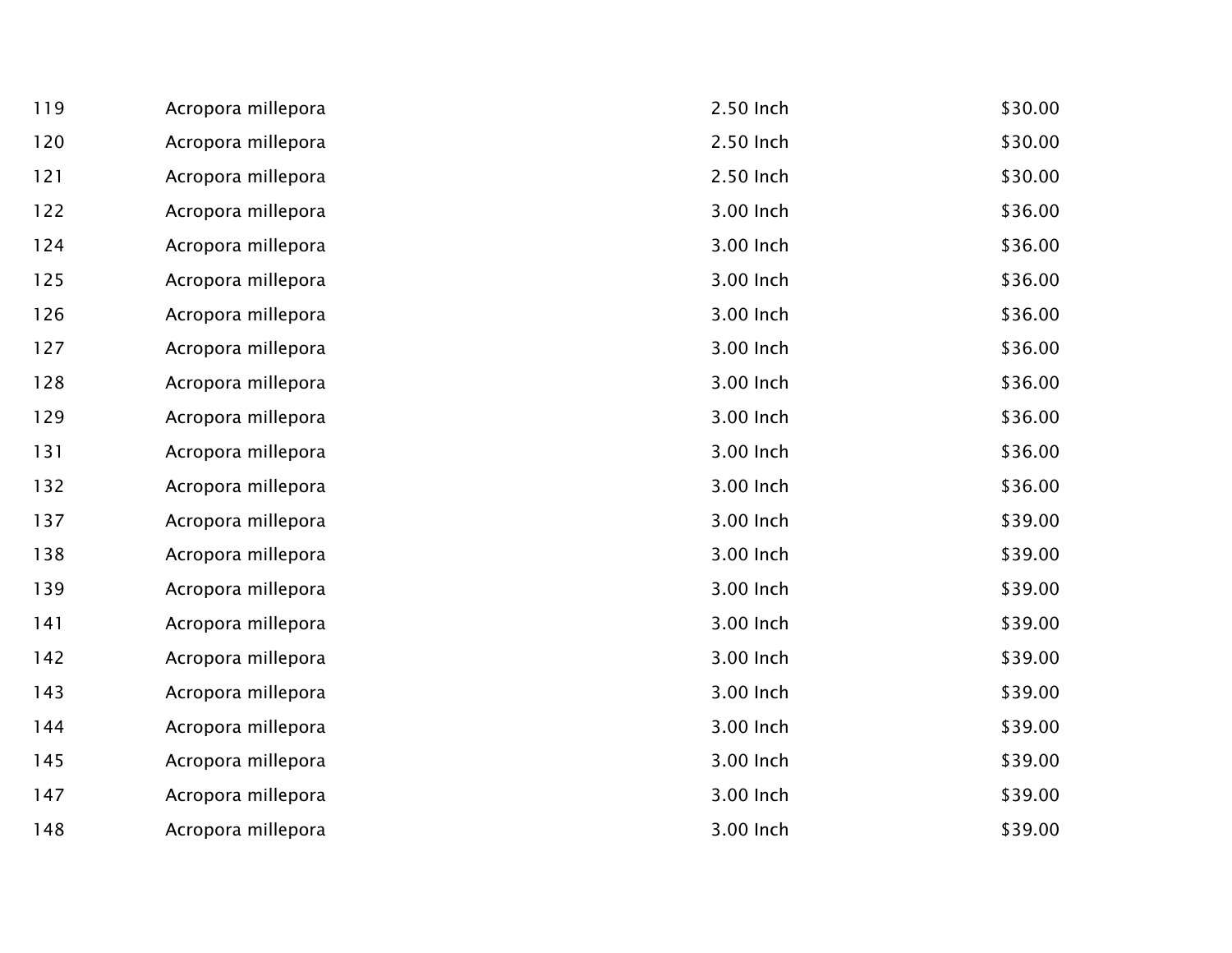| 149 | Acropora millepora  | 3.00 Inch | \$39.00 |
|-----|---------------------|-----------|---------|
| 150 | Acropora millepora  | 3.00 Inch | \$39.00 |
| 151 | Acropora millepora  | 3.00 Inch | \$43.00 |
| 152 | Acropora millepora  | 3.00 Inch | \$43.00 |
| 153 | Acropora millepora  | 3.00 Inch | \$43.00 |
| 154 | Acropora millepora  | 3.00 Inch | \$43.00 |
| 155 | Acropora millepora  | 3.00 Inch | \$43.00 |
| 156 | Acropora millepora  | 3.00 Inch | \$43.00 |
| 157 | Acropora millepora  | 3.00 Inch | \$43.00 |
| 158 | Acropora millepora  | 3.00 Inch | \$43.00 |
| 160 | Acropora monticuosa | 3.00 Inch | \$27.00 |
| 161 | Acropora monticuosa | 3.00 Inch | \$27.00 |
| 162 | Acropora nana       | 3.00 Inch | \$26.00 |
| 163 | Acropora nana       | 3.00 Inch | \$26.00 |
| 164 | Acropora nana       | 3.00 Inch | \$26.00 |
| 165 | Acropora nana       | 3.00 Inch | \$26.00 |
| 166 | Acropora nana       | 3.00 Inch | \$26.00 |
| 167 | Acropora nasuta     | 3.00 Inch | \$26.00 |
| 168 | Acropora nasuta     | 3.00 Inch | \$26.00 |
| 169 | Acropora nasuta     | 3.00 Inch | \$26.00 |
| 170 | Acropora nasuta     | 3.00 Inch | \$26.00 |
| 171 | Acropora nasuta     | 3.00 Inch | \$26.00 |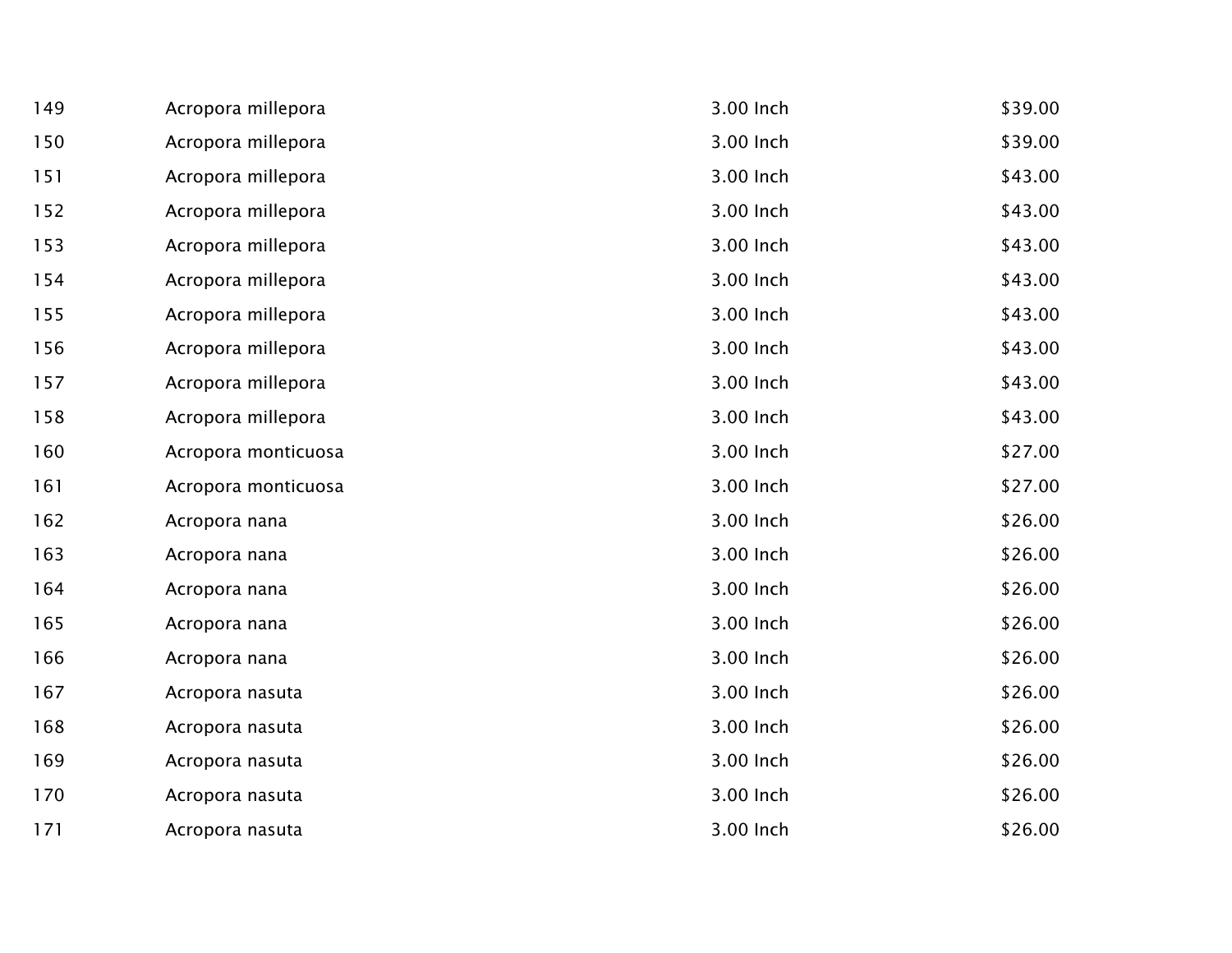| 172 | Acropora nasuta     | 3.00 Inch | \$26.00 |
|-----|---------------------|-----------|---------|
| 173 | Acropora nasuta     | 3.00 Inch | \$26.00 |
| 174 | Acropora natalensis | 3.00 Inch | \$30.00 |
| 175 | Acropora natalensis | 3.00 Inch | \$36.00 |
| 176 | Acropora natalensis | 3.00 Inch | \$36.00 |
| 177 | Acropora natalensis | 3.00 Inch | \$36.00 |
| 179 | Acropora natalensis | 3.00 Inch | \$36.00 |
| 180 | Acropora natalensis | 3.00 Inch | \$36.00 |
| 181 | Acropora natalensis | 3.00 Inch | \$39.00 |
| 182 | Acropora natalensis | 3.00 Inch | \$39.00 |
| 183 | Acropora natalensis | 3.00 Inch | \$39.00 |
| 184 | Acropora polystoma  | 3.00 Inch | \$27.00 |
| 185 | Acropora polystoma  | 3.00 Inch | \$27.00 |
| 186 | Acropora pulcra     | 3.00 Inch | \$26.00 |
| 187 | Acropora secale     | 3.00 Inch | \$29.00 |
| 188 | Acropora secale     | 3.00 Inch | \$29.00 |
| 189 | Acropora secale     | 3.00 Inch | \$29.00 |
| 190 | Acropora secale     | 3.00 Inch | \$29.00 |
| 191 | Acropora secale     | 3.00 Inch | \$29.00 |
| 192 | Acropora secale     | 3.00 Inch | \$29.00 |
| 193 | Acropora secale     | 3.00 Inch | \$29.00 |
| 194 | Acropora secale     | 3.00 Inch | \$29.00 |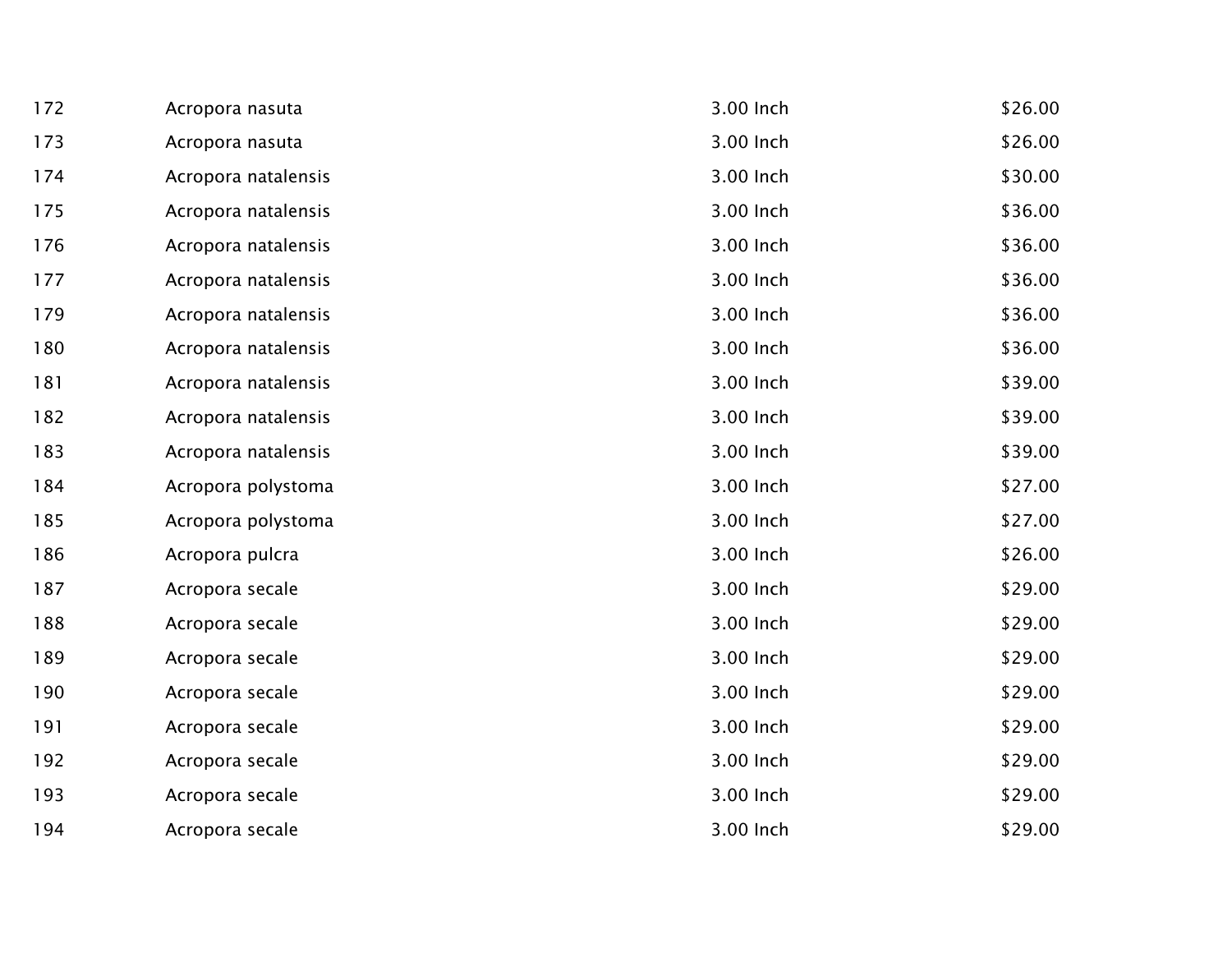| 195 | Acropora secale    | 3.00 Inch | \$29.00 |
|-----|--------------------|-----------|---------|
| 196 | Acropora secale    | 3.00 Inch | \$29.00 |
| 197 | Acropora secale    | 3.00 Inch | \$29.00 |
| 198 | Acropora squarrosa | 3.00 Inch | \$27.00 |
| 199 | Acropora squarrosa | 3.00 Inch | \$27.00 |
| 202 | Acropora tenuis    | 2.50 Inch | \$26.00 |
| 203 | Acropora tenuis    | 2.50 Inch | \$26.00 |
| 205 | Acropora tenuis    | 2.50 Inch | \$30.00 |
| 206 | Acropora tenuis    | 2.50 Inch | \$33.00 |
| 208 | Acropora tenuis    | 2.50 Inch | \$33.00 |
| 210 | Acropora tenuis    | 2.50 Inch | \$33.00 |
| 211 | Acropora tenuis    | 2.50 Inch | \$33.00 |
| 212 | Acropora tenuis    | 3.00 Inch | \$26.00 |
| 213 | Acropora tenuis    | 3.00 Inch | \$26.00 |
| 214 | Acropora tenuis    | 3.00 Inch | \$26.00 |
| 215 | Acropora tenuis    | 3.00 Inch | \$26.00 |
| 216 | Acropora tenuis    | 3.00 Inch | \$26.00 |
| 217 | Acropora tenuis    | 3.00 Inch | \$26.00 |
| 218 | Acropora tenuis    | 3.00 Inch | \$26.00 |
| 219 | Acropora tenuis    | 3.00 Inch | \$26.00 |
| 220 | Acropora tenuis    | 3.00 Inch | \$26.00 |
| 221 | Acropora tenuis    | 3.00 Inch | \$26.00 |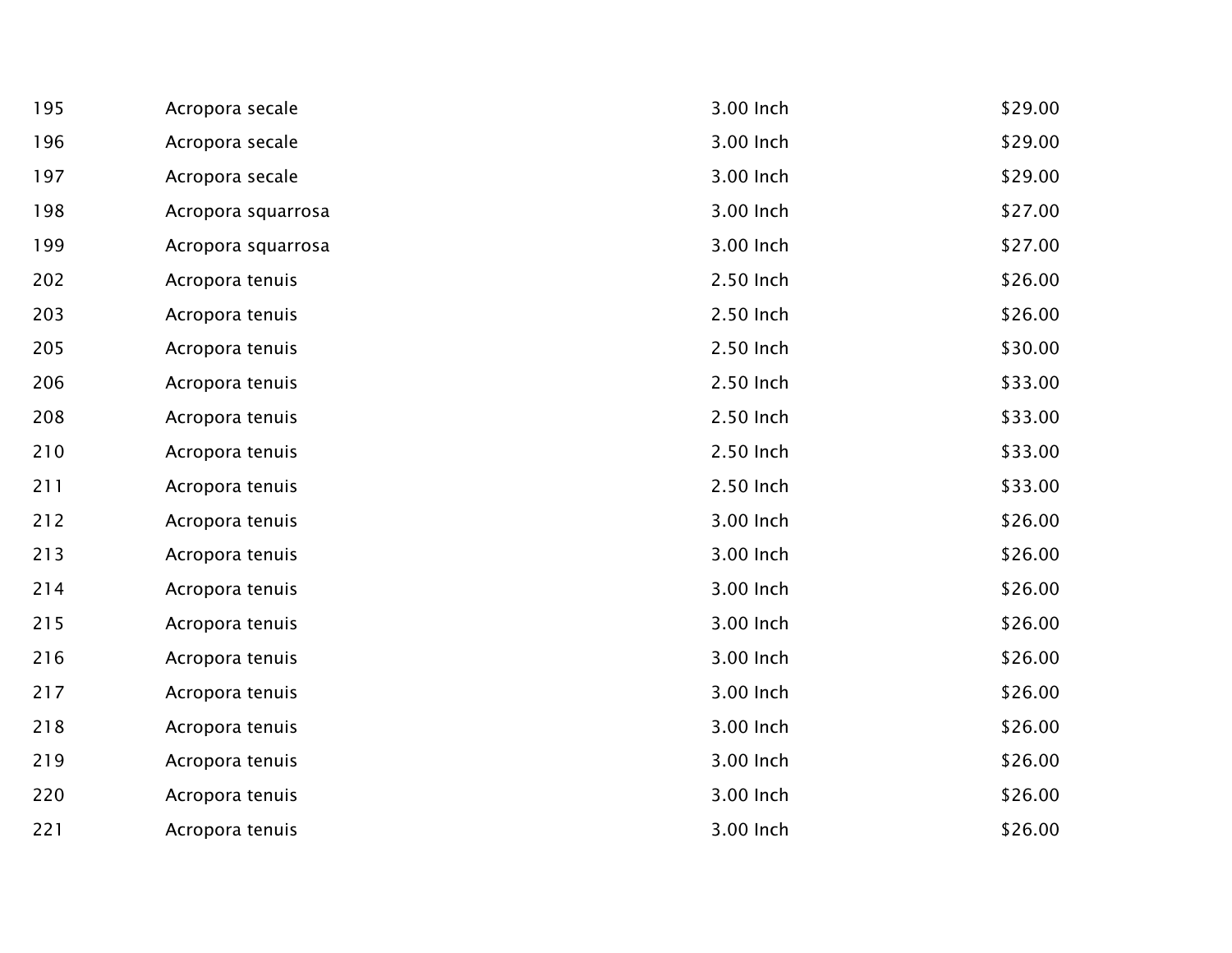| 222 | Acropora tenuis | 3.00 Inch | \$26.00 |
|-----|-----------------|-----------|---------|
| 223 | Acropora tenuis | 3.00 Inch | \$27.00 |
| 224 | Acropora tenuis | 3.00 Inch | \$27.00 |
| 225 | Acropora tenuis | 3.00 Inch | \$27.00 |
| 226 | Acropora tenuis | 3.00 Inch | \$27.00 |
| 227 | Acropora tenuis | 3.00 Inch | \$27.00 |
| 228 | Acropora tenuis | 3.00 Inch | \$27.00 |
| 229 | Acropora tenuis | 3.00 Inch | \$27.00 |
| 230 | Acropora tenuis | 3.00 Inch | \$27.00 |
| 231 | Acropora tenuis | 3.00 Inch | \$27.00 |
| 232 | Acropora tenuis | 3.00 Inch | \$27.00 |
| 233 | Acropora tenuis | 3.00 Inch | \$27.00 |
| 234 | Acropora tenuis | 3.00 Inch | \$27.00 |
| 235 | Acropora tenuis | 3.00 Inch | \$27.00 |
| 236 | Acropora tenuis | 3.00 Inch | \$27.00 |
| 237 | Acropora tenuis | 3.00 Inch | \$27.00 |
| 238 | Acropora tenuis | 3.00 Inch | \$27.00 |
| 239 | Acropora tenuis | 3.00 Inch | \$29.00 |
| 240 | Acropora tenuis | 3.00 Inch | \$29.00 |
| 241 | Acropora tenuis | 3.00 Inch | \$29.00 |
| 242 | Acropora tenuis | 3.00 Inch | \$30.00 |
| 243 | Acropora tenuis | 3.00 Inch | \$30.00 |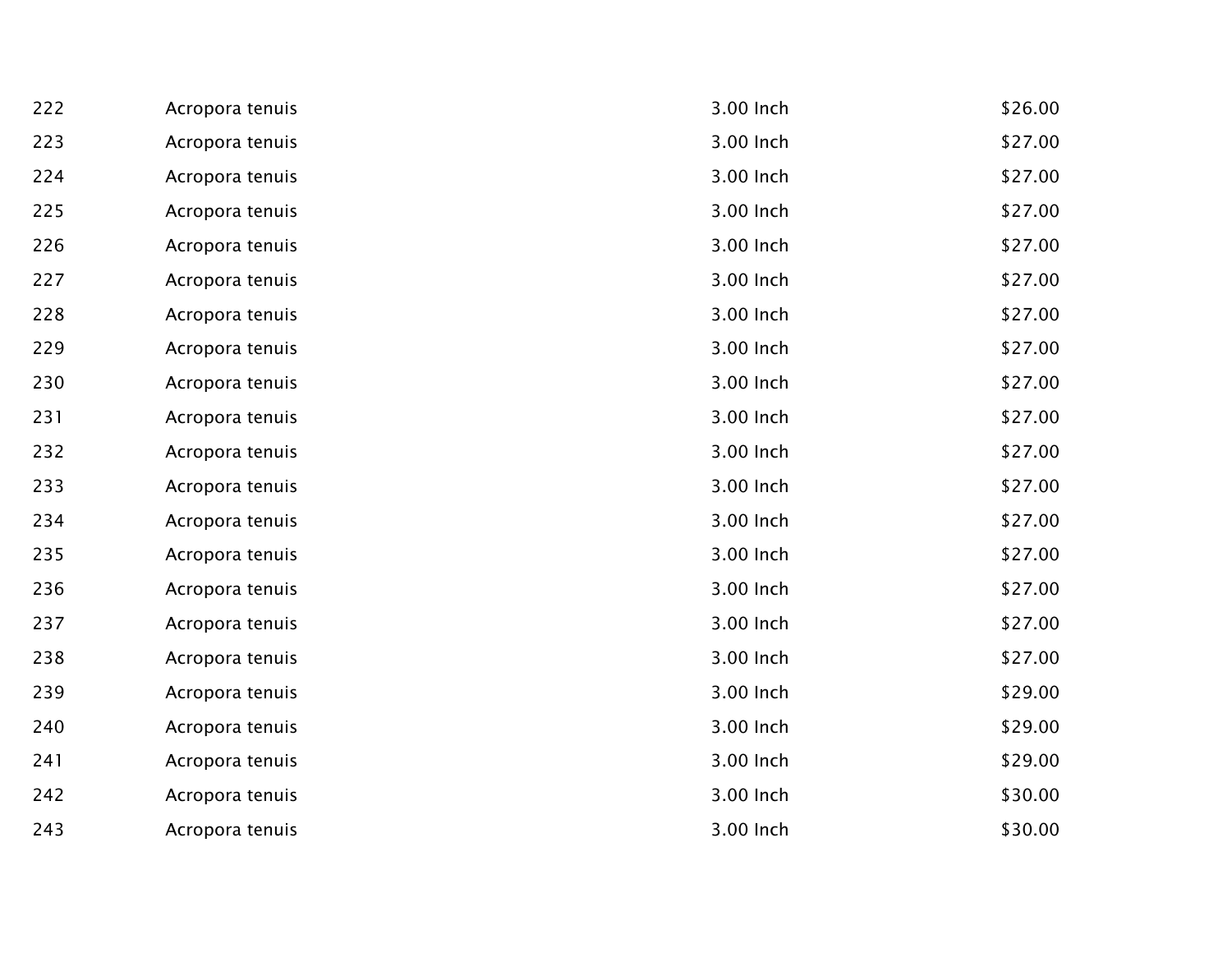| 244 | Acropora tenuis | 3.00 Inch | \$30.00 |
|-----|-----------------|-----------|---------|
| 245 | Acropora tenuis | 3.00 Inch | \$30.00 |
| 246 | Acropora tenuis | 3.00 Inch | \$30.00 |
| 247 | Acropora tenuis | 3.00 Inch | \$30.00 |
| 248 | Acropora tenuis | 3.00 Inch | \$30.00 |
| 249 | Acropora tenuis | 3.00 Inch | \$30.00 |
| 250 | Acropora tenuis | 3.00 Inch | \$33.00 |
| 251 | Acropora tenuis | 3.00 Inch | \$33.00 |
| 252 | Acropora tenuis | 3.00 Inch | \$33.00 |
| 256 | Acropora tenuis | 3.00 Inch | \$36.00 |
| 257 | Acropora tenuis | 3.00 Inch | \$36.00 |
| 258 | Acropora tenuis | 3.00 Inch | \$36.00 |
| 259 | Acropora tenuis | 3.00 Inch | \$36.00 |
| 260 | Acropora tenuis | 3.00 Inch | \$36.00 |
| 261 | Acropora tenuis | 3.00 Inch | \$36.00 |
| 262 | Acropora tenuis | 3.00 Inch | \$36.00 |
| 263 | Acropora tenuis | 3.00 Inch | \$43.00 |
| 271 | Acropora tenuis | 3.00 Inch | \$43.00 |
| 275 | Acropora tenuis | 3.00 Inch | \$49.00 |
| 277 | Acropora tenuis | 3.00 Inch | \$49.00 |
| 280 | Acropora tenuis | 3.50 Inch | \$40.00 |
| 281 | Alveopora sp.   | 3.00 Inch | \$33.00 |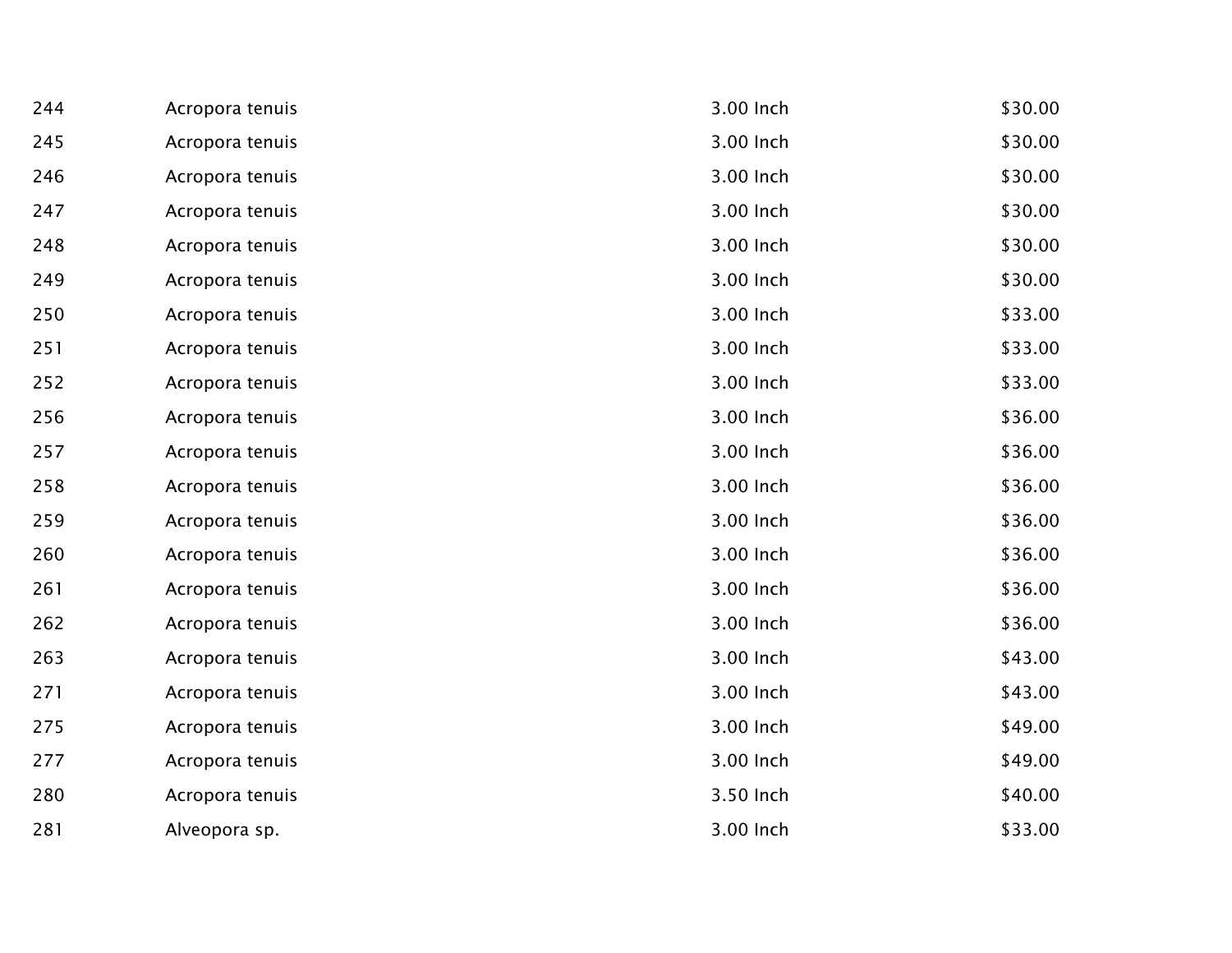| 282 | Alveopora sp.     | 3.00 Inch | \$33.00 |
|-----|-------------------|-----------|---------|
| 283 | Alveopora sp.     | 3.00 Inch | \$33.00 |
| 284 | Alveopora sp.     | 3.00 Inch | \$33.00 |
| 285 | Alveopora sp.     | 3.00 Inch | \$33.00 |
| 286 | Alveopora sp.     | 3.00 Inch | \$33.00 |
| 287 | Alveopora sp.     | 3.00 Inch | \$33.00 |
| 288 | Alveopora sp.     | 3.00 Inch | \$36.00 |
| 289 | Alveopora sp.     | 3.00 Inch | \$36.00 |
| 290 | Alveopora sp.     | 3.00 Inch | \$36.00 |
| 291 | Alveopora sp.     | 3.00 Inch | \$36.00 |
| 292 | Alveopora sp.     | 3.50 Inch | \$37.50 |
| 293 | Alveopora sp.     | 3.50 Inch | \$37.50 |
| 294 | Alveopora sp.     | 3.50 Inch | \$37.50 |
| 295 | Alveopora sp.     | 3.50 Inch | \$37.50 |
| 296 | Alveopora sp.     | 3.50 Inch | \$37.50 |
| 297 | Alveopora sp.     | 3.50 Inch | \$37.50 |
| 298 | Echinophyllia sp. | 2.50 Inch | \$52.50 |
| 299 | Echinophyllia sp. | 2.50 Inch | \$52.50 |
| 300 | Echinophyllia sp. | 2.50 Inch | \$60.00 |
| 301 | Echinophyllia sp. | 2.50 Inch | \$60.00 |
| 302 | Echinophyllia sp. | 2.50 Inch | \$60.00 |
| 303 | Echinophyllia sp. | 2.50 Inch | \$60.00 |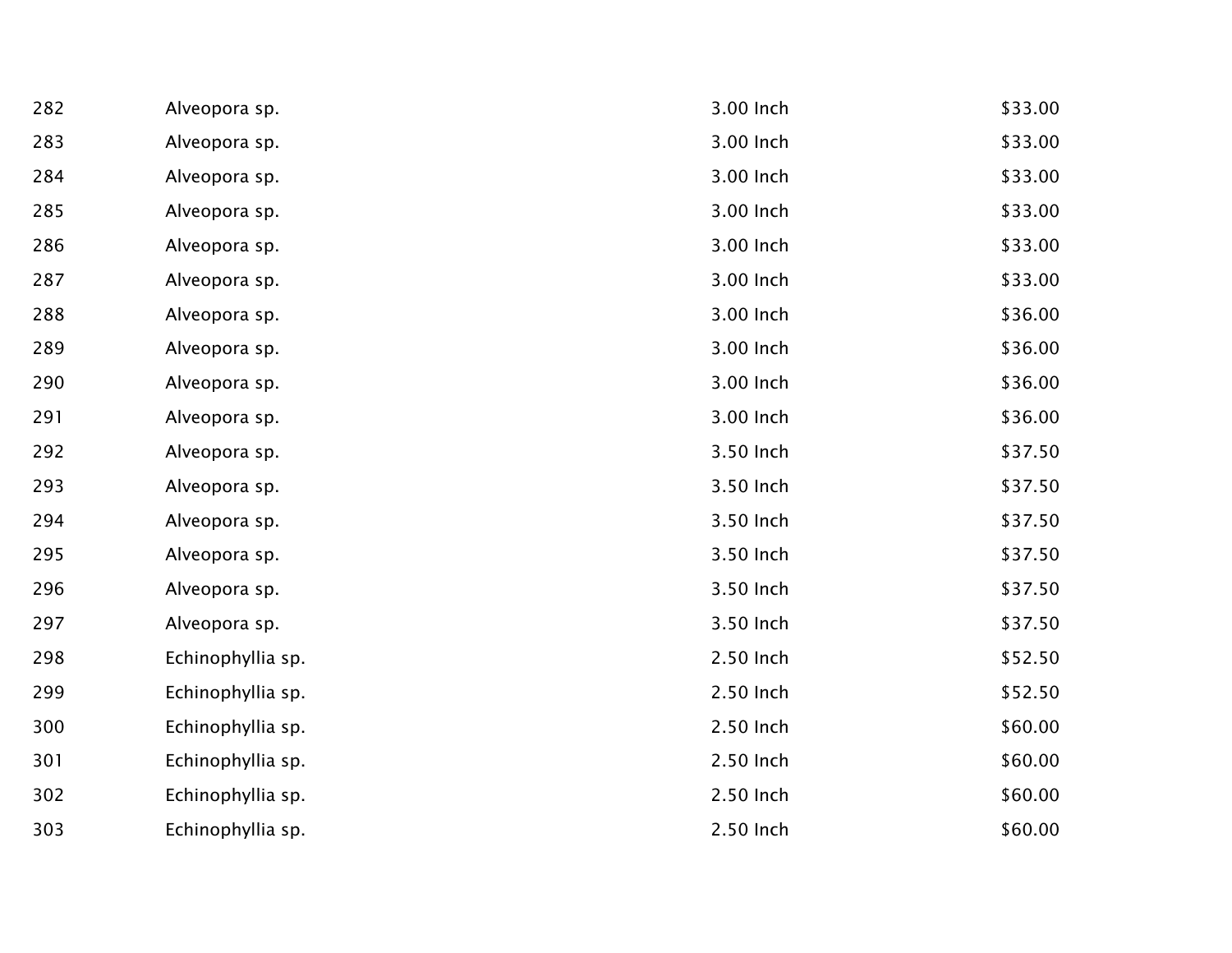| 304 | Echinophyllia sp. | 2.50 Inch | \$60.00 |
|-----|-------------------|-----------|---------|
| 305 | Echinophyllia sp. | 2.50 Inch | \$60.00 |
| 306 | Echinophyllia sp. | 2.50 Inch | \$60.00 |
| 307 | Echinophyllia sp. | 2.50 Inch | \$60.00 |
| 308 | Echinophyllia sp. | 2.50 Inch | \$60.00 |
| 309 | Echinophyllia sp. | 2.50 Inch | \$60.00 |
| 310 | Echinophyllia sp. | 2.50 Inch | \$60.00 |
| 311 | Echinophyllia sp. | 2.50 Inch | \$60.00 |
| 312 | Echinophyllia sp. | 2.50 Inch | \$60.00 |
| 313 | Echinophyllia sp. | 2.50 Inch | \$60.00 |
| 314 | Echinophyllia sp. | 2.50 Inch | \$60.00 |
| 315 | Echinophyllia sp. | 2.50 Inch | \$60.00 |
| 316 | Echinophyllia sp. | 2.50 Inch | \$60.00 |
| 317 | Echinophyllia sp. | 2.50 Inch | \$60.00 |
| 318 | Echinophyllia sp. | 3.00 Inch | \$60.00 |
| 319 | Echinophyllia sp. | 3.00 Inch | \$67.50 |
| 320 | Echinophyllia sp. | 3.00 Inch | \$67.50 |
| 321 | Echinophyllia sp. | 3.00 Inch | \$67.50 |
| 322 | Echinophyllia sp. | 3.00 Inch | \$67.50 |
| 323 | Echinophyllia sp. | 3.00 Inch | \$67.50 |
| 324 | Echinophyllia sp. | 3.00 Inch | \$67.50 |
| 325 | Echinophyllia sp. | 3.00 Inch | \$67.50 |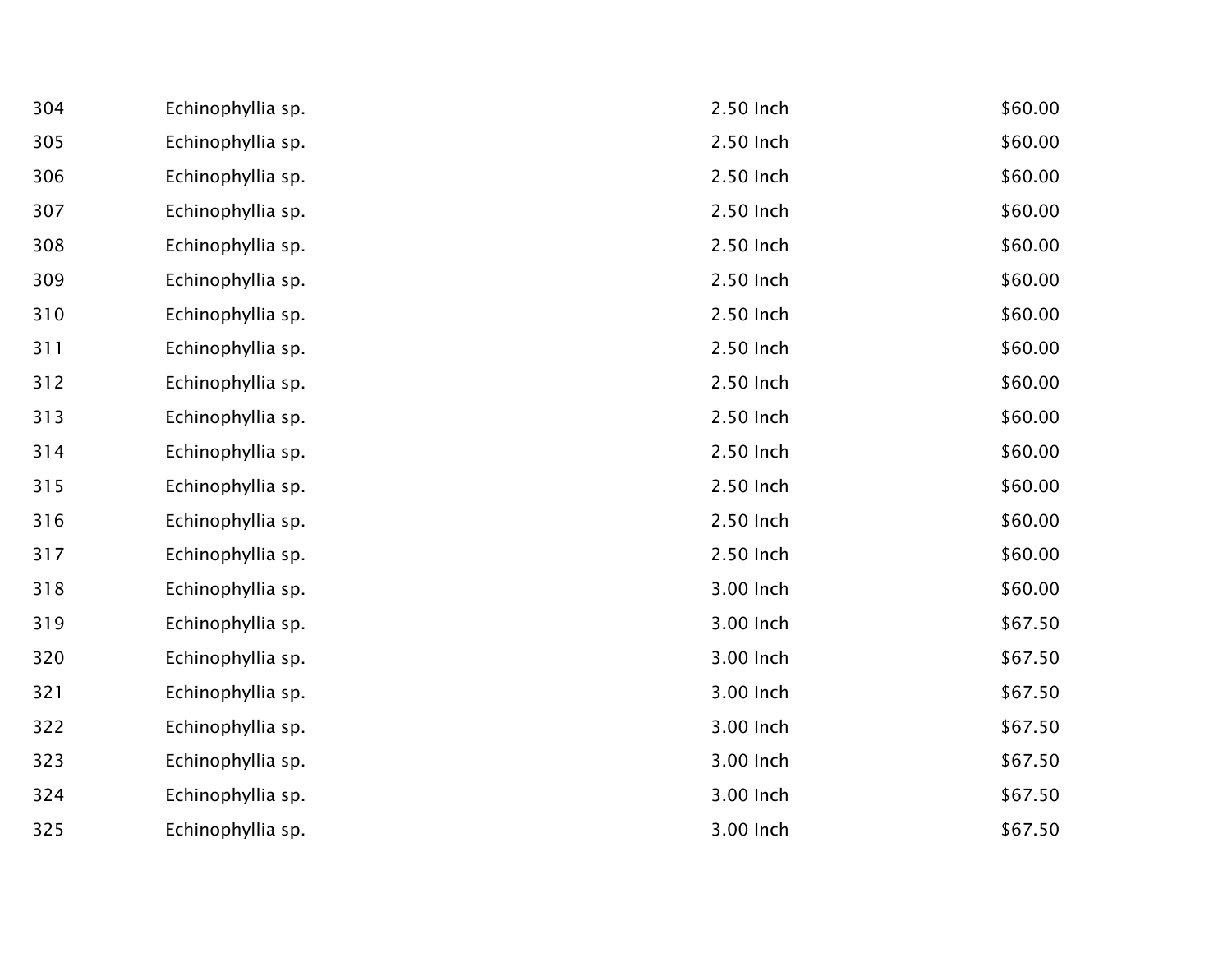| 326 | Echinophyllia sp. | 3.00 Inch | \$67.50 |
|-----|-------------------|-----------|---------|
| 327 | Echinophyllia sp. | 3.00 Inch | \$67.50 |
| 328 | Echinophyllia sp. | 3.00 Inch | \$67.50 |
| 329 | Echinophyllia sp. | 3.00 Inch | \$67.50 |
| 330 | Echinophyllia sp. | 3.00 Inch | \$67.50 |
| 331 | Echinophyllia sp. | 3.00 Inch | \$67.50 |
| 332 | Echinophyllia sp. | 3.00 Inch | \$67.50 |
| 333 | Echinophyllia sp. | 3.00 Inch | \$67.50 |
| 334 | Echinophyllia sp. | 3.00 Inch | \$90.00 |
| 335 | Echinophyllia sp. | 3.00 Inch | \$90.00 |
| 336 | Echinophyllia sp. | 3.00 Inch | \$90.00 |
| 337 | Echinophyllia sp. | 3.00 Inch | \$90.00 |
| 338 | Echinophyllia sp. | 3.00 Inch | \$90.00 |
| 340 | Echinophyllia sp. | 3.00 Inch | \$90.00 |
| 341 | Echinophyllia sp. | 3.00 Inch | \$90.00 |
| 342 | Echinophyllia sp. | 3.00 Inch | \$90.00 |
| 343 | Echinophyllia sp. | 3.00 Inch | \$90.00 |
| 344 | Echinophyllia sp. | 3.00 Inch | \$90.00 |
| 345 | Echinophyllia sp. | 3.00 Inch | \$90.00 |
| 346 | Echinophyllia sp. | 3.00 Inch | \$90.00 |
| 347 | Echinophyllia sp. | 3.00 Inch | \$90.00 |
| 348 | Echinophyllia sp. | 3.00 Inch | \$90.00 |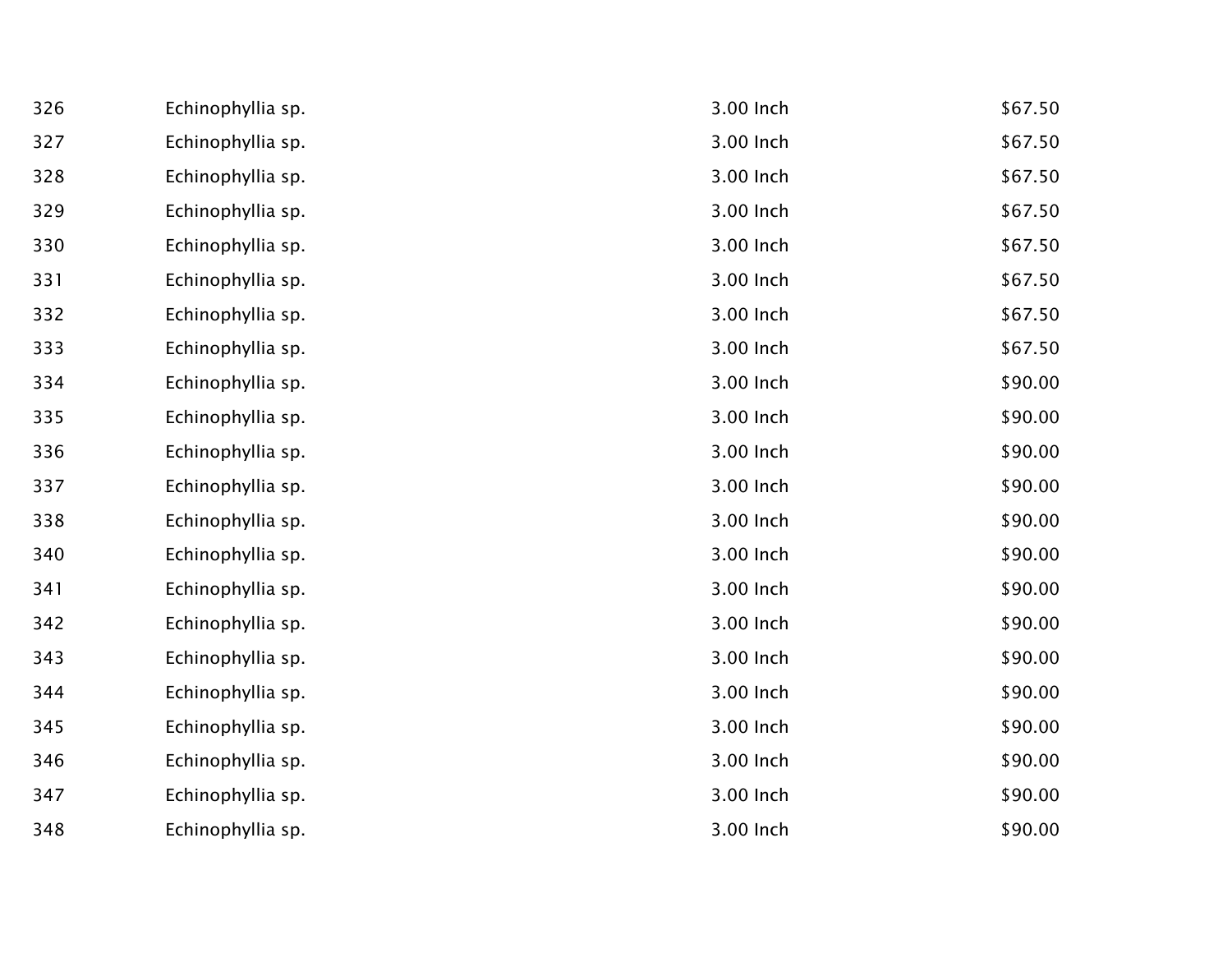| 349 | Echinophyllia sp. | 3.00 Inch | \$90.00  |
|-----|-------------------|-----------|----------|
| 350 | Echinophyllia sp. | 3.00 Inch | \$90.00  |
| 351 | Echinophyllia sp. | 3.00 Inch | \$105.00 |
| 352 | Echinophyllia sp. | 3.00 Inch | \$105.00 |
| 354 | Echinophyllia sp. | 3.00 Inch | \$105.00 |
| 355 | Echinophyllia sp. | 3.00 Inch | \$105.00 |
| 356 | Echinophyllia sp. | 3.00 Inch | \$105.00 |
| 357 | Echinophyllia sp. | 3.00 Inch | \$105.00 |
| 358 | Echinophyllia sp. | 3.00 Inch | \$105.00 |
| 359 | Echinophyllia sp. | 3.00 Inch | \$105.00 |
| 360 | Echinophyllia sp. | 3.00 Inch | \$105.00 |
| 361 | Echinophyllia sp. | 3.00 Inch | \$105.00 |
| 362 | Echinophyllia sp. | 3.00 Inch | \$105.00 |
| 364 | Echinophyllia sp. | 3.00 Inch | \$120.00 |
| 365 | Echinophyllia sp. | 3.00 Inch | \$120.00 |
| 366 | Echinophyllia sp. | 3.00 Inch | \$120.00 |
| 367 | Echinophyllia sp. | 3.00 Inch | \$120.00 |
| 368 | Echinophyllia sp. | 3.00 Inch | \$120.00 |
| 369 | Echinophyllia sp. | 3.00 Inch | \$120.00 |
| 370 | Echinophyllia sp. | 3.00 Inch | \$120.00 |
| 371 | Echinophyllia sp. | 3.00 Inch | \$120.00 |
| 372 | Echinophyllia sp. | 3.00 Inch | \$120.00 |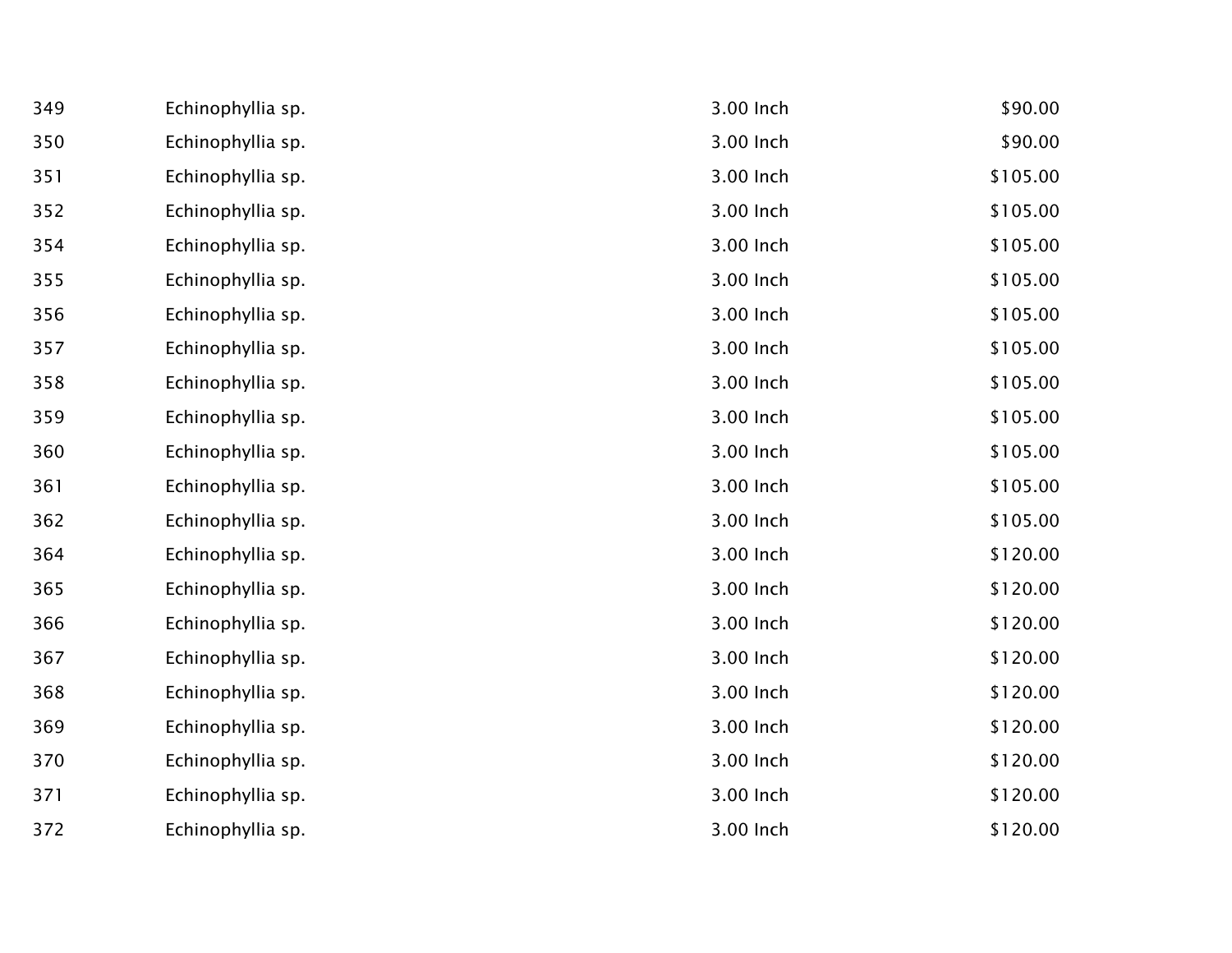| 374 | Echinophyllia sp. | 3.00 Inch | \$150.00 |
|-----|-------------------|-----------|----------|
| 375 | Echinophyllia sp. | 3.00 Inch | \$150.00 |
| 376 | Echinophyllia sp. | 3.00 Inch | \$150.00 |
| 377 | Echinophyllia sp. | 3.00 Inch | \$150.00 |
| 378 | Echinophyllia sp. | 3.00 Inch | \$150.00 |
| 379 | Echinophyllia sp. | 3.00 Inch | \$150.00 |
| 381 | Echinophyllia sp. | 3.00 Inch | \$180.00 |
| 382 | Echinophyllia sp. | 3.00 Inch | \$180.00 |
| 383 | Echinophyllia sp. | 3.00 Inch | \$210.00 |
| 386 | Echinophyllia sp. | 3.50 Inch | \$300.00 |
| 387 | Echinophyllia sp. | 3.50 Inch | \$375.00 |
| 388 | Euphyllia ancora  | 3.00 Inch | \$42.00  |
| 389 | Euphyllia ancora  | 3.00 Inch | \$42.00  |
| 390 | Euphyllia ancora  | 3.00 Inch | \$42.00  |
| 391 | Euphyllia ancora  | 3.00 Inch | \$42.00  |
| 392 | Euphyllia ancora  | 3.00 Inch | \$42.00  |
| 393 | Euphyllia ancora  | 3.00 Inch | \$45.00  |
| 394 | Euphyllia ancora  | 3.00 Inch | \$45.00  |
| 395 | Euphyllia ancora  | 3.00 Inch | \$45.00  |
| 396 | Euphyllia ancora  | 3.00 Inch | \$45.00  |
| 397 | Euphyllia ancora  | 3.00 Inch | \$45.00  |
| 398 | Euphyllia ancora  | 3.00 Inch | \$45.00  |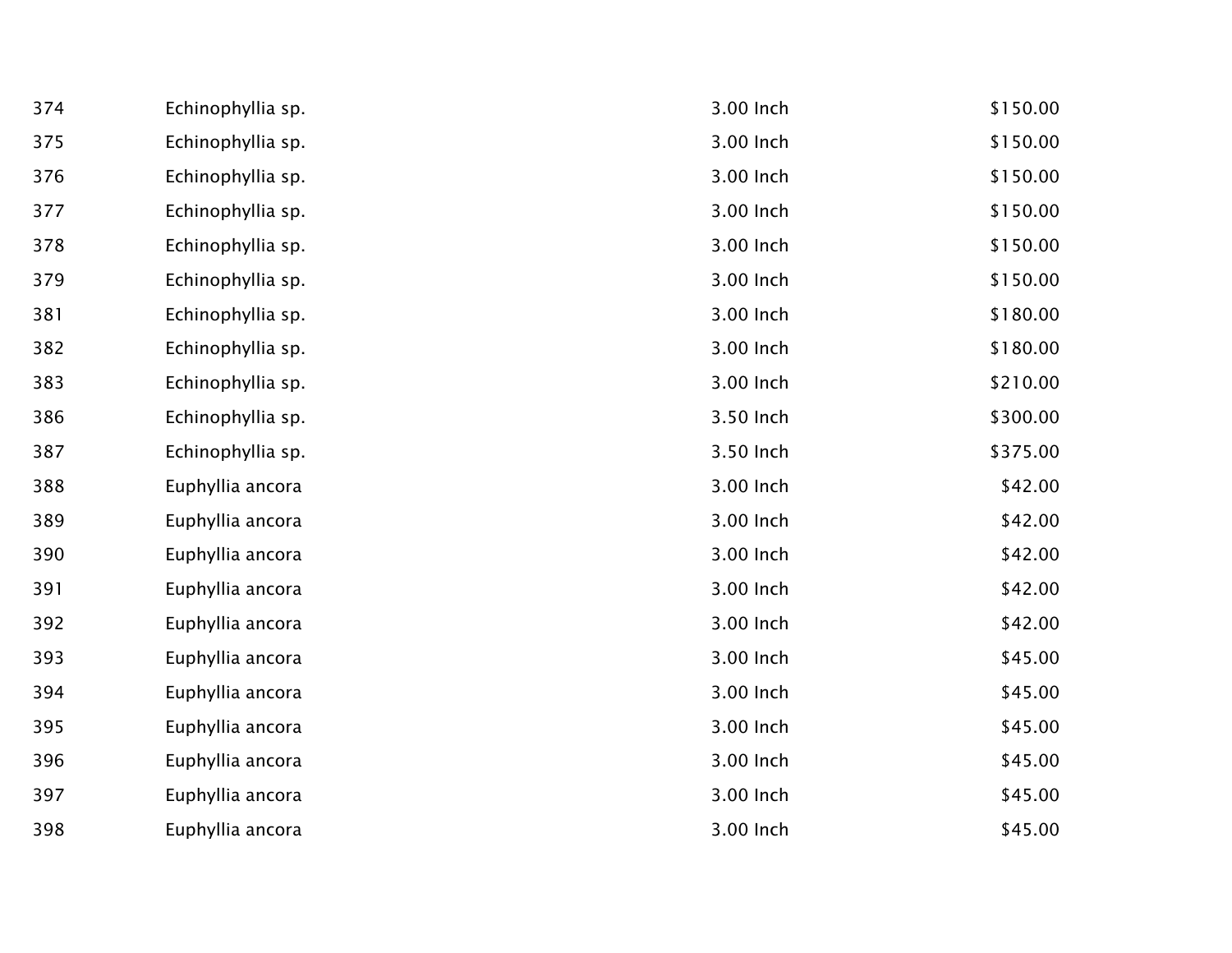| 399 | Euphyllia ancora | 3.00 Inch | \$45.00 |
|-----|------------------|-----------|---------|
| 400 | Euphyllia ancora | 3.00 Inch | \$45.00 |
| 401 | Euphyllia ancora | 3.00 Inch | \$45.00 |
| 402 | Euphyllia ancora | 3.00 Inch | \$45.00 |
| 403 | Euphyllia ancora | 3.00 Inch | \$45.00 |
| 404 | Euphyllia ancora | 3.00 Inch | \$45.00 |
| 405 | Euphyllia ancora | 3.00 Inch | \$45.00 |
| 406 | Euphyllia ancora | 3.00 Inch | \$45.00 |
| 407 | Euphyllia ancora | 3.00 Inch | \$45.00 |
| 408 | Euphyllia ancora | 3.00 Inch | \$45.00 |
| 409 | Euphyllia ancora | 3.00 Inch | \$45.00 |
| 410 | Euphyllia ancora | 3.00 Inch | \$45.00 |
| 411 | Euphyllia ancora | 3.00 Inch | \$45.00 |
| 412 | Euphyllia ancora | 3.00 Inch | \$45.00 |
| 413 | Euphyllia ancora | 3.00 Inch | \$45.00 |
| 414 | Euphyllia ancora | 3.00 Inch | \$45.00 |
| 415 | Euphyllia ancora | 3.00 Inch | \$45.00 |
| 416 | Euphyllia ancora | 3.00 Inch | \$45.00 |
| 417 | Euphyllia ancora | 3.00 Inch | \$45.00 |
| 418 | Euphyllia ancora | 3.00 Inch | \$45.00 |
| 419 | Euphyllia ancora | 3.00 Inch | \$45.00 |
| 420 | Euphyllia ancora | 3.00 Inch | \$45.00 |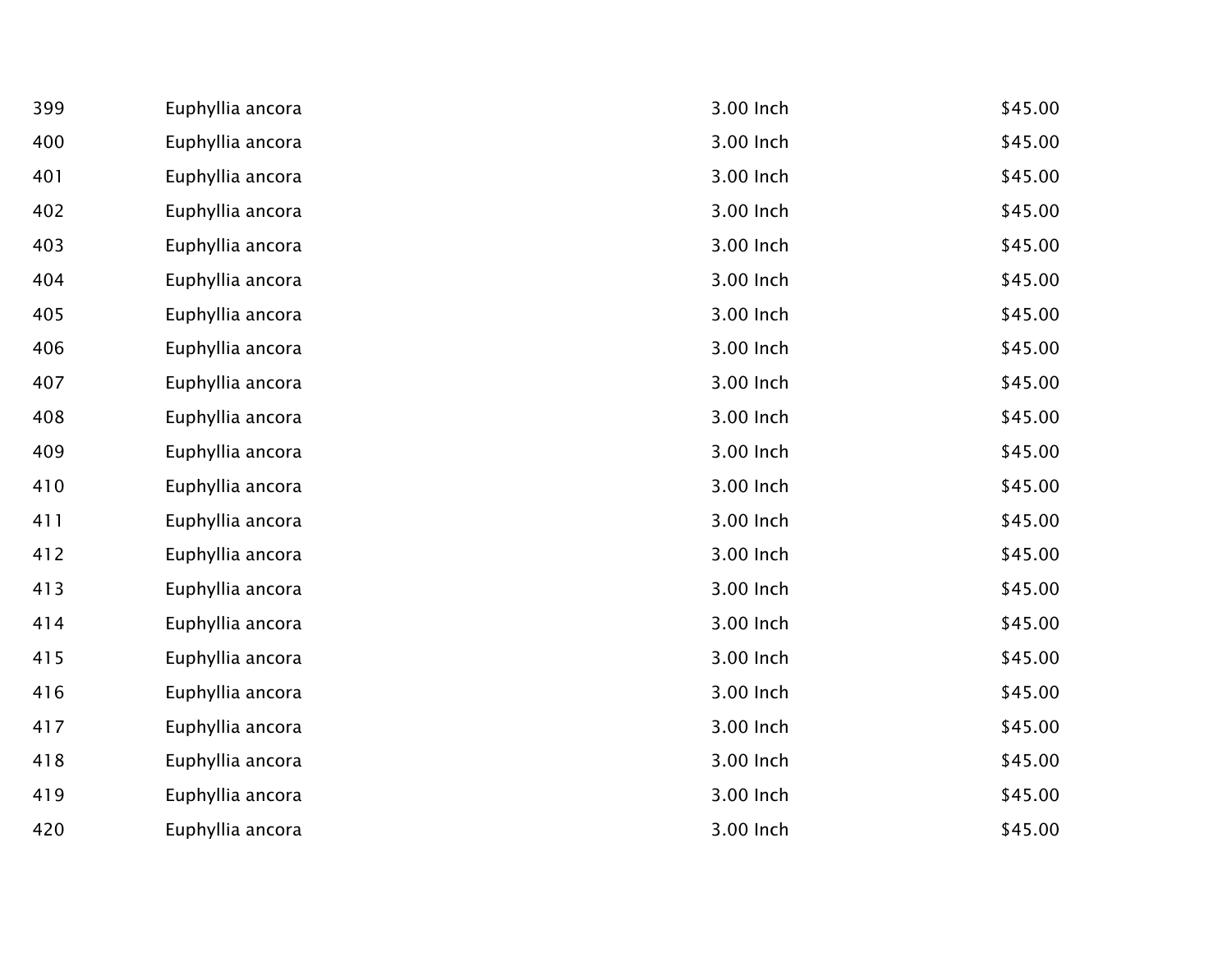| 421 | Euphyllia ancora | 3.00 Inch | \$45.00 |
|-----|------------------|-----------|---------|
| 422 | Euphyllia ancora | 3.00 Inch | \$45.00 |
| 423 | Euphyllia ancora | 3.00 Inch | \$45.00 |
| 424 | Euphyllia ancora | 3.00 Inch | \$45.00 |
| 425 | Euphyllia ancora | 3.00 Inch | \$45.00 |
| 426 | Euphyllia ancora | 3.00 Inch | \$45.00 |
| 427 | Euphyllia ancora | 3.00 Inch | \$45.00 |
| 428 | Euphyllia ancora | 3.00 Inch | \$45.00 |
| 429 | Euphyllia ancora | 3.00 Inch | \$45.00 |
| 430 | Euphyllia ancora | 3.00 Inch | \$45.00 |
| 431 | Euphyllia ancora | 3.00 Inch | \$45.00 |
| 432 | Euphyllia ancora | 3.00 Inch | \$45.00 |
| 433 | Euphyllia ancora | 3.00 Inch | \$45.00 |
| 434 | Euphyllia ancora | 3.00 Inch | \$45.00 |
| 435 | Euphyllia ancora | 3.00 Inch | \$45.00 |
| 436 | Euphyllia ancora | 3.00 Inch | \$45.00 |
| 437 | Euphyllia ancora | 3.00 Inch | \$45.00 |
| 438 | Euphyllia ancora | 3.00 Inch | \$45.00 |
| 439 | Euphyllia ancora | 3.00 Inch | \$45.00 |
| 440 | Euphyllia ancora | 3.00 Inch | \$45.00 |
| 441 | Euphyllia ancora | 3.00 Inch | \$45.00 |
| 442 | Euphyllia ancora | 3.00 Inch | \$52.50 |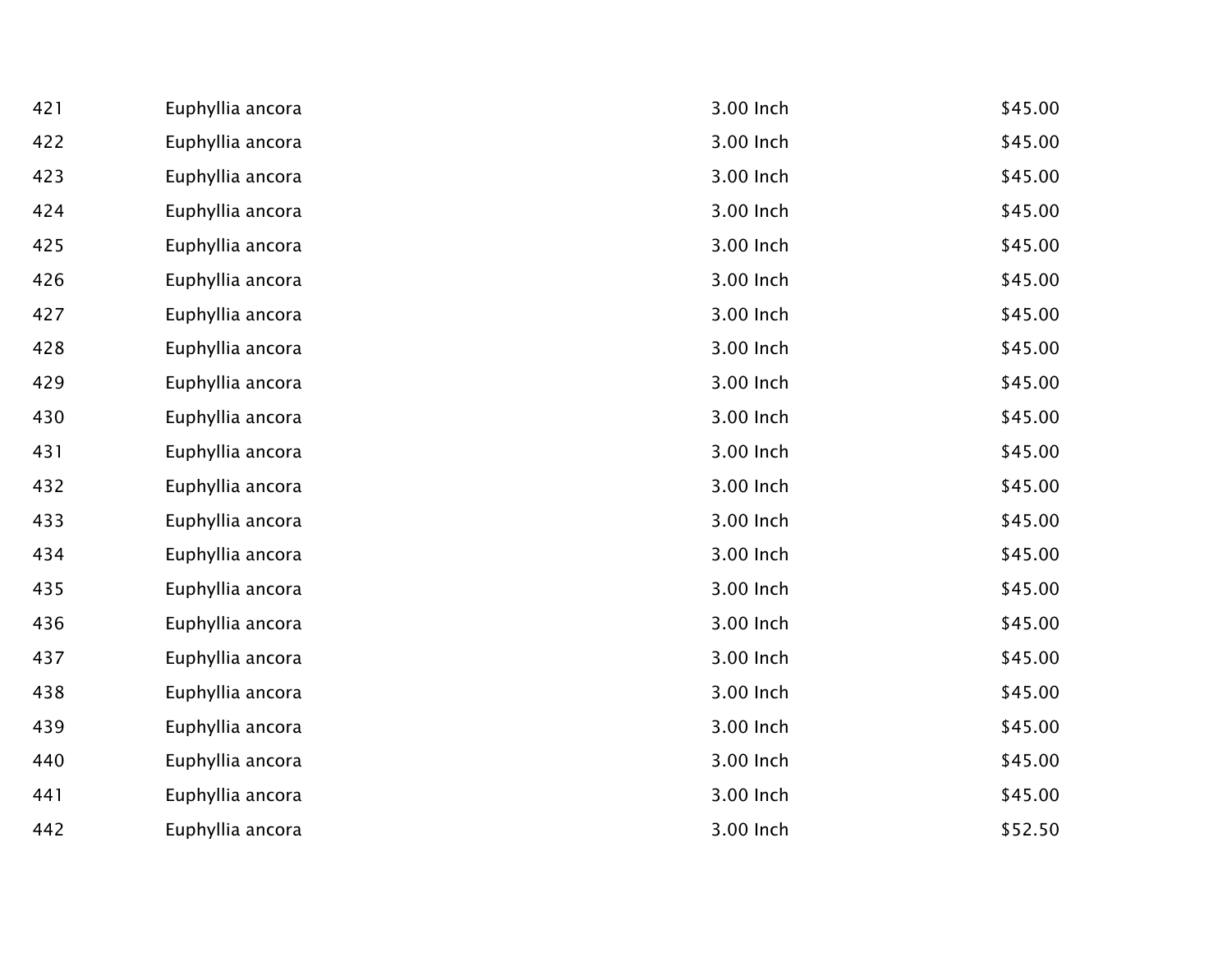| 443 | Euphyllia ancora | 3.00 Inch | \$52.50 |
|-----|------------------|-----------|---------|
| 444 | Euphyllia ancora | 3.00 Inch | \$52.50 |
| 445 | Euphyllia ancora | 3.00 Inch | \$52.50 |
| 446 | Euphyllia ancora | 3.00 Inch | \$52.50 |
| 447 | Euphyllia ancora | 3.00 Inch | \$52.50 |
| 448 | Euphyllia ancora | 3.00 Inch | \$52.50 |
| 449 | Euphyllia ancora | 3.00 Inch | \$52.50 |
| 450 | Euphyllia ancora | 3.00 Inch | \$60.00 |
| 451 | Euphyllia ancora | 3.00 Inch | \$60.00 |
| 452 | Euphyllia ancora | 3.00 Inch | \$60.00 |
| 453 | Euphyllia ancora | 3.00 Inch | \$60.00 |
| 454 | Euphyllia ancora | 3.00 Inch | \$60.00 |
| 455 | Euphyllia ancora | 3.00 Inch | \$60.00 |
| 456 | Euphyllia ancora | 3.00 Inch | \$60.00 |
| 457 | Euphyllia ancora | 3.00 Inch | \$60.00 |
| 458 | Euphyllia ancora | 3.00 Inch | \$60.00 |
| 459 | Euphyllia ancora | 3.00 Inch | \$60.00 |
| 460 | Euphyllia ancora | 3.00 Inch | \$60.00 |
| 461 | Euphyllia ancora | 3.00 Inch | \$60.00 |
| 462 | Euphyllia ancora | 3.00 Inch | \$60.00 |
| 463 | Euphyllia ancora | 3.00 Inch | \$60.00 |
| 464 | Euphyllia ancora | 3.00 Inch | \$60.00 |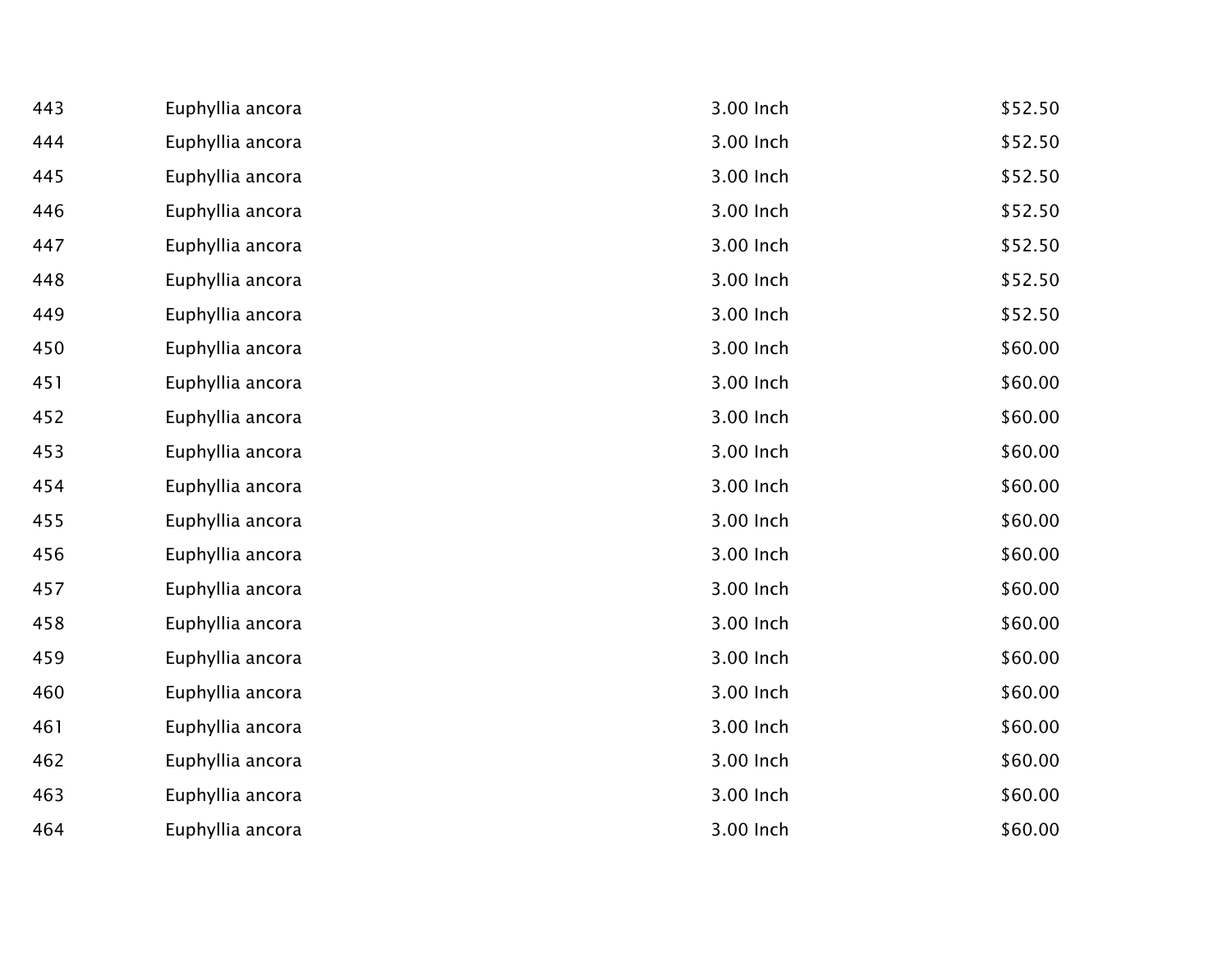| 465 | Euphyllia ancora | 3.00 Inch | \$60.00 |
|-----|------------------|-----------|---------|
| 466 | Euphyllia ancora | 3.00 Inch | \$60.00 |
| 467 | Euphyllia ancora | 3.00 Inch | \$60.00 |
| 468 | Euphyllia ancora | 3.00 Inch | \$60.00 |
| 469 | Euphyllia ancora | 3.00 Inch | \$60.00 |
| 470 | Euphyllia ancora | 3.00 Inch | \$60.00 |
| 471 | Euphyllia ancora | 3.00 Inch | \$60.00 |
| 472 | Euphyllia ancora | 3.00 Inch | \$60.00 |
| 473 | Euphyllia ancora | 3.00 Inch | \$60.00 |
| 474 | Euphyllia ancora | 3.00 Inch | \$60.00 |
| 475 | Euphyllia ancora | 3.00 Inch | \$60.00 |
| 476 | Euphyllia ancora | 3.00 Inch | \$60.00 |
| 477 | Euphyllia ancora | 3.00 Inch | \$67.50 |
| 478 | Euphyllia ancora | 3.00 Inch | \$67.50 |
| 479 | Euphyllia ancora | 3.00 Inch | \$67.50 |
| 480 | Euphyllia ancora | 3.00 Inch | \$67.50 |
| 482 | Euphyllia ancora | 3.00 Inch | \$67.50 |
| 483 | Euphyllia ancora | 3.00 Inch | \$67.50 |
| 484 | Euphyllia ancora | 3.50 Inch | \$52.50 |
| 485 | Euphyllia ancora | 3.50 Inch | \$52.50 |
| 486 | Euphyllia ancora | 3.50 Inch | \$52.50 |
| 487 | Euphyllia ancora | 3.50 Inch | \$52.50 |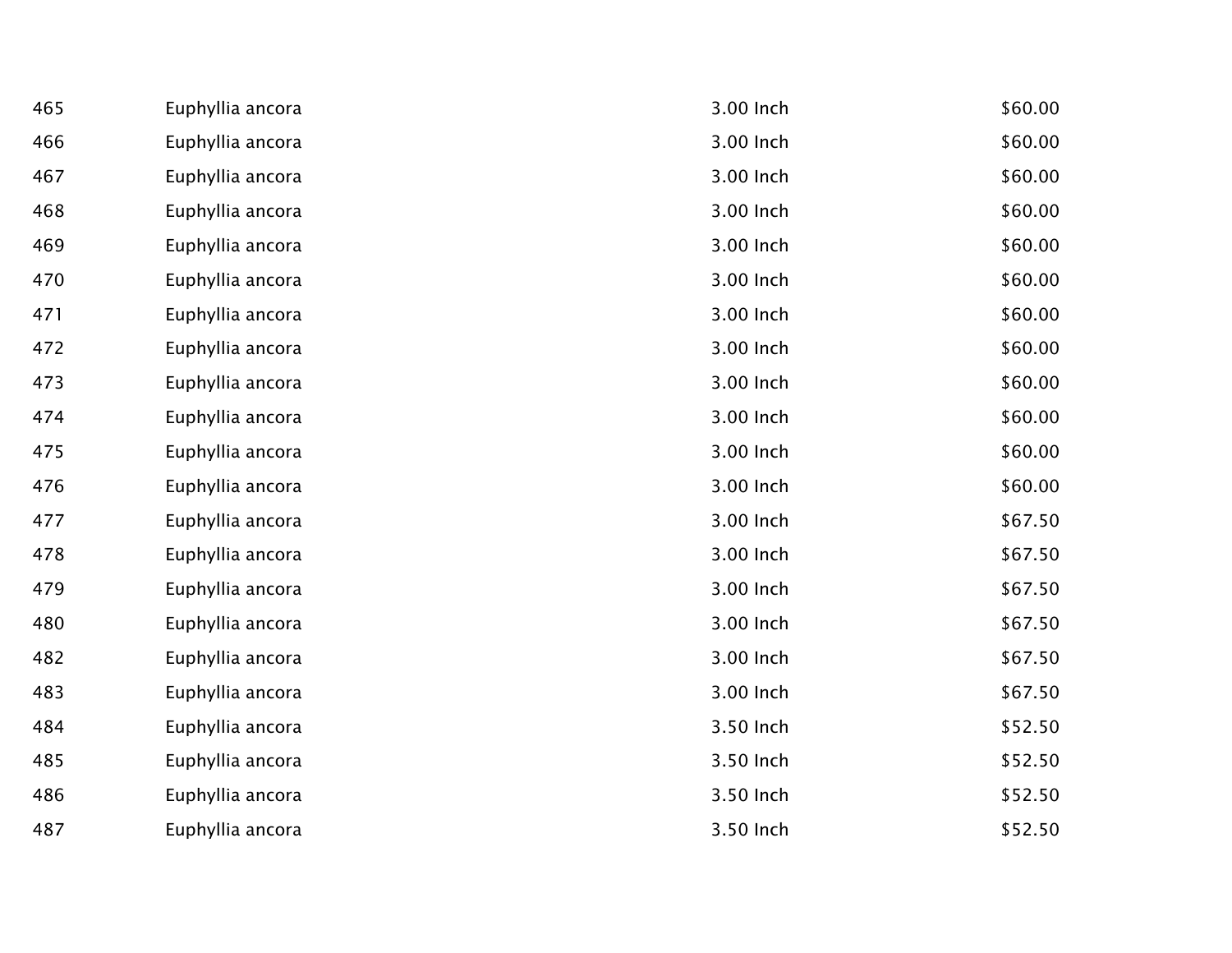| 488 | Euphyllia ancora      | 3.50 Inch | \$52.50  |
|-----|-----------------------|-----------|----------|
| 489 | Euphyllia ancora      | 3.50 Inch | \$67.50  |
| 490 | Euphyllia ancora      | 3.50 Inch | \$67.50  |
| 491 | Euphyllia ancora      | 3.50 Inch | \$67.50  |
| 492 | Euphyllia ancora      | 3.50 Inch | \$67.50  |
| 493 | Euphyllia cristata    | 02 Branch | \$52.50  |
| 494 | Euphyllia cristata    | 02 Branch | \$90.00  |
| 497 | Euphyllia cristata    | 03 Branch | \$67.50  |
| 498 | Euphyllia cristata    | 03 Branch | \$75.00  |
| 503 | Euphyllia cristata    | 04 Branch | \$67.50  |
| 505 | Euphyllia cristata    | 04 Branch | \$75.00  |
| 509 | Euphyllia cristata    | 04 Branch | \$75.00  |
| 510 | Euphyllia cristata    | 04 Branch | \$75.00  |
| 512 | Euphyllia cristata    | 04 Branch | \$75.00  |
| 513 | Euphyllia cristata    | 04 Branch | \$75.00  |
| 516 | Euphyllia cristata    | 04 Branch | \$90.00  |
| 517 | Euphyllia cristata    | 04 Branch | \$90.00  |
| 518 | Euphyllia cristata    | 04 Branch | \$90.00  |
| 519 | Euphyllia cristata    | 04 Branch | \$90.00  |
| 520 | Euphyllia cristata    | 04 Branch | \$90.00  |
| 521 | Euphyllia cristata    | 04 Branch | \$150.00 |
| 525 | Euphyllia glabrescens | 01 Branch | \$150.00 |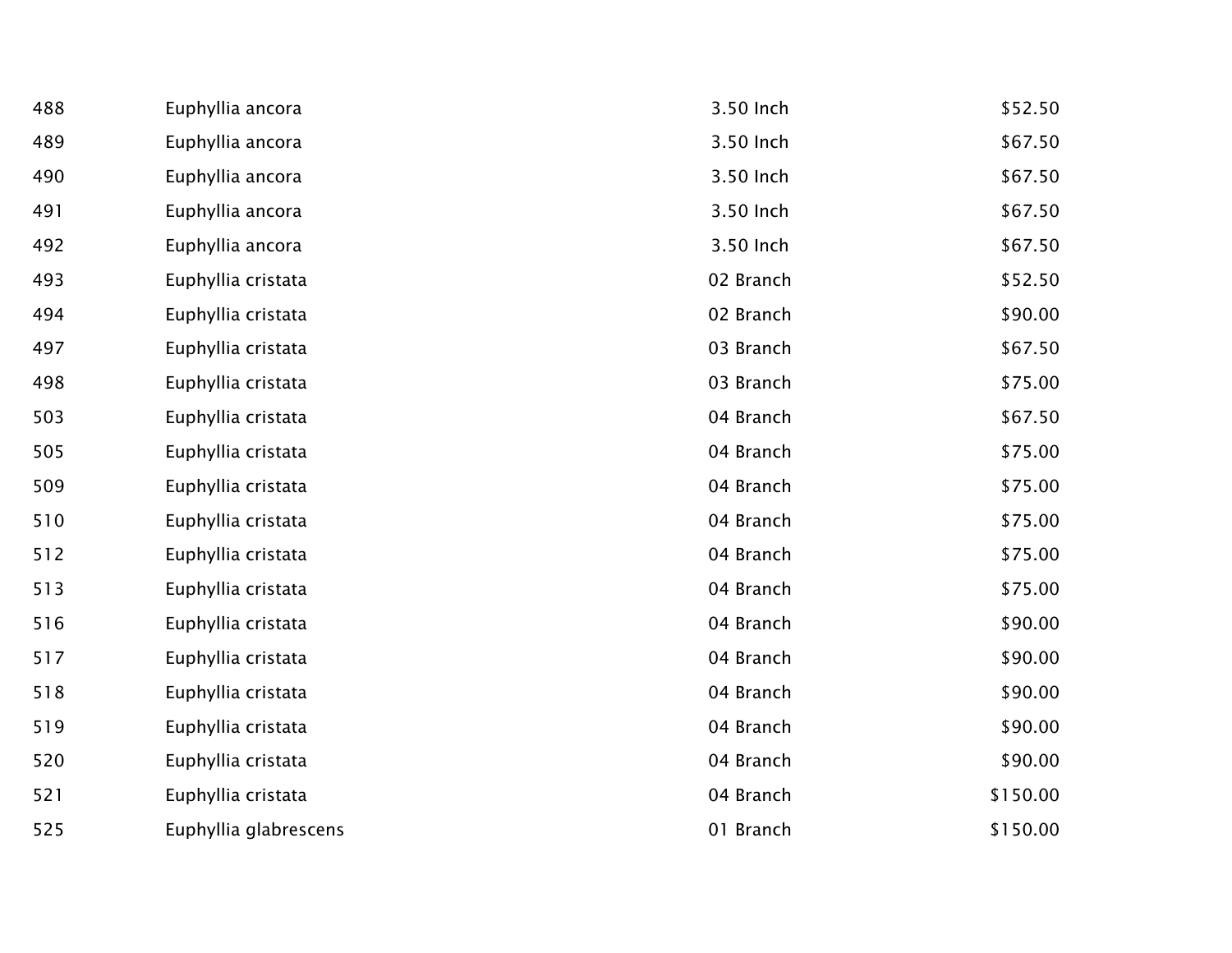| 526 | Euphyllia glabrescens | 01 Branch | \$150.00 |
|-----|-----------------------|-----------|----------|
| 529 | Euphyllia glabrescens | 02 Branch | \$150.00 |
| 530 | Euphyllia glabrescens | 02 Branch | \$240.00 |
| 532 | Euphyllia glabrescens | 02 Branch | \$300.00 |
| 533 | Euphyllia glabrescens | 02 Branch | \$300.00 |
| 534 | Euphyllia glabrescens | 02 Branch | \$300.00 |
| 538 | Euphyllia glabrescens | 02 Branch | \$450.00 |
| 540 | Euphyllia glabrescens | 02 Branch | \$525.00 |
| 541 | Euphyllia glabrescens | 02 Branch | \$525.00 |
| 544 | Euphyllia glabrescens | 03 Branch | \$90.00  |
| 545 | Euphyllia glabrescens | 03 Branch | \$120.00 |
| 546 | Euphyllia glabrescens | 03 Branch | \$120.00 |
| 547 | Euphyllia glabrescens | 03 Branch | \$120.00 |
| 549 | Euphyllia glabrescens | 03 Branch | \$120.00 |
| 550 | Euphyllia glabrescens | 03 Branch | \$150.00 |
| 551 | Euphyllia glabrescens | 03 Branch | \$150.00 |
| 552 | Euphyllia glabrescens | 03 Branch | \$150.00 |
| 553 | Euphyllia glabrescens | 03 Branch | \$150.00 |
| 554 | Euphyllia glabrescens | 03 Branch | \$150.00 |
| 555 | Euphyllia glabrescens | 03 Branch | \$150.00 |
| 559 | Euphyllia glabrescens | 03 Branch | \$210.00 |
| 560 | Euphyllia glabrescens | 03 Branch | \$210.00 |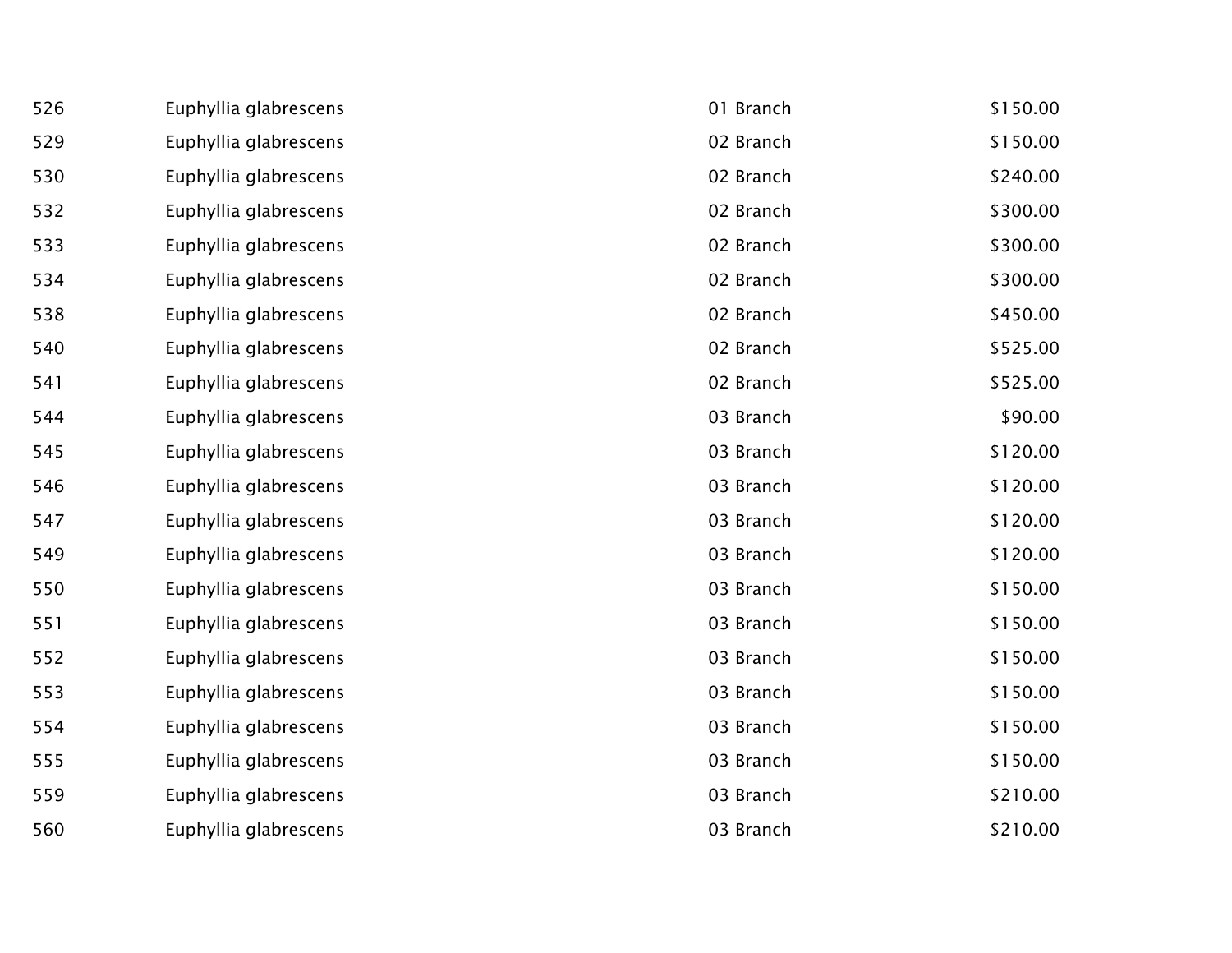| 561 | Euphyllia glabrescens | 03 Branch | \$210.00 |
|-----|-----------------------|-----------|----------|
| 563 | Euphyllia glabrescens | 03 Branch | \$210.00 |
| 564 | Euphyllia glabrescens | 03 Branch | \$210.00 |
| 565 | Euphyllia glabrescens | 03 Branch | \$210.00 |
| 570 | Euphyllia glabrescens | 03 Branch | \$210.00 |
| 571 | Euphyllia glabrescens | 03 Branch | \$240.00 |
| 572 | Euphyllia glabrescens | 03 Branch | \$240.00 |
| 573 | Euphyllia glabrescens | 03 Branch | \$240.00 |
| 574 | Euphyllia glabrescens | 03 Branch | \$240.00 |
| 575 | Euphyllia glabrescens | 03 Branch | \$240.00 |
| 576 | Euphyllia glabrescens | 03 Branch | \$240.00 |
| 577 | Euphyllia glabrescens | 03 Branch | \$240.00 |
| 578 | Euphyllia glabrescens | 03 Branch | \$240.00 |
| 579 | Euphyllia glabrescens | 03 Branch | \$300.00 |
| 580 | Euphyllia glabrescens | 03 Branch | \$300.00 |
| 581 | Euphyllia glabrescens | 03 Branch | \$300.00 |
| 582 | Euphyllia glabrescens | 03 Branch | \$300.00 |
| 584 | Euphyllia glabrescens | 03 Branch | \$525.00 |
| 587 | Euphyllia glabrescens | 03 Branch | \$750.00 |
| 590 | Euphyllia glabrescens | 04 Branch | \$90.00  |
| 591 | Euphyllia glabrescens | 04 Branch | \$90.00  |
| 592 | Euphyllia glabrescens | 04 Branch | \$90.00  |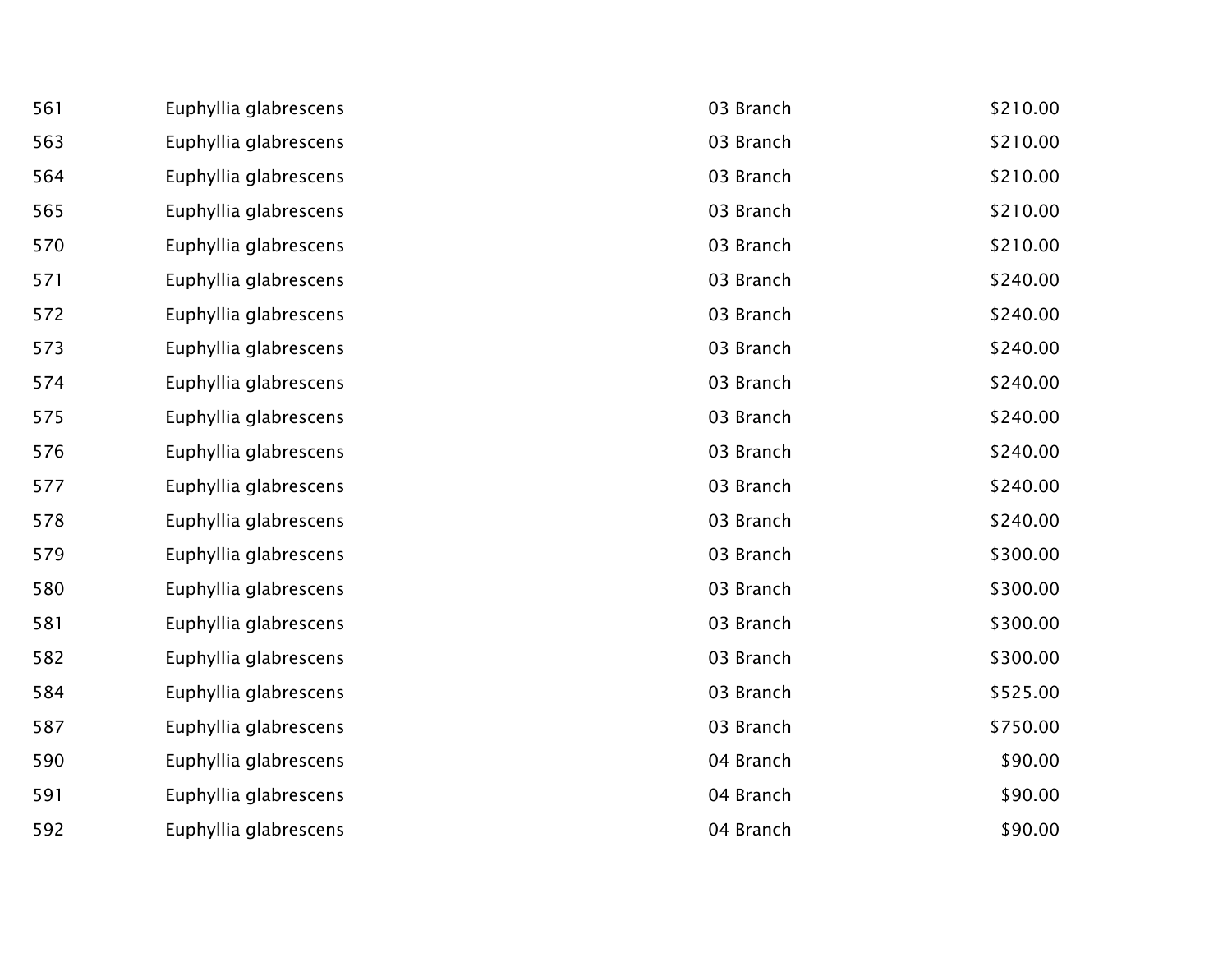| 593 | Euphyllia glabrescens  | 04 Branch | \$120.00 |
|-----|------------------------|-----------|----------|
| 594 | Euphyllia glabrescens  | 04 Branch | \$120.00 |
| 595 | Euphyllia glabrescens  | 04 Branch | \$120.00 |
| 596 | Euphyllia glabrescens  | 04 Branch | \$120.00 |
| 597 | Euphyllia glabrescens  | 04 Branch | \$150.00 |
| 598 | Euphyllia glabrescens  | 04 Branch | \$150.00 |
| 601 | Euphyllia glabrescens  | 04 Branch | \$180.00 |
| 602 | Euphyllia glabrescens  | 04 Branch | \$180.00 |
| 603 | Euphyllia glabrescens  | 04 Branch | \$180.00 |
| 604 | Euphyllia glabrescens  | 04 Branch | \$180.00 |
| 613 | Euphyllia glabrescens  | 04 Branch | \$210.00 |
| 614 | Euphyllia glabrescens  | 04 Branch | \$240.00 |
| 619 | Euphyllia glabrescens  | 04 Branch | \$300.00 |
| 620 | Euphyllia glabrescens  | 04 Branch | \$300.00 |
| 621 | Euphyllia glabrescens  | 04 Branch | \$375.00 |
| 622 | Euphyllia glabrescens  | 05 Branch | \$150.00 |
| 623 | Euphyllia glabrescens  | 05 Branch | \$150.00 |
| 624 | Euphyllia glabrescens  | 05 Branch | \$180.00 |
| 625 | Euphyllia yaeyamaensis | 03 Branch | \$45.00  |
| 628 | Euphyllia yaeyamaensis | 03 Branch | \$45.00  |
| 629 | Euphyllia yaeyamaensis | 03 Branch | \$60.00  |
| 630 | Euphyllia yaeyamaensis | 03 Branch | \$60.00  |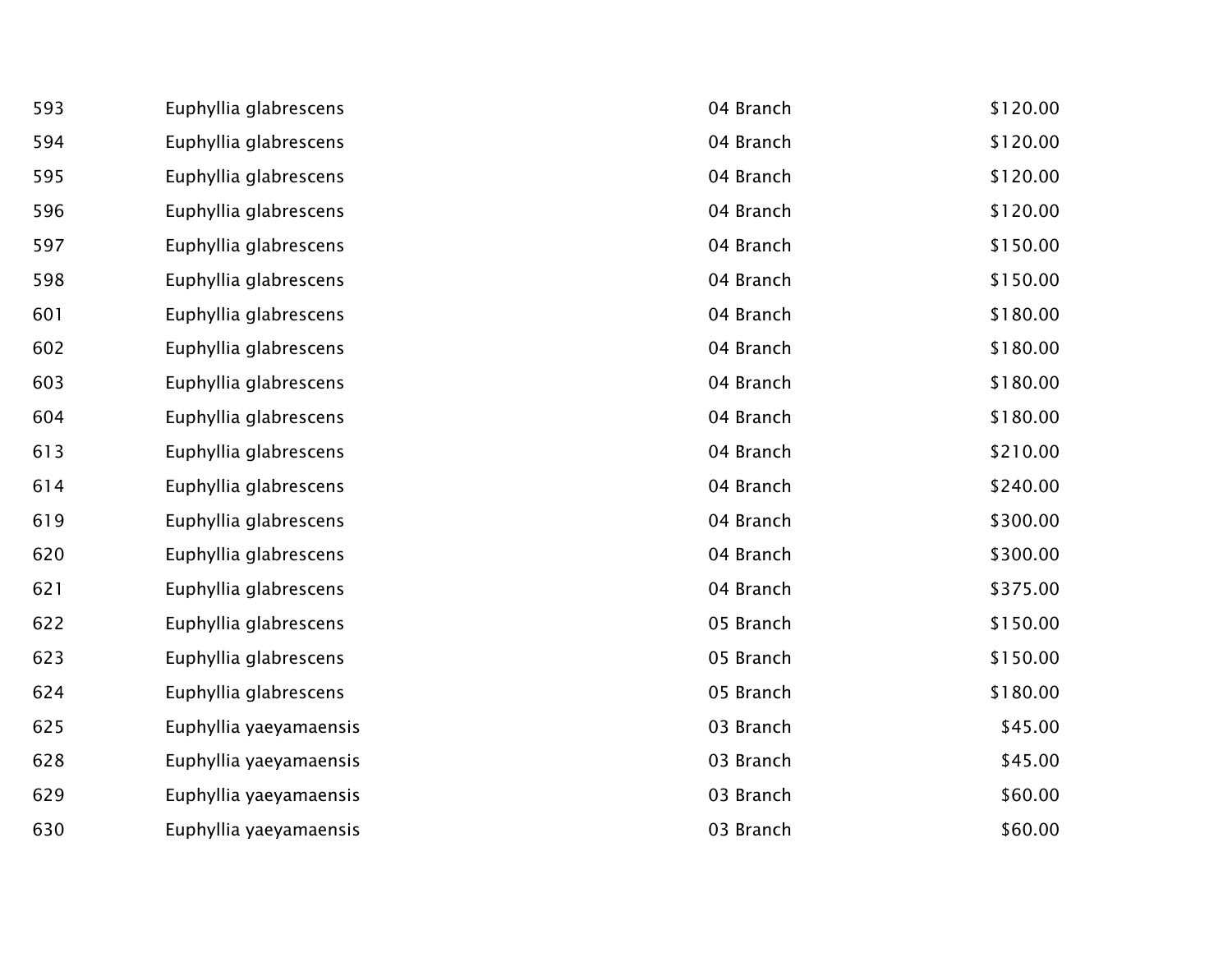| 632 | Euphyllia yaeyamaensis | 03 Branch | \$60.00 |
|-----|------------------------|-----------|---------|
| 644 | Euphyllia yaeyamaensis | 04 Branch | \$67.50 |
| 648 | Euphyllia yaeyamaensis | 04 Branch | \$67.50 |
| 650 | Favia sp.              | 3.00 Inch | \$36.00 |
| 651 | Favia sp.              | 3.00 Inch | \$36.00 |
| 652 | Favia sp.              | 3.00 Inch | \$36.00 |
| 653 | Favia sp.              | 3.00 Inch | \$36.00 |
| 654 | Favia sp.              | 3.00 Inch | \$36.00 |
| 655 | Favia sp.              | 3.00 Inch | \$36.00 |
| 656 | Favia sp.              | 3.00 Inch | \$36.00 |
| 657 | Favia sp.              | 3.00 Inch | \$36.00 |
| 658 | Favia sp.              | 3.00 Inch | \$36.00 |
| 659 | Favia sp.              | 3.00 Inch | \$36.00 |
| 660 | Favia sp.              | 3.00 Inch | \$36.00 |
| 661 | Favia sp.              | 3.00 Inch | \$36.00 |
| 662 | Favia sp.              | 3.00 Inch | \$36.00 |
| 663 | Favia sp.              | 3.00 Inch | \$36.00 |
| 664 | Favia sp.              | 3.00 Inch | \$36.00 |
| 665 | Favia sp.              | 3.00 Inch | \$39.00 |
| 666 | Favia sp.              | 3.00 Inch | \$39.00 |
| 667 | Favia sp.              | 3.00 Inch | \$39.00 |
| 668 | Favia sp.              | 3.00 Inch | \$39.00 |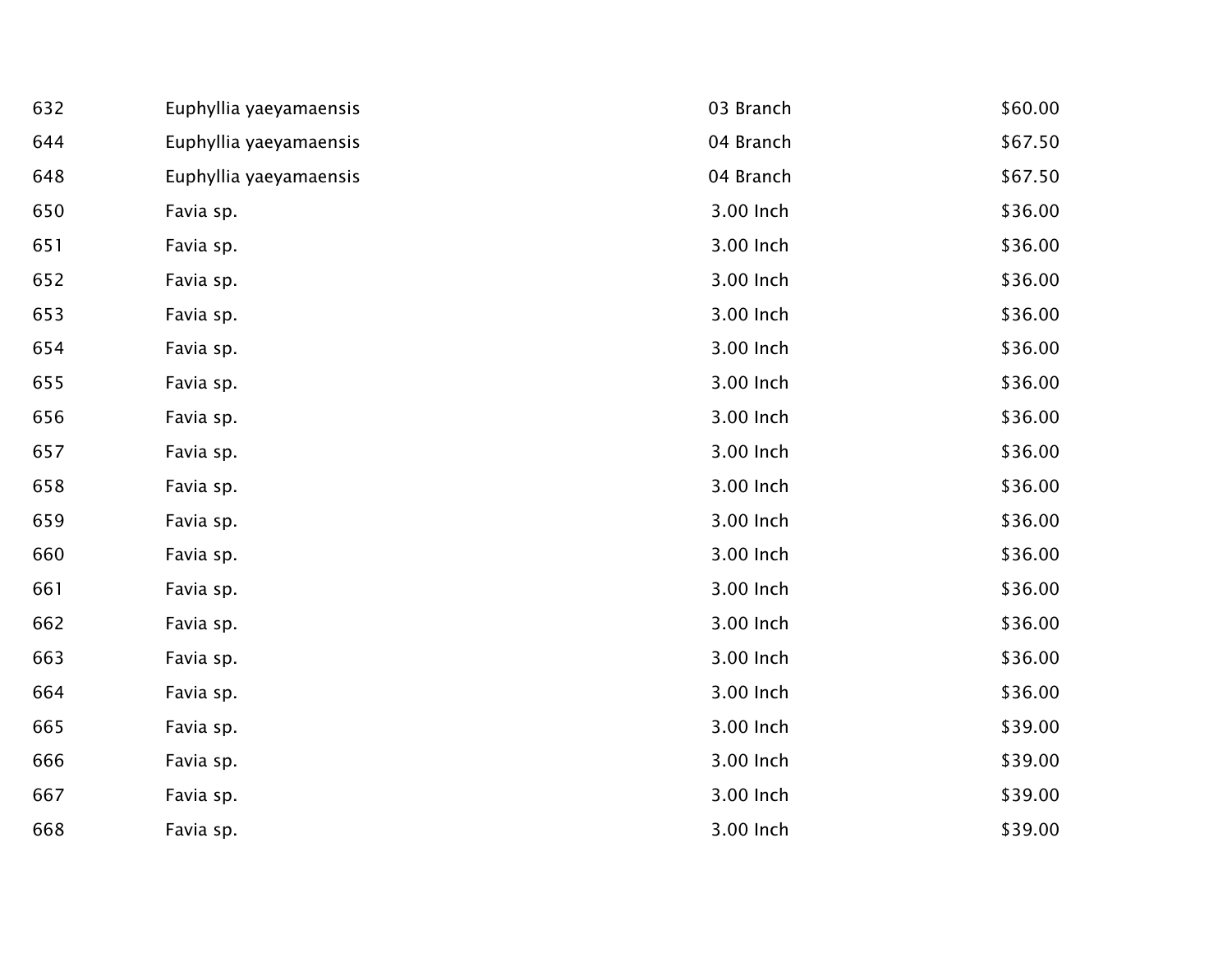| 669 | Favia sp.     | 3.00 Inch | \$39.00  |
|-----|---------------|-----------|----------|
| 670 | Favia sp.     | 3.00 Inch | \$39.00  |
| 671 | Favia sp.     | 3.00 Inch | \$39.00  |
| 672 | Favia sp.     | 3.00 Inch | \$39.00  |
| 673 | Favia sp.     | 3.00 Inch | \$39.00  |
| 674 | Favia sp.     | 3.00 Inch | \$60.00  |
| 675 | Goniopora sp. | 2.50 Inch | \$33.00  |
| 678 | Goniopora sp. | 2.50 Inch | \$60.00  |
| 679 | Goniopora sp. | 2.50 Inch | \$60.00  |
| 680 | Goniopora sp. | 2.50 Inch | \$60.00  |
| 681 | Goniopora sp. | 2.50 Inch | \$90.00  |
| 682 | Goniopora sp. | 2.50 Inch | \$120.00 |
| 683 | Goniopora sp. | 2.50 Inch | \$120.00 |
| 685 | Goniopora sp. | 2.50 Inch | \$180.00 |
| 686 | Goniopora sp. | 2.50 Inch | \$180.00 |
| 687 | Goniopora sp. | 3.00 Inch | \$37.50  |
| 688 | Goniopora sp. | 3.00 Inch | \$37.50  |
| 689 | Goniopora sp. | 3.00 Inch | \$37.50  |
| 690 | Goniopora sp. | 3.00 Inch | \$37.50  |
| 691 | Goniopora sp. | 3.00 Inch | \$45.00  |
| 692 | Goniopora sp. | 3.00 Inch | \$45.00  |
| 693 | Goniopora sp. | 3.00 Inch | \$45.00  |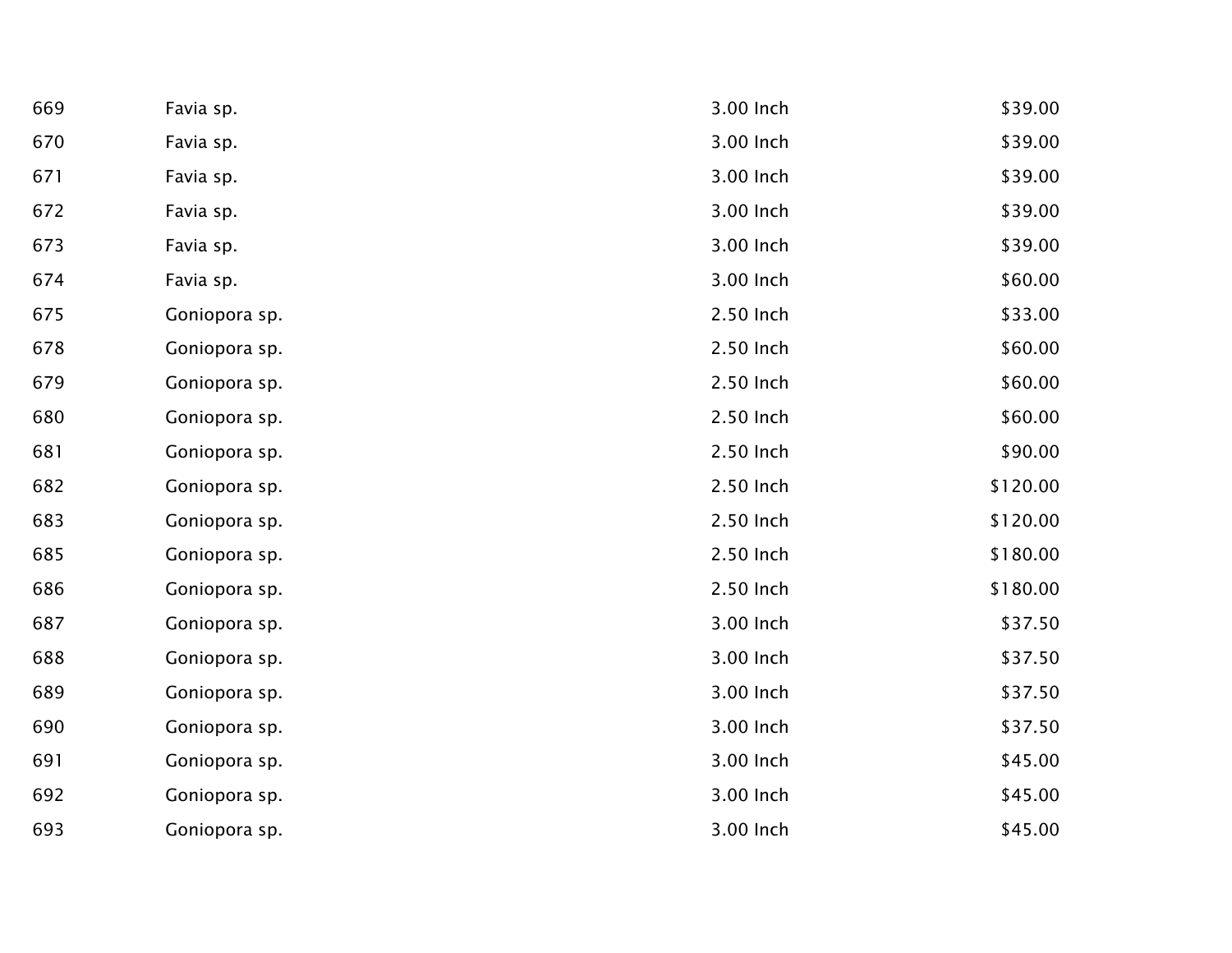| 694 | Goniopora sp. | 3.00 Inch | \$45.00 |
|-----|---------------|-----------|---------|
| 698 | Goniopora sp. | 3.00 Inch | \$45.00 |
| 699 | Goniopora sp. | 3.00 Inch | \$45.00 |
| 700 | Goniopora sp. | 3.00 Inch | \$45.00 |
| 701 | Goniopora sp. | 3.00 Inch | \$45.00 |
| 702 | Goniopora sp. | 3.00 Inch | \$45.00 |
| 703 | Goniopora sp. | 3.00 Inch | \$60.00 |
| 704 | Goniopora sp. | 3.00 Inch | \$60.00 |
| 705 | Goniopora sp. | 3.00 Inch | \$60.00 |
| 706 | Goniopora sp. | 3.00 Inch | \$60.00 |
| 707 | Goniopora sp. | 3.00 Inch | \$60.00 |
| 708 | Goniopora sp. | 3.00 Inch | \$60.00 |
| 709 | Goniopora sp. | 3.00 Inch | \$60.00 |
| 710 | Goniopora sp. | 3.00 Inch | \$60.00 |
| 711 | Goniopora sp. | 3.00 Inch | \$60.00 |
| 712 | Goniopora sp. | 3.00 Inch | \$60.00 |
| 713 | Goniopora sp. | 3.00 Inch | \$60.00 |
| 714 | Goniopora sp. | 3.00 Inch | \$60.00 |
| 715 | Goniopora sp. | 3.00 Inch | \$60.00 |
| 716 | Goniopora sp. | 3.00 Inch | \$75.00 |
| 717 | Goniopora sp. | 3.00 Inch | \$75.00 |
| 718 | Goniopora sp. | 3.00 Inch | \$75.00 |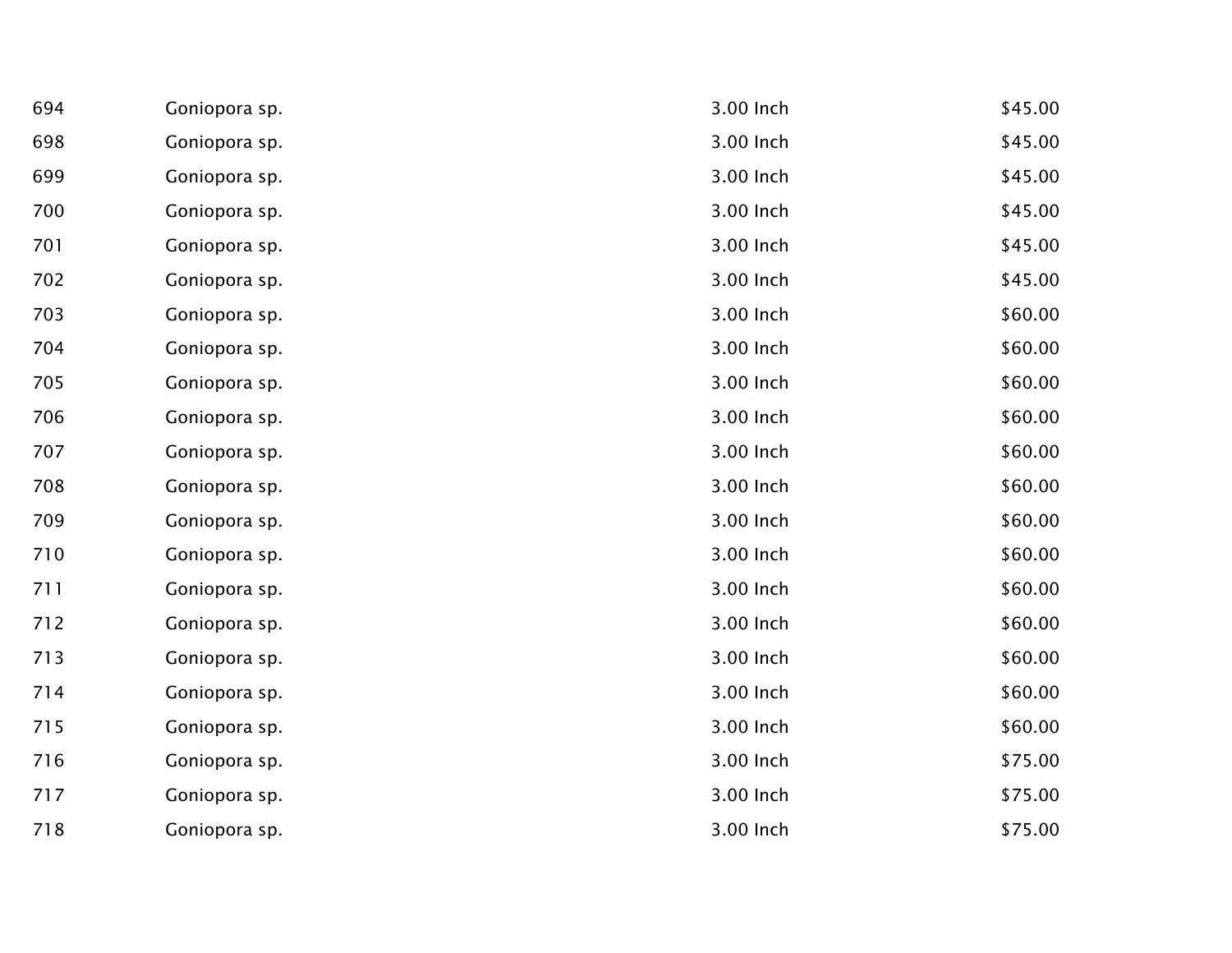| 719 | Goniopora sp.   | 3.00 Inch | \$75.00  |
|-----|-----------------|-----------|----------|
| 720 | Goniopora sp.   | 3.00 Inch | \$75.00  |
| 721 | Goniopora sp.   | 3.00 Inch | \$75.00  |
| 722 | Goniopora sp.   | 3.00 Inch | \$90.00  |
| 723 | Goniopora sp.   | 3.00 Inch | \$90.00  |
| 724 | Goniopora sp.   | 3.00 Inch | \$90.00  |
| 725 | Goniopora sp.   | 3.00 Inch | \$90.00  |
| 726 | Goniopora sp.   | 3.00 Inch | \$90.00  |
| 727 | Goniopora sp.   | 3.00 Inch | \$105.00 |
| 728 | Goniopora sp.   | 3.00 Inch | \$105.00 |
| 730 | Lobophyllia sp. | 2.50 Inch | \$45.00  |
| 731 | Lobophyllia sp. | 2.50 Inch | \$45.00  |
| 732 | Lobophyllia sp. | 2.50 Inch | \$52.50  |
| 733 | Lobophyllia sp. | 2.50 Inch | \$52.50  |
| 735 | Lobophyllia sp. | 3.00 Inch | \$30.00  |
| 736 | Lobophyllia sp. | 3.00 Inch | \$30.00  |
| 737 | Lobophyllia sp. | 3.00 Inch | \$30.00  |
| 738 | Lobophyllia sp. | 3.00 Inch | \$30.00  |
| 739 | Lobophyllia sp. | 3.00 Inch | \$30.00  |
| 740 | Lobophyllia sp. | 3.00 Inch | \$30.00  |
| 741 | Lobophyllia sp. | 3.00 Inch | \$30.00  |
| 742 | Lobophyllia sp. | 3.00 Inch | \$33.00  |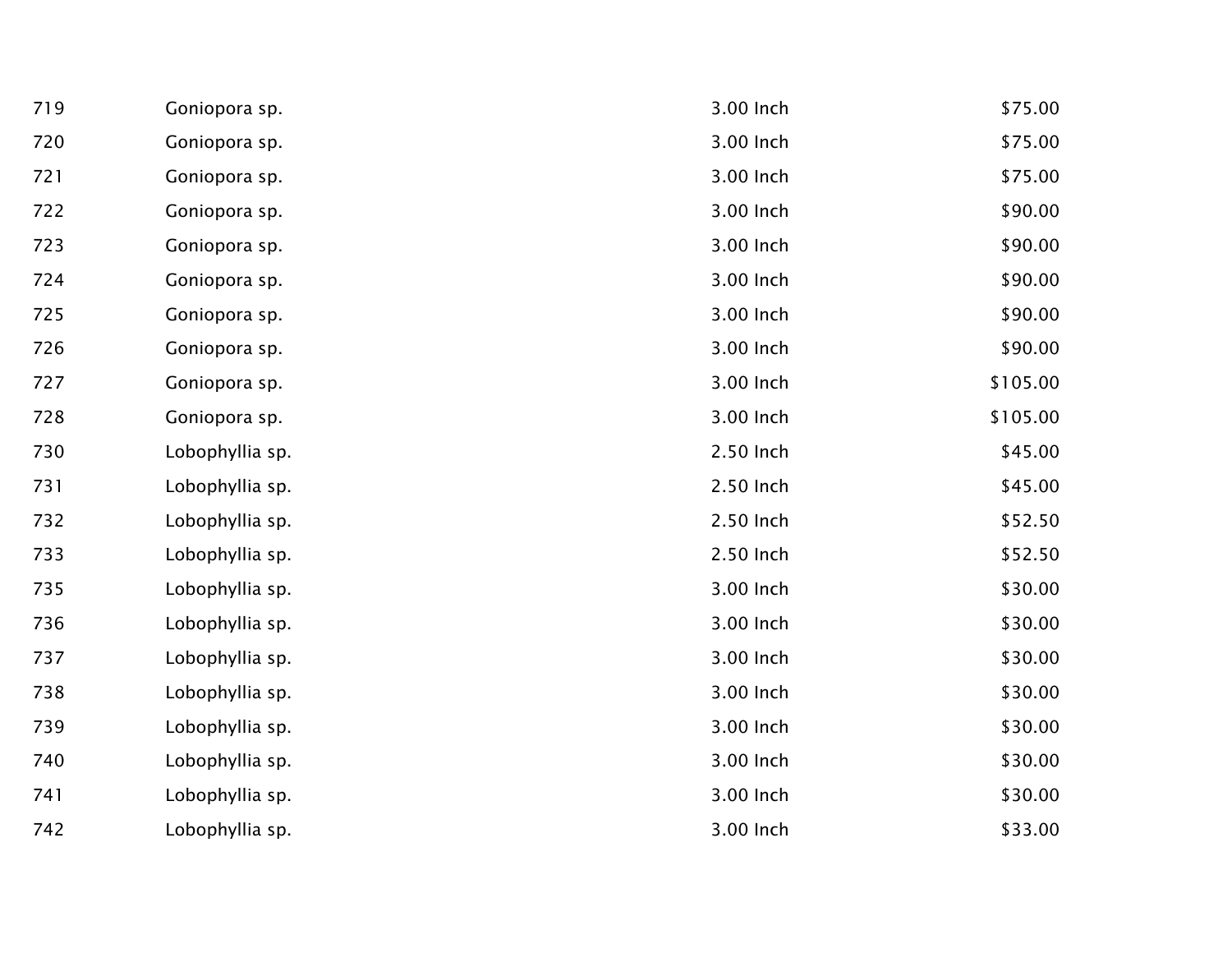| 743 | Lobophyllia sp. | 3.00 Inch | \$33.00 |
|-----|-----------------|-----------|---------|
| 744 | Lobophyllia sp. | 3.00 Inch | \$33.00 |
| 745 | Lobophyllia sp. | 3.00 Inch | \$33.00 |
| 746 | Lobophyllia sp. | 3.00 Inch | \$33.00 |
| 747 | Lobophyllia sp. | 3.00 Inch | \$33.00 |
| 748 | Lobophyllia sp. | 3.00 Inch | \$33.00 |
| 749 | Lobophyllia sp. | 3.00 Inch | \$33.00 |
| 750 | Lobophyllia sp. | 3.00 Inch | \$33.00 |
| 751 | Lobophyllia sp. | 3.00 Inch | \$33.00 |
| 752 | Lobophyllia sp. | 3.00 Inch | \$33.00 |
| 753 | Lobophyllia sp. | 3.00 Inch | \$33.00 |
| 754 | Lobophyllia sp. | 3.00 Inch | \$33.00 |
| 755 | Lobophyllia sp. | 3.00 Inch | \$33.00 |
| 756 | Lobophyllia sp. | 3.00 Inch | \$33.00 |
| 757 | Lobophyllia sp. | 3.00 Inch | \$33.00 |
| 758 | Lobophyllia sp. | 3.00 Inch | \$33.00 |
| 759 | Lobophyllia sp. | 3.00 Inch | \$33.00 |
| 760 | Lobophyllia sp. | 3.00 Inch | \$33.00 |
| 761 | Lobophyllia sp. | 3.00 Inch | \$33.00 |
| 762 | Lobophyllia sp. | 3.00 Inch | \$33.00 |
| 763 | Lobophyllia sp. | 3.00 Inch | \$33.00 |
| 764 | Lobophyllia sp. | 3.00 Inch | \$33.00 |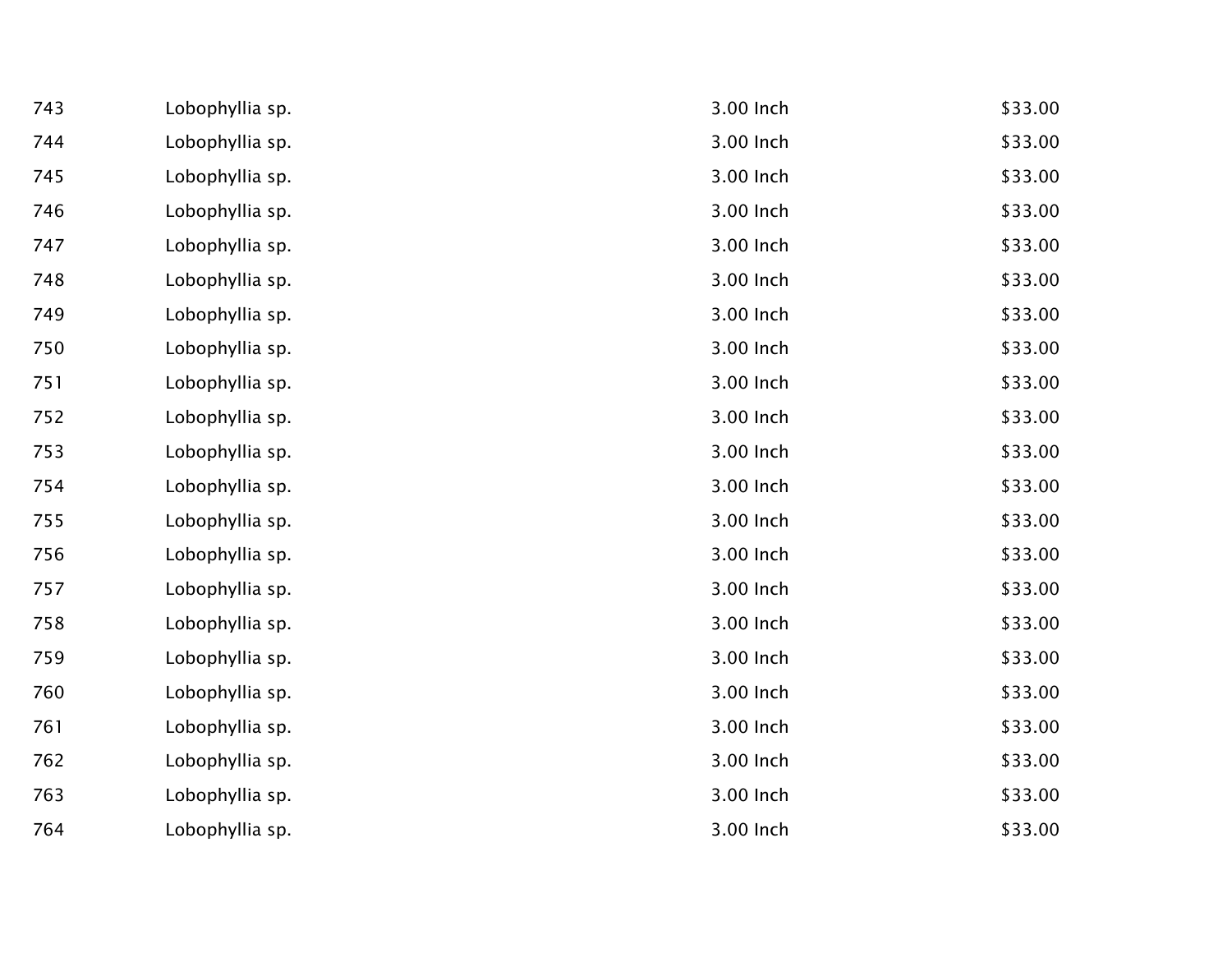| 765 | Lobophyllia sp. | 3.00 Inch | \$33.00 |
|-----|-----------------|-----------|---------|
| 766 | Lobophyllia sp. | 3.00 Inch | \$33.00 |
| 767 | Lobophyllia sp. | 3.00 Inch | \$45.00 |
| 768 | Lobophyllia sp. | 3.00 Inch | \$45.00 |
| 769 | Lobophyllia sp. | 3.00 Inch | \$45.00 |
| 770 | Lobophyllia sp. | 3.00 Inch | \$45.00 |
| 771 | Lobophyllia sp. | 3.00 Inch | \$45.00 |
| 772 | Lobophyllia sp. | 3.00 Inch | \$45.00 |
| 773 | Lobophyllia sp. | 3.00 Inch | \$45.00 |
| 774 | Lobophyllia sp. | 3.00 Inch | \$52.50 |
| 775 | Pectinia sp.    | 3.00 Inch | \$52.50 |
| 776 | Pectinia sp.    | 3.00 Inch | \$67.50 |
| 777 | Pectinia sp.    | 3.00 Inch | \$67.50 |
| 778 | Pectinia sp.    | 3.00 Inch | \$67.50 |
| 779 | Pectinia sp.    | 3.00 Inch | \$67.50 |
| 780 | Pectinia sp.    | 3.00 Inch | \$67.50 |
| 781 | Pectinia sp.    | 3.00 Inch | \$67.50 |
| 782 | Pectinia sp.    | 3.00 Inch | \$67.50 |
| 783 | Pectinia sp.    | 3.00 Inch | \$67.50 |
| 784 | Pectinia sp.    | 3.00 Inch | \$67.50 |
| 785 | Pectinia sp.    | 3.00 Inch | \$67.50 |
| 786 | Pectinia sp.    | 3.00 Inch | \$67.50 |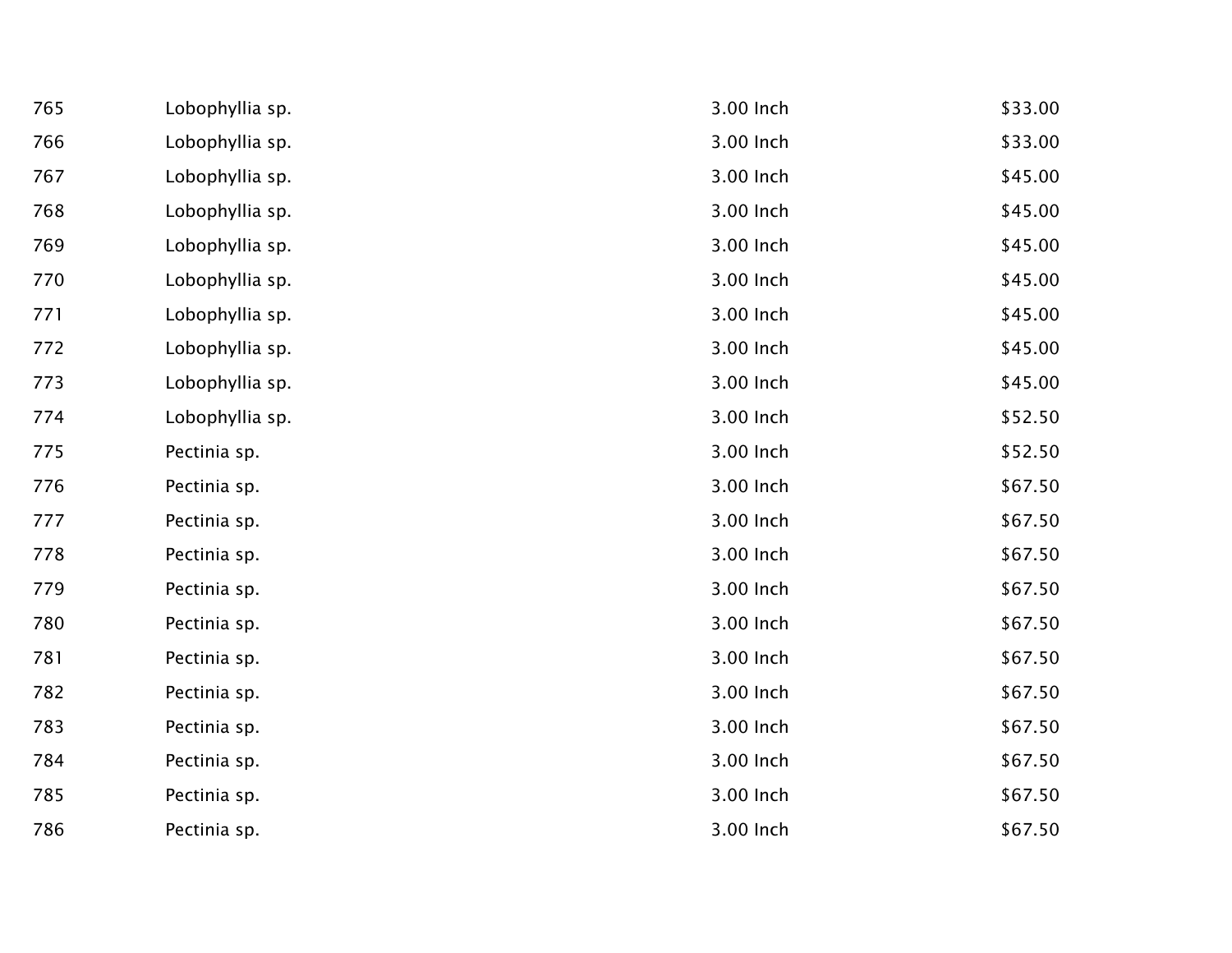| 787 | Pectinia sp.          | 3.00 Inch | \$67.50  |
|-----|-----------------------|-----------|----------|
| 788 | Pectinia sp.          | 3.00 Inch | \$67.50  |
| 789 | Pectinia sp.          | 3.00 Inch | \$67.50  |
| 790 | Pectinia sp.          | 3.00 Inch | \$67.50  |
| 791 | Pectinia sp.          | 3.00 Inch | \$67.50  |
| 792 | Pectinia sp.          | 3.00 Inch | \$67.50  |
| 793 | Pectinia sp.          | 3.00 Inch | \$67.50  |
| 794 | Pectinia sp.          | 3.00 Inch | \$75.00  |
| 797 | Pectinia sp.          | 3.00 Inch | \$90.00  |
| 798 | Euphyllia glabrescens | 01 Branch | \$300.00 |
| 800 | Euphyllia glabrescens | 01 Branch | \$300.00 |
| 801 | Euphyllia glabrescens | 01 Branch | \$300.00 |
| 802 | Euphyllia glabrescens | 01 Branch | \$300.00 |
| 803 | Euphyllia glabrescens | 02 Branch | \$60.00  |
| 804 | Euphyllia glabrescens | 02 Branch | \$375.00 |
| 805 | Euphyllia glabrescens | 02 Branch | \$375.00 |
| 807 | Euphyllia glabrescens | 02 Branch | \$375.00 |
| 808 | Euphyllia glabrescens | 02 Branch | \$375.00 |
| 809 | Euphyllia glabrescens | 02 Branch | \$450.00 |
| 812 | Euphyllia glabrescens | 02 Branch | \$450.00 |
| 813 | Euphyllia glabrescens | 02 Branch | \$450.00 |
| 814 | Euphyllia glabrescens | 02 Branch | \$600.00 |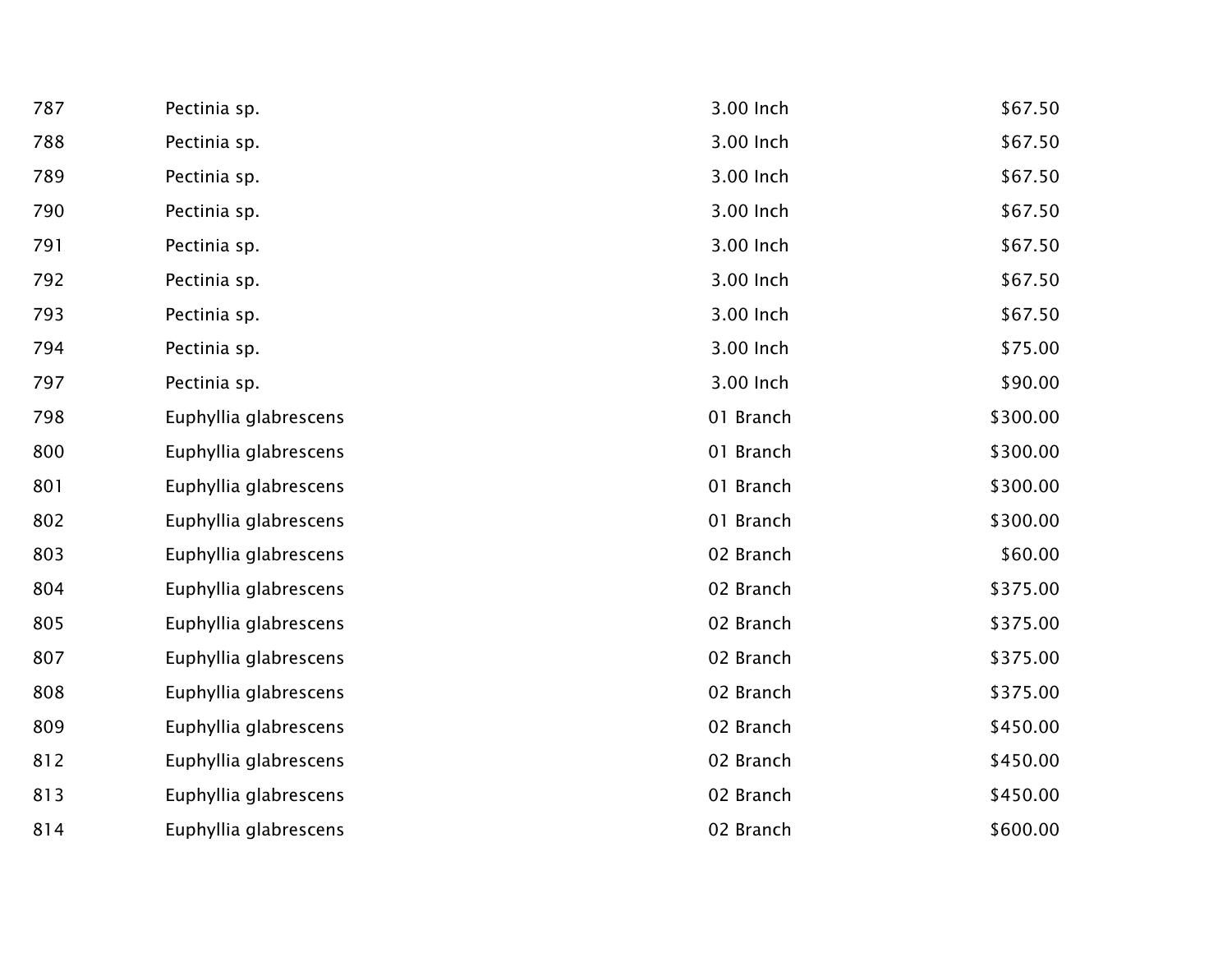| 817 | Euphyllia glabrescens | 03 Branch | \$90.00  |
|-----|-----------------------|-----------|----------|
| 820 | Euphyllia glabrescens | 03 Branch | \$105.00 |
| 822 | Euphyllia glabrescens | 03 Branch | \$120.00 |
| 828 | Euphyllia glabrescens | 03 Branch | \$210.00 |
| 829 | Euphyllia glabrescens | 03 Branch | \$210.00 |
| 830 | Euphyllia glabrescens | 03 Branch | \$240.00 |
| 831 | Euphyllia glabrescens | 03 Branch | \$240.00 |
| 832 | Euphyllia glabrescens | 03 Branch | \$240.00 |
| 833 | Euphyllia glabrescens | 03 Branch | \$240.00 |
| 834 | Euphyllia glabrescens | 03 Branch | \$240.00 |
| 835 | Euphyllia glabrescens | 03 Branch | \$300.00 |
| 836 | Euphyllia glabrescens | 03 Branch | \$300.00 |
| 837 | Euphyllia glabrescens | 03 Branch | \$300.00 |
| 838 | Euphyllia glabrescens | 03 Branch | \$300.00 |
| 840 | Euphyllia glabrescens | 03 Branch | \$525.00 |
| 841 | Euphyllia glabrescens | 03 Branch | \$600.00 |
| 842 | Euphyllia glabrescens | 04 Branch | \$120.00 |
| 854 | Euphyllia glabrescens | 04 Branch | \$240.00 |
| 855 | Euphyllia glabrescens | 04 Branch | \$240.00 |
| 856 | Euphyllia glabrescens | 04 Branch | \$240.00 |
| 857 | Euphyllia glabrescens | 04 Branch | \$240.00 |
| 858 | Euphyllia glabrescens | 04 Branch | \$240.00 |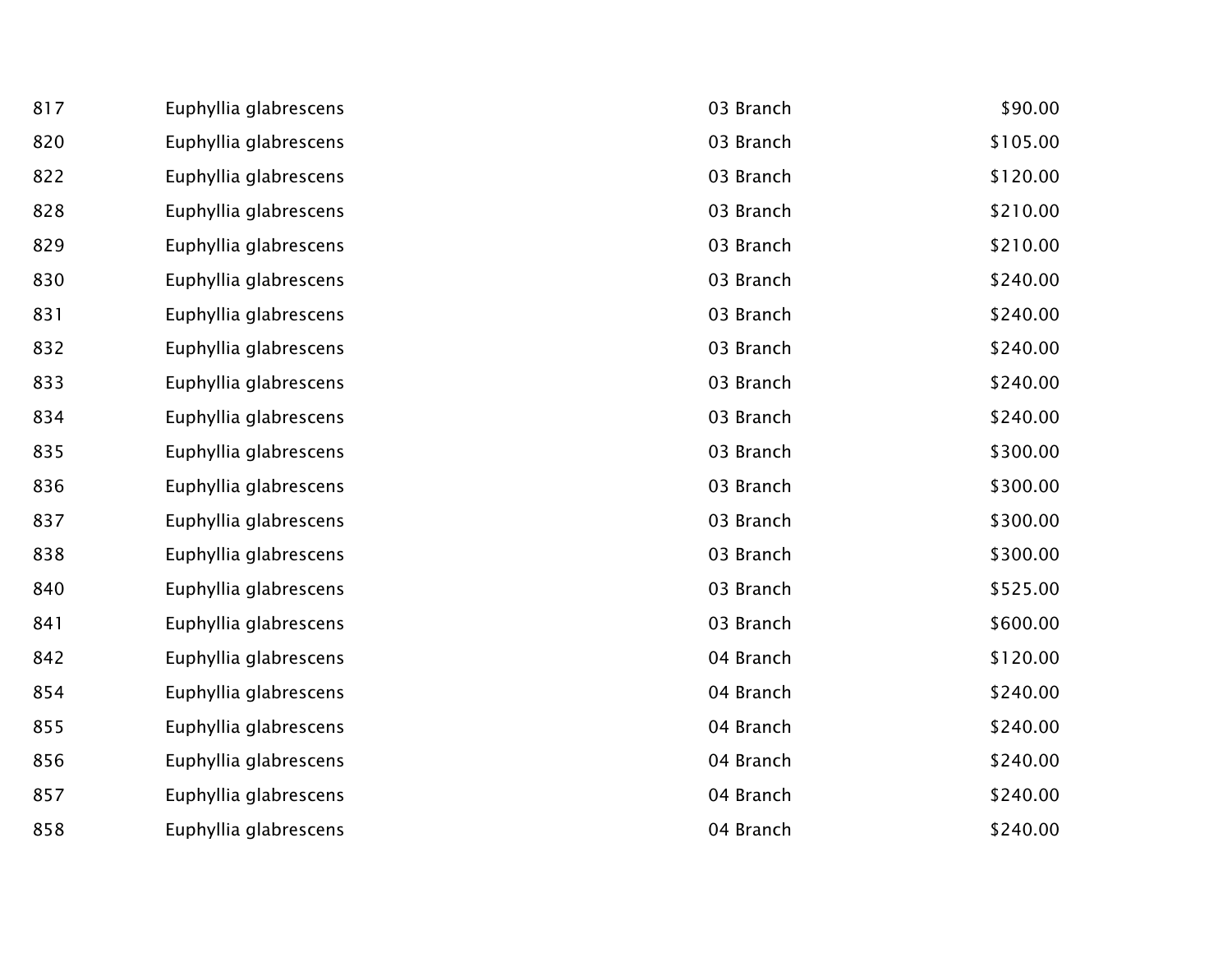| 859  | Euphyllia glabrescens | 04 Branch | \$300.00 |
|------|-----------------------|-----------|----------|
| 860  | Euphyllia glabrescens | 04 Branch | \$300.00 |
| 861  | Euphyllia glabrescens | 04 Branch | \$375.00 |
| 862  | Euphyllia glabrescens | 04 Branch | \$375.00 |
| 2000 | Anthellia sp.         | 3.00 Inch | \$18.00  |
| 2001 | Anthellia sp.         | 3.00 Inch | \$18.00  |
| 2002 | Anthellia sp.         | 3.00 Inch | \$18.00  |
| 2003 | Anthellia sp.         | 3.00 Inch | \$18.00  |
| 2004 | Anthellia sp.         | 3.00 Inch | \$18.00  |
| 2005 | Blastomussa wellsi    | 2.00 Inch | \$150.00 |
| 2006 | Blastomussa wellsi    | 2.00 Inch | \$150.00 |
| 2007 | Blastomussa wellsi    | 2.50 Inch | \$150.00 |
| 2008 | Blastomussa wellsi    | 2.50 Inch | \$150.00 |
| 2010 | Blastomussa wellsi    | 2.50 Inch | \$180.00 |
| 2012 | Blastomussa wellsi    | 2.50 Inch | \$240.00 |
| 2014 | Blastomussa wellsi    | 3.00 Inch | \$300.00 |
| 2016 | Blastomussa wellsi    | 3.00 Inch | \$750.00 |
| 2017 | Briareum sp.          | 3.00 Inch | \$18.00  |
| 2018 | Briareum sp.          | 3.00 Inch | \$18.00  |
| 2019 | Briareum sp.          | 3.00 Inch | \$18.00  |
| 2020 | Briareum sp.          | 3.00 Inch | \$18.00  |
| 2021 | Briareum sp.          | 3.00 Inch | \$18.00  |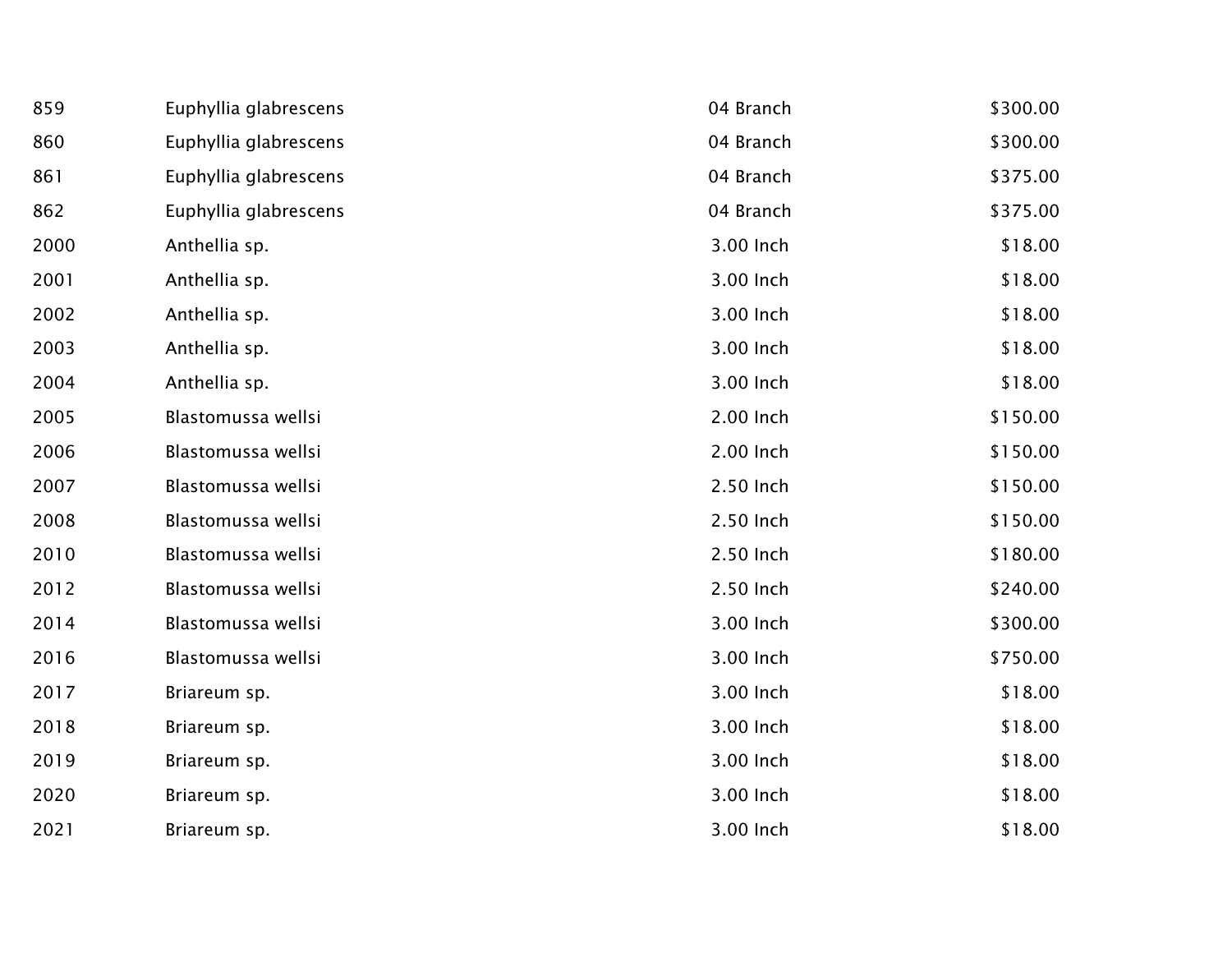| 2022 | Briareum sp.           | 3.50 Inch | \$18.00  |
|------|------------------------|-----------|----------|
| 2023 | Briareum sp.           | 3.50 Inch | \$18.00  |
| 2024 | Briareum sp.           | 3.50 Inch | \$18.00  |
| 2025 | Briareum sp.           | 3.50 Inch | \$18.00  |
| 2026 | Briareum sp.           | 3.50 Inch | \$18.00  |
| 2027 | Candy apple polyp      | 12 Pcs    | \$60.00  |
| 2028 | Candy apple polyp      | 22 Pcs    | \$105.00 |
| 2029 | Catalaphyllia jardinei | 3.00 Inch | \$75.00  |
| 2030 | Catalaphyllia jardinei | 3.00 Inch | \$75.00  |
| 2031 | Catalaphyllia jardinei | 3.00 Inch | \$75.00  |
| 2032 | Catalaphyllia jardinei | 3.00 Inch | \$75.00  |
| 2033 | Catalaphyllia jardinei | 3.00 Inch | \$75.00  |
| 2034 | Catalaphyllia jardinei | 3.00 Inch | \$75.00  |
| 2035 | Catalaphyllia jardinei | 3.00 Inch | \$75.00  |
| 2036 | Catalaphyllia jardinei | 3.00 Inch | \$75.00  |
| 2037 | Catalaphyllia jardinei | 3.00 Inch | \$90.00  |
| 2038 | Catalaphyllia jardinei | 3.00 Inch | \$90.00  |
| 2039 | Catalaphyllia jardinei | 3.00 Inch | \$90.00  |
| 2040 | Catalaphyllia jardinei | 3.00 Inch | \$90.00  |
| 2041 | Catalaphyllia jardinei | 3.50 Inch | \$67.50  |
| 2043 | Catalaphyllia jardinei | 3.50 Inch | \$67.50  |
| 2044 | Catalaphyllia jardinei | 3.50 Inch | \$67.50  |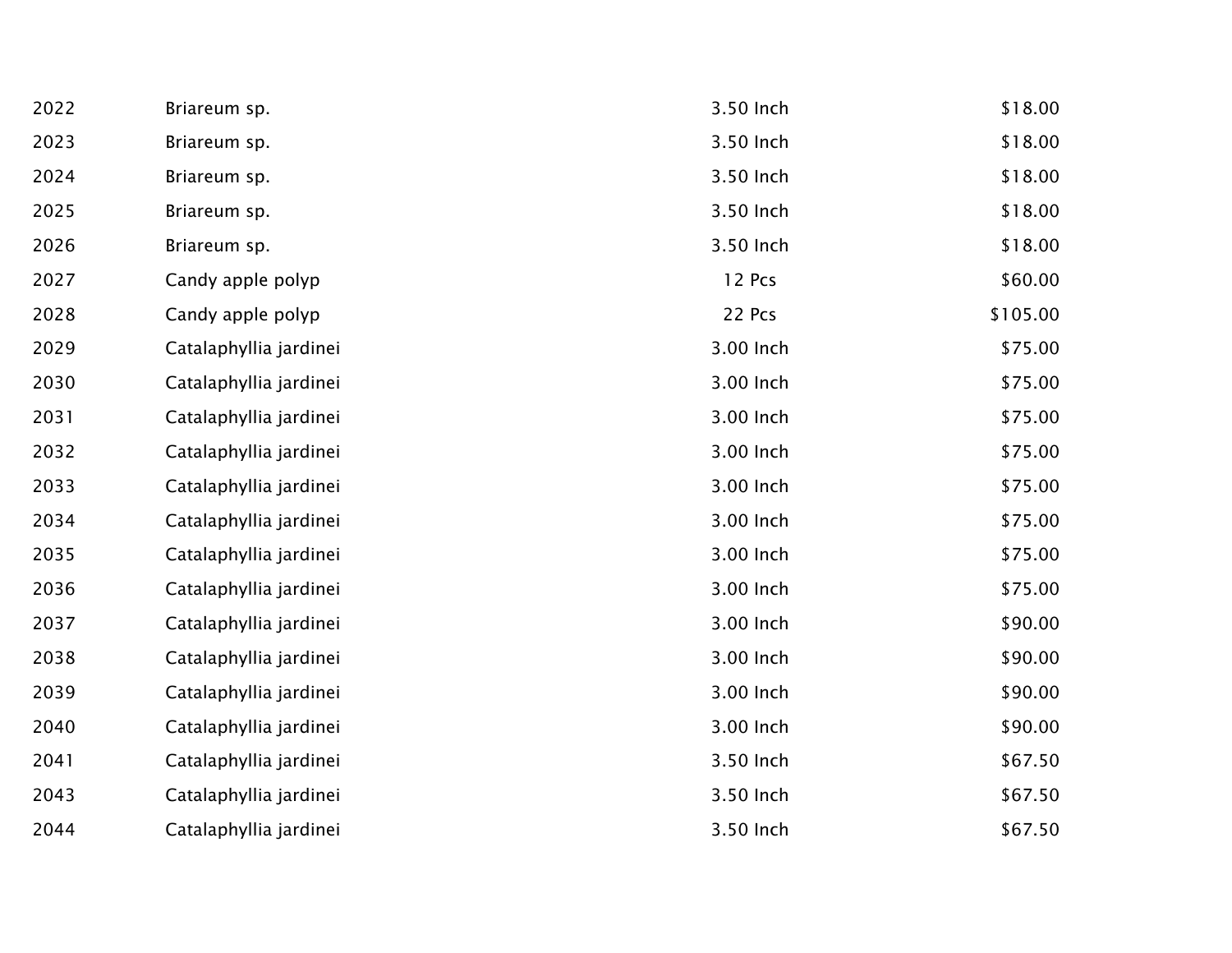| 2046 | Catalaphyllia jardinei | 3.50 Inch | \$90.00  |
|------|------------------------|-----------|----------|
| 2048 | Catalaphyllia jardinei | 3.50 Inch | \$90.00  |
| 2049 | Catalaphyllia jardinei | 3.50 Inch | \$90.00  |
| 2050 | Catalaphyllia jardinei | 3.50 Inch | \$90.00  |
| 2051 | Catalaphyllia jardinei | 3.50 Inch | \$105.00 |
| 2052 | Catalaphyllia jardinei | 3.50 Inch | \$105.00 |
| 2053 | Catalaphyllia jardinei | 4.00 Inch | \$67.50  |
| 2054 | Caulastrea sp.         | 3.00 Inch | \$27.00  |
| 2055 | Caulastrea sp.         | 3.00 Inch | \$27.00  |
| 2056 | Caulastrea sp.         | 3.00 Inch | \$27.00  |
| 2057 | Caulastrea sp.         | 3.00 Inch | \$27.00  |
| 2058 | Caulastrea sp.         | 3.00 Inch | \$27.00  |
| 2059 | Caulastrea sp.         | 3.00 Inch | \$27.00  |
| 2060 | Caulastrea sp.         | 3.00 Inch | \$27.00  |
| 2061 | Caulastrea sp.         | 3.00 Inch | \$27.00  |
| 2062 | Caulastrea sp.         | 3.00 Inch | \$27.00  |
| 2063 | Caulastrea sp.         | 3.00 Inch | \$27.00  |
| 2064 | Caulastrea sp.         | 3.00 Inch | \$27.00  |
| 2065 | Caulastrea sp.         | 3.00 Inch | \$27.00  |
| 2066 | Caulastrea sp.         | 3.00 Inch | \$27.00  |
| 2067 | Caulastrea sp.         | 3.00 Inch | \$27.00  |
| 2068 | Caulastrea sp.         | 3.00 Inch | \$27.00  |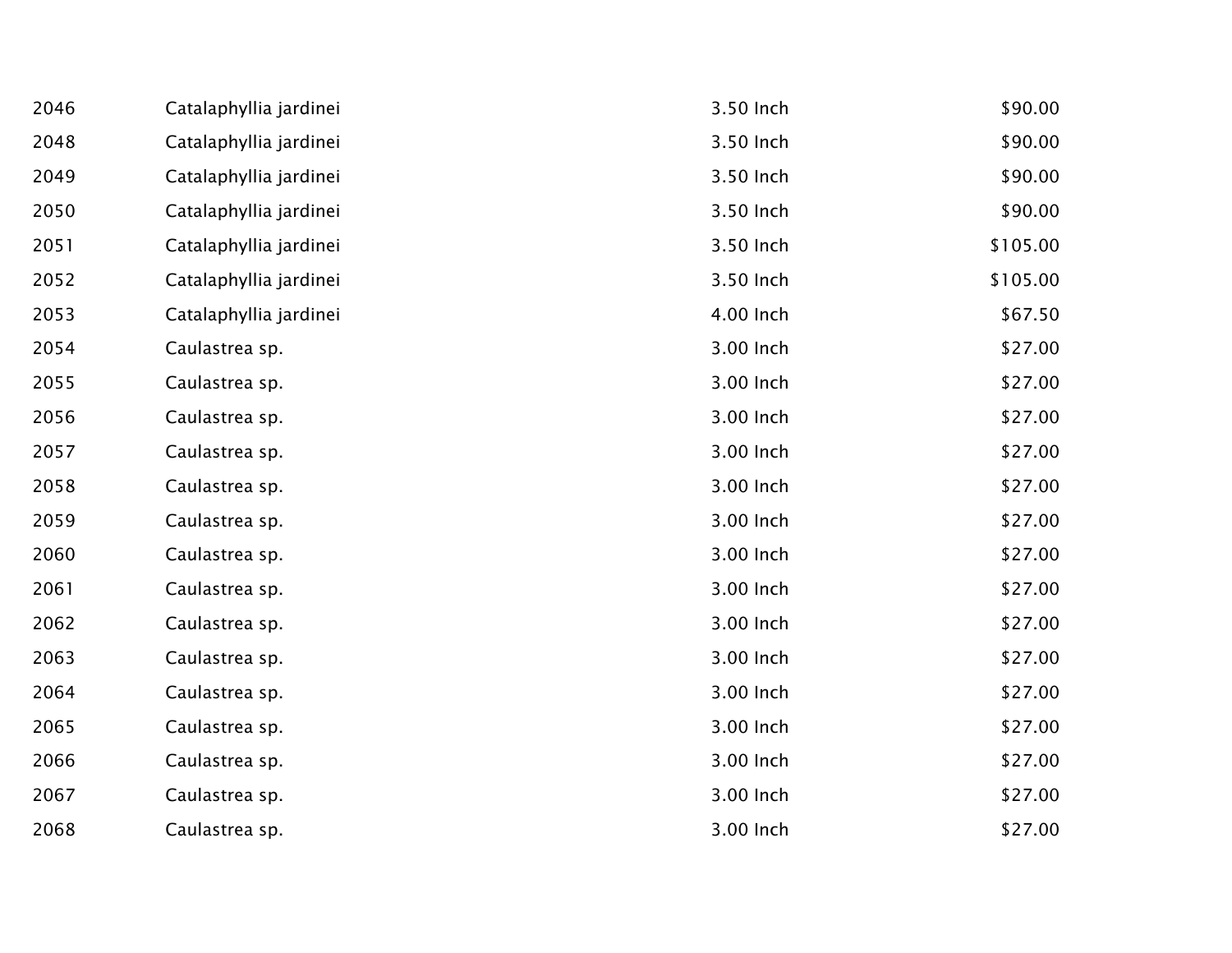| 2069 | Caulastrea sp. | 3.00 Inch | \$27.00 |
|------|----------------|-----------|---------|
| 2070 | Caulastrea sp. | 3.00 Inch | \$27.00 |
| 2071 | Caulastrea sp. | 3.00 Inch | \$27.00 |
| 2072 | Caulastrea sp. | 3.00 Inch | \$27.00 |
| 2073 | Caulastrea sp. | 3.00 Inch | \$27.00 |
| 2074 | Clavularia sp. | 3.00 Inch | \$45.00 |
| 2075 | Clavularia sp. | 3.00 Inch | \$45.00 |
| 2076 | Clavularia sp. | 3.00 Inch | \$45.00 |
| 2077 | Clavularia sp. | 3.00 Inch | \$45.00 |
| 2079 | Clavularia sp. | 3.00 Inch | \$45.00 |
| 2080 | Clavularia sp. | 3.00 Inch | \$45.00 |
| 2081 | Clavularia sp. | 3.00 Inch | \$45.00 |
| 2082 | Clavularia sp. | 3.00 Inch | \$45.00 |
| 2083 | Clavularia sp. | 3.00 Inch | \$45.00 |
| 2084 | Clavularia sp. | 3.00 Inch | \$45.00 |
| 2085 | Clavularia sp. | 3.00 Inch | \$45.00 |
| 2086 | Clavularia sp. | 3.00 Inch | \$45.00 |
| 2087 | Clavularia sp. | 3.00 Inch | \$45.00 |
| 2088 | Clavularia sp. | 3.00 Inch | \$45.00 |
| 2089 | Clavularia sp. | 3.00 Inch | \$45.00 |
| 2090 | Clavularia sp. | 3.00 Inch | \$45.00 |
| 2091 | Clavularia sp. | 3.00 Inch | \$45.00 |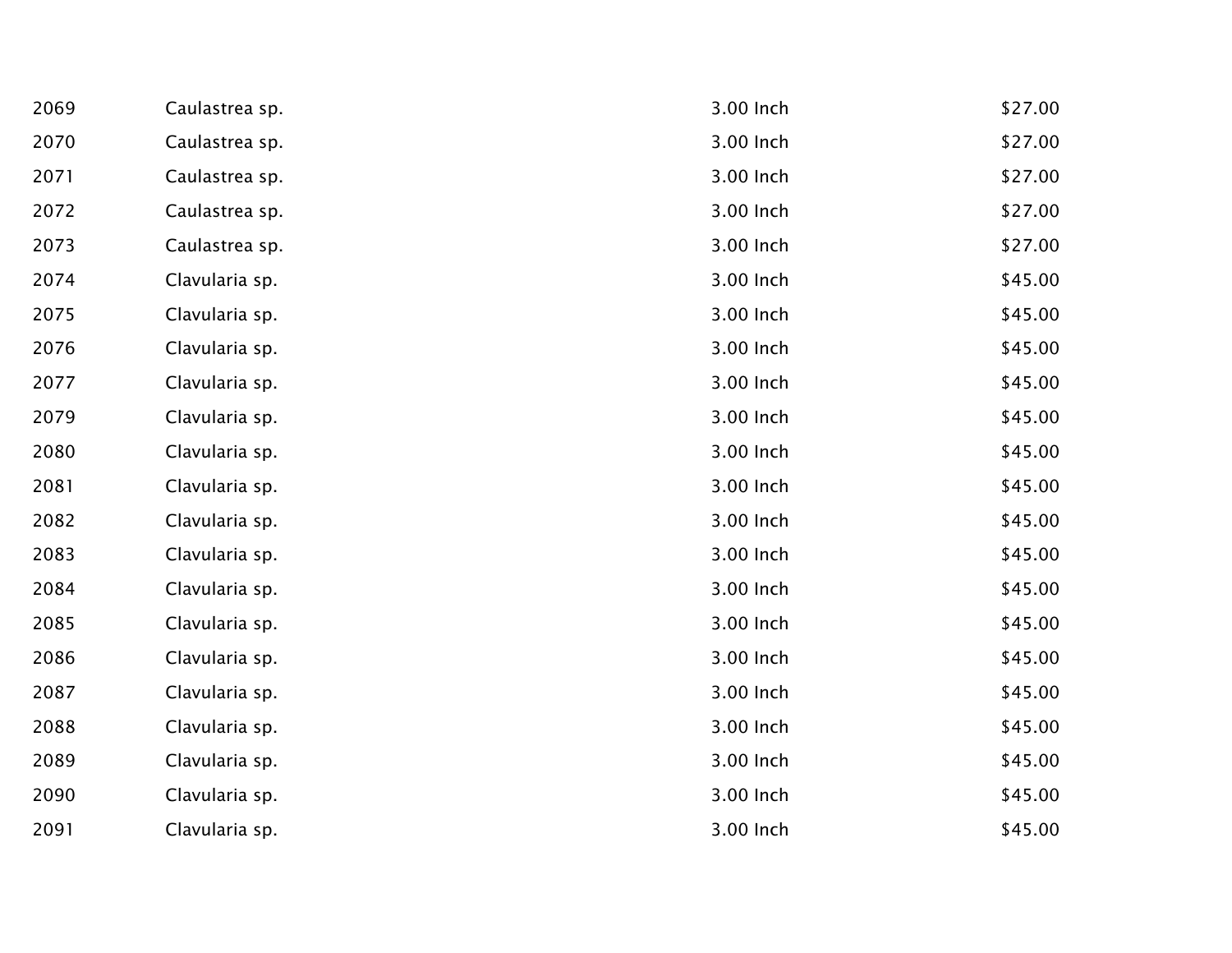| 2092 | Clavularia sp. | 3.00 Inch | \$45.00 |
|------|----------------|-----------|---------|
| 2093 | Clavularia sp. | 3.00 Inch | \$45.00 |
| 2094 | Clavularia sp. | 3.50 Inch | \$52.50 |
| 2095 | Clavularia sp. | 3.50 Inch | \$52.50 |
| 2096 | Clavularia sp. | 3.50 Inch | \$52.50 |
| 2097 | Clavularia sp. | 3.50 Inch | \$52.50 |
| 2098 | Clavularia sp. | 3.50 Inch | \$52.50 |
| 2099 | Clavularia sp. | 3.50 Inch | \$52.50 |
| 2100 | Clavularia sp. | 3.50 Inch | \$52.50 |
| 2101 | Cornularia sp. | 3.00 Inch | \$18.00 |
| 2102 | Cornularia sp. | 3.00 Inch | \$18.00 |
| 2103 | Cornularia sp. | 3.00 Inch | \$18.00 |
| 2104 | Cornularia sp. | 3.00 Inch | \$18.00 |
| 2105 | Cornularia sp. | 3.00 Inch | \$18.00 |
| 2106 | Cornularia sp. | 3.00 Inch | \$18.00 |
| 2107 | Cornularia sp. | 3.00 Inch | \$18.00 |
| 2108 | Cornularia sp. | 3.00 Inch | \$18.00 |
| 2109 | Cornularia sp. | 3.00 Inch | \$18.00 |
| 2110 | Cornularia sp. | 3.00 Inch | \$18.00 |
| 2111 | Cornularia sp. | 3.00 Inch | \$18.00 |
| 2112 | Cornularia sp. | 3.00 Inch | \$18.00 |
| 2113 | Cornularia sp. | 3.00 Inch | \$18.00 |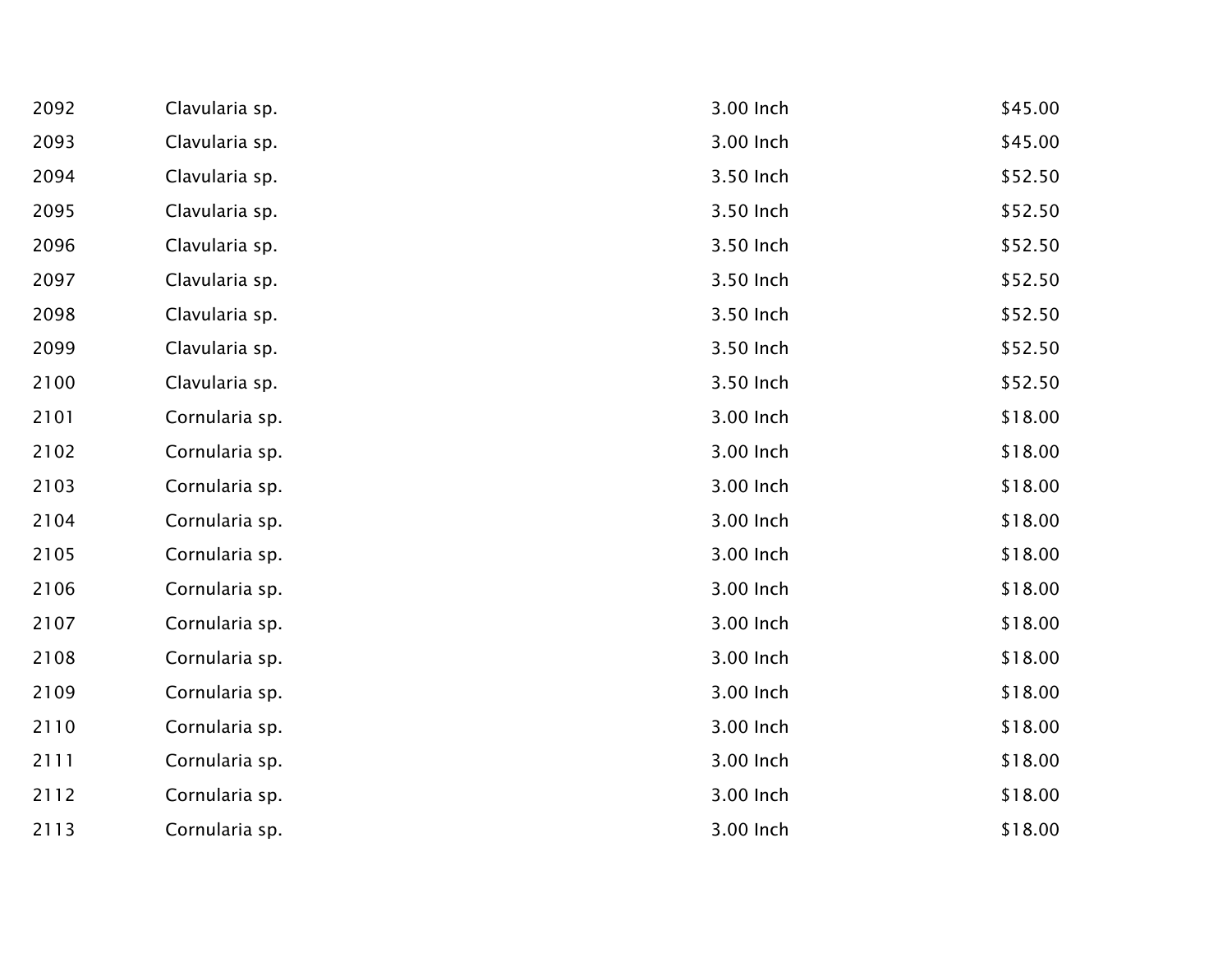| 2114 | Cornularia sp.      | 3.00 Inch | \$18.00  |
|------|---------------------|-----------|----------|
| 2115 | Cornularia sp.      | 3.00 Inch | \$18.00  |
| 2116 | Cornularia sp.      | 3.00 Inch | \$18.00  |
| 2117 | Cornularia sp.      | 3.00 Inch | \$18.00  |
| 2118 | Cornularia sp.      | 3.00 Inch | \$18.00  |
| 2119 | Cornularia sp.      | 3.00 Inch | \$18.00  |
| 2120 | Cornularia sp.      | 3.00 Inch | \$18.00  |
| 2121 | Cornularia sp.      | 3.00 Inch | \$18.00  |
| 2122 | Cycloseris sp.      | 2.00 Inch | \$60.00  |
| 2123 | Cycloseris sp.      | 2.00 Inch | \$60.00  |
| 2124 | Cycloseris sp.      | 2.00 Inch | \$105.00 |
| 2125 | Cycloseris sp.      | 2.00 Inch | \$105.00 |
| 2126 | Cycloseris sp.      | 2.00 Inch | \$105.00 |
| 2127 | Cycloseris sp.      | 2.00 Inch | \$120.00 |
| 2128 | Cycloseris sp.      | 2.00 Inch | \$180.00 |
| 2131 | Cynarina lacrymalis | 2.00 Inch | \$180.00 |
| 2133 | Cynarina lacrymalis | 2.50 Inch | \$187.50 |
| 2134 | Cynarina lacrymalis | 2.50 Inch | \$187.50 |
| 2135 | Cynarina lacrymalis | 2.50 Inch | \$187.50 |
| 2136 | Cynarina lacrymalis | 2.50 Inch | \$225.00 |
| 2137 | Cynarina lacrymalis | 2.50 Inch | \$225.00 |
| 2138 | Cynarina lacrymalis | 2.50 Inch | \$225.00 |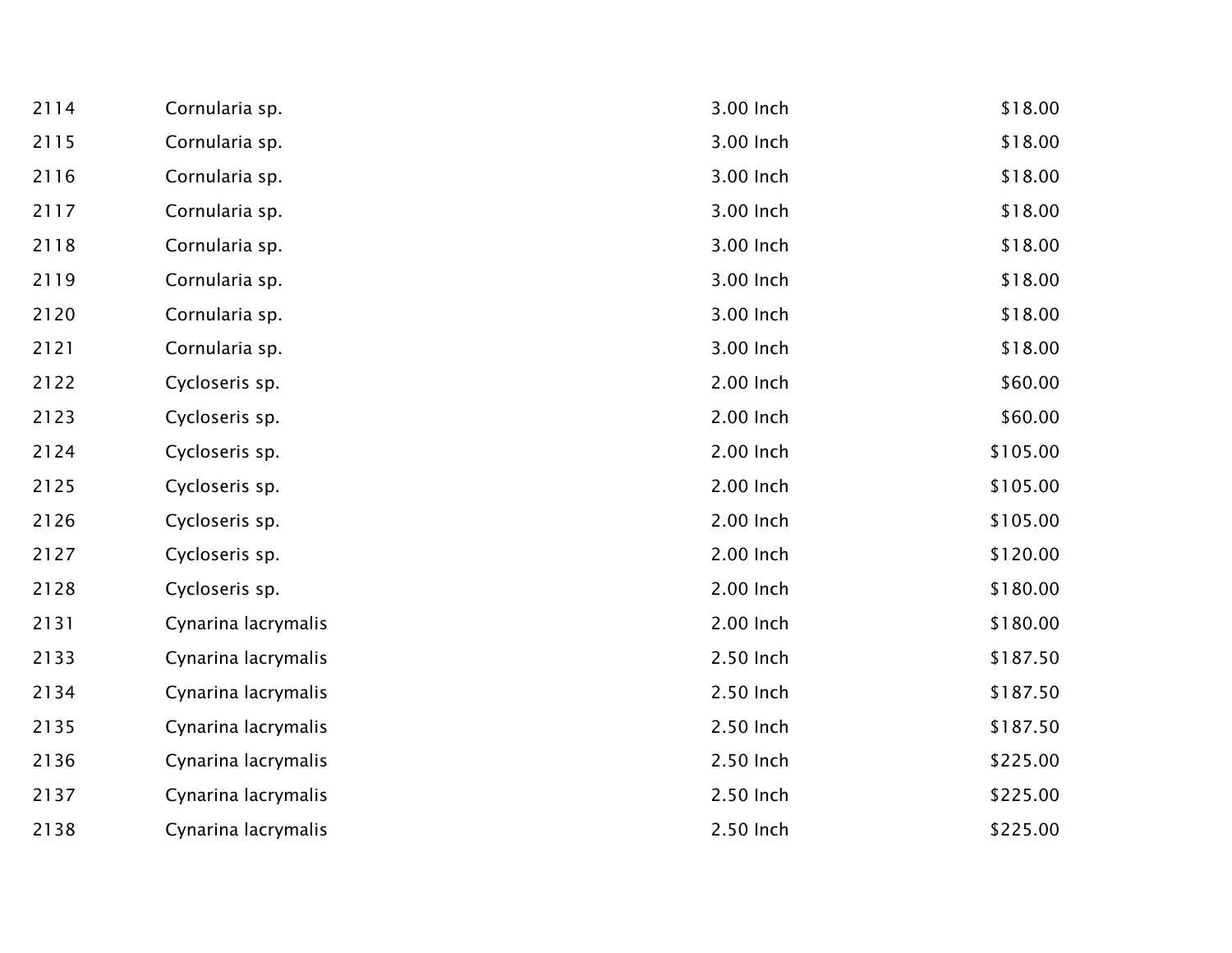| 2139 | Cynarina lacrymalis   | 2.50 Inch | \$375.00 |
|------|-----------------------|-----------|----------|
| 2141 | Cynarina lacrymalis   | 3.00 Inch | \$225.00 |
| 2142 | Cynarina lacrymalis   | 3.00 Inch | \$375.00 |
| 2143 | Cynarina lacrymalis   | 3.00 Inch | \$375.00 |
| 2144 | Cynarina lacrymalis   | 3.00 Inch | \$450.00 |
| 2145 | Cynarina lacrymalis   | 3.00 Inch | \$450.00 |
| 2146 | Cynarina lacrymalis   | 3.00 Inch | \$1.50   |
| 2147 | Diploastrea heliopora | 3.00 Inch | \$27.00  |
| 2148 | Diploastrea heliopora | 3.00 Inch | \$27.00  |
| 2149 | Diploastrea heliopora | 3.00 Inch | \$27.00  |
| 2150 | Diploastrea heliopora | 3.00 Inch | \$27.00  |
| 2151 | Diploastrea heliopora | 3.00 Inch | \$27.00  |
| 2152 | Diploastrea heliopora | 3.00 Inch | \$27.00  |
| 2153 | Diploastrea heliopora | 3.00 Inch | \$27.00  |
| 2154 | Diploastrea heliopora | 3.00 Inch | \$27.00  |
| 2155 | Diploastrea heliopora | 3.00 Inch | \$27.00  |
| 2156 | Diploastrea heliopora | 3.00 Inch | \$27.00  |
| 2157 | Diploastrea heliopora | 3.00 Inch | \$27.00  |
| 2158 | Discosoma sp.         | 01 Pcs    | \$45.00  |
| 2159 | Discosoma sp.         | 01 Pcs    | \$45.00  |
| 2160 | Discosoma sp.         | 01 Pcs    | \$60.00  |
| 2161 | Discosoma sp.         | 01 Pcs    | \$60.00  |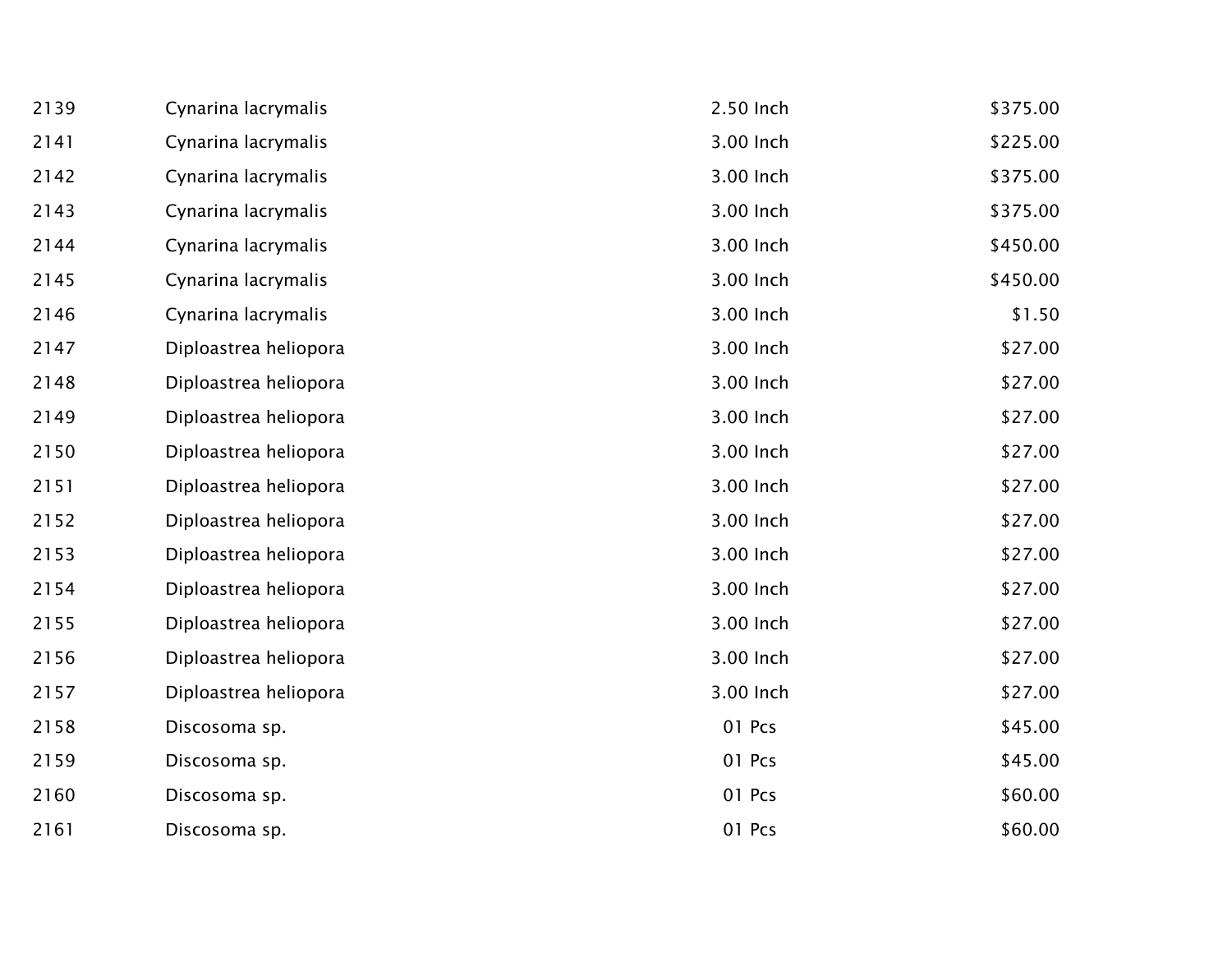| 2162 | Discosoma sp.    | 01 Pcs    | \$60.00  |
|------|------------------|-----------|----------|
| 2163 | Discosoma sp.    | 01 Pcs    | \$60.00  |
| 2164 | Discosoma sp.    | 02 Pcs    | \$120.00 |
| 2165 | Discosoma sp.    | 02 Pcs    | \$120.00 |
| 2166 | Discosoma sp.    | 03 Pcs    | \$60.00  |
| 2167 | Discosoma sp.    | 05 Pcs    | \$45.00  |
| 2168 | Discosoma sp.    | 05 Pcs    | \$67.50  |
| 2169 | Discosoma sp.    | 07 Pcs    | \$60.00  |
| 2170 | Discosoma sp.    | 07 Pcs    | \$75.00  |
| 2171 | Discosoma sp.    | 07 Pcs    | \$75.00  |
| 2172 | Discosoma sp.    | 08 Pcs    | \$60.00  |
| 2173 | Discosoma sp.    | 10 Pcs    | \$75.00  |
| 2174 | Discosoma sp.    | 12 Pcs    | \$75.00  |
| 2175 | Discosoma sp.    | 15 Pcs    | \$75.00  |
| 2176 | Discosoma sp.    | 20 Pcs    | \$90.00  |
| 2177 | Euphyllia ancora | 3.00 Inch | \$52.50  |
| 2178 | Euphyllia ancora | 3.00 Inch | \$52.50  |
| 2179 | Euphyllia ancora | 3.00 Inch | \$52.50  |
| 2180 | Euphyllia ancora | 3.00 Inch | \$52.50  |
| 2181 | Euphyllia ancora | 3.00 Inch | \$52.50  |
| 2182 | Euphyllia ancora | 3.00 Inch | \$52.50  |
| 2183 | Euphyllia ancora | 3.00 Inch | \$52.50  |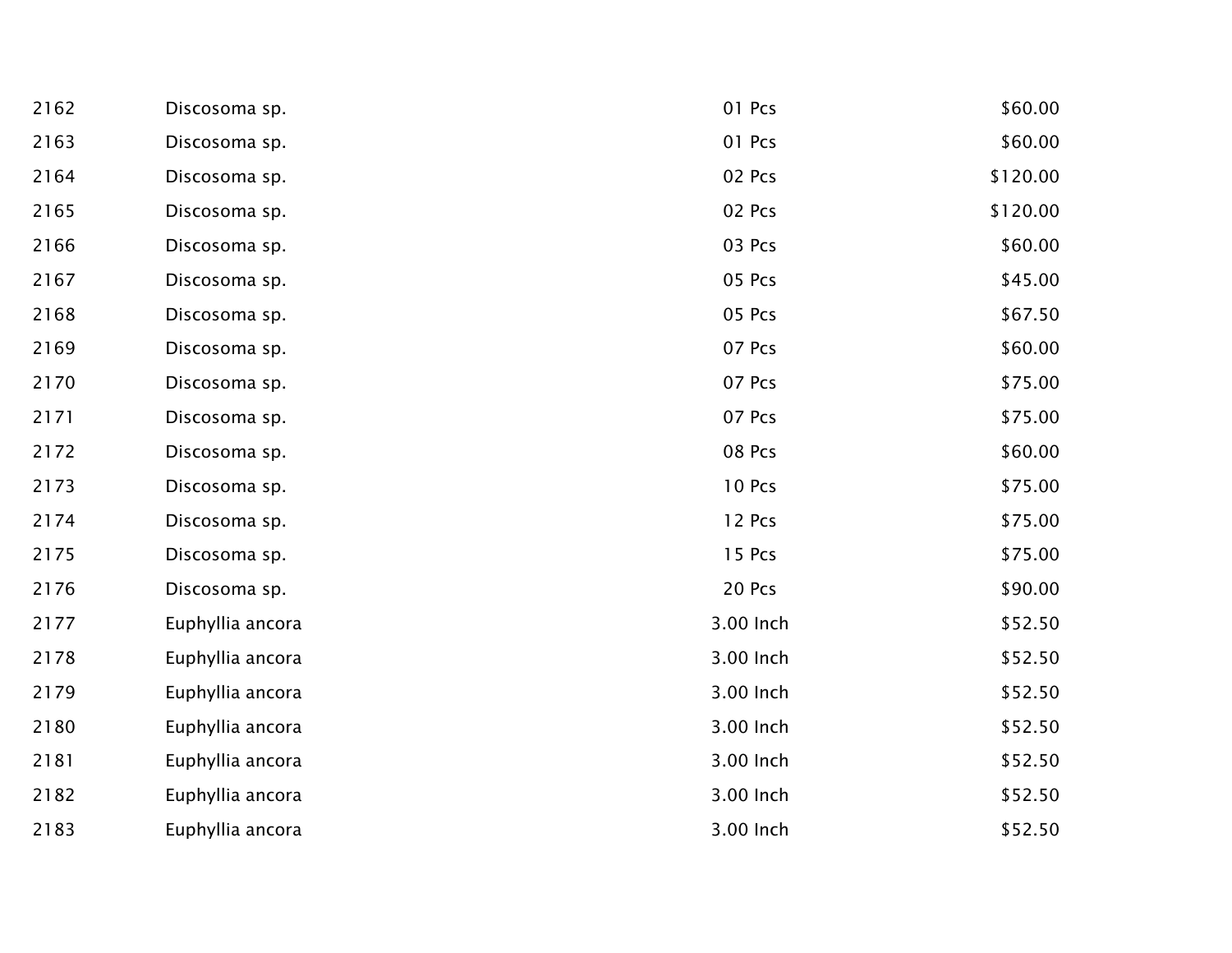| 2184 | Euphyllia ancora   | 3.00 Inch | \$52.50  |
|------|--------------------|-----------|----------|
| 2185 | Euphyllia ancora   | 3.50 Inch | \$60.00  |
| 2186 | Euphyllia ancora   | 3.50 Inch | \$60.00  |
| 2187 | Euphyllia ancora   | 3.50 Inch | \$60.00  |
| 2188 | Euphyllia ancora   | 3.50 Inch | \$75.00  |
| 2189 | Euphyllia ancora   | 3.50 Inch | \$75.00  |
| 2190 | Euphyllia ancora   | 3.50 Inch | \$75.00  |
| 2191 | Euphyllia ancora   | 3.50 Inch | \$75.00  |
| 2193 | Euphyllia ancora   | 4.00 Inch | \$90.00  |
| 2194 | Euphyllia ancora   | 4.00 Inch | \$90.00  |
| 2195 | Euphyllia ancora   | 4.00 Inch | \$90.00  |
| 2196 | Euphyllia ancora   | 4.00 Inch | \$90.00  |
| 2197 | Euphyllia cristata | 03 Branch | \$60.00  |
| 2198 | Euphyllia cristata | 03 Branch | \$60.00  |
| 2199 | Euphyllia cristata | 03 Branch | \$60.00  |
| 2200 | Euphyllia cristata | 03 Branch | \$105.00 |
| 2201 | Euphyllia cristata | 04 Branch | \$75.00  |
| 2203 | Euphyllia cristata | 04 Branch | \$75.00  |
| 2208 | Euphyllia cristata | 04 Branch | \$90.00  |
| 2209 | Euphyllia cristata | 05 Branch | \$90.00  |
| 2210 | Euphyllia cristata | 05 Branch | \$90.00  |
| 2211 | Euphyllia cristata | 05 Branch | \$90.00  |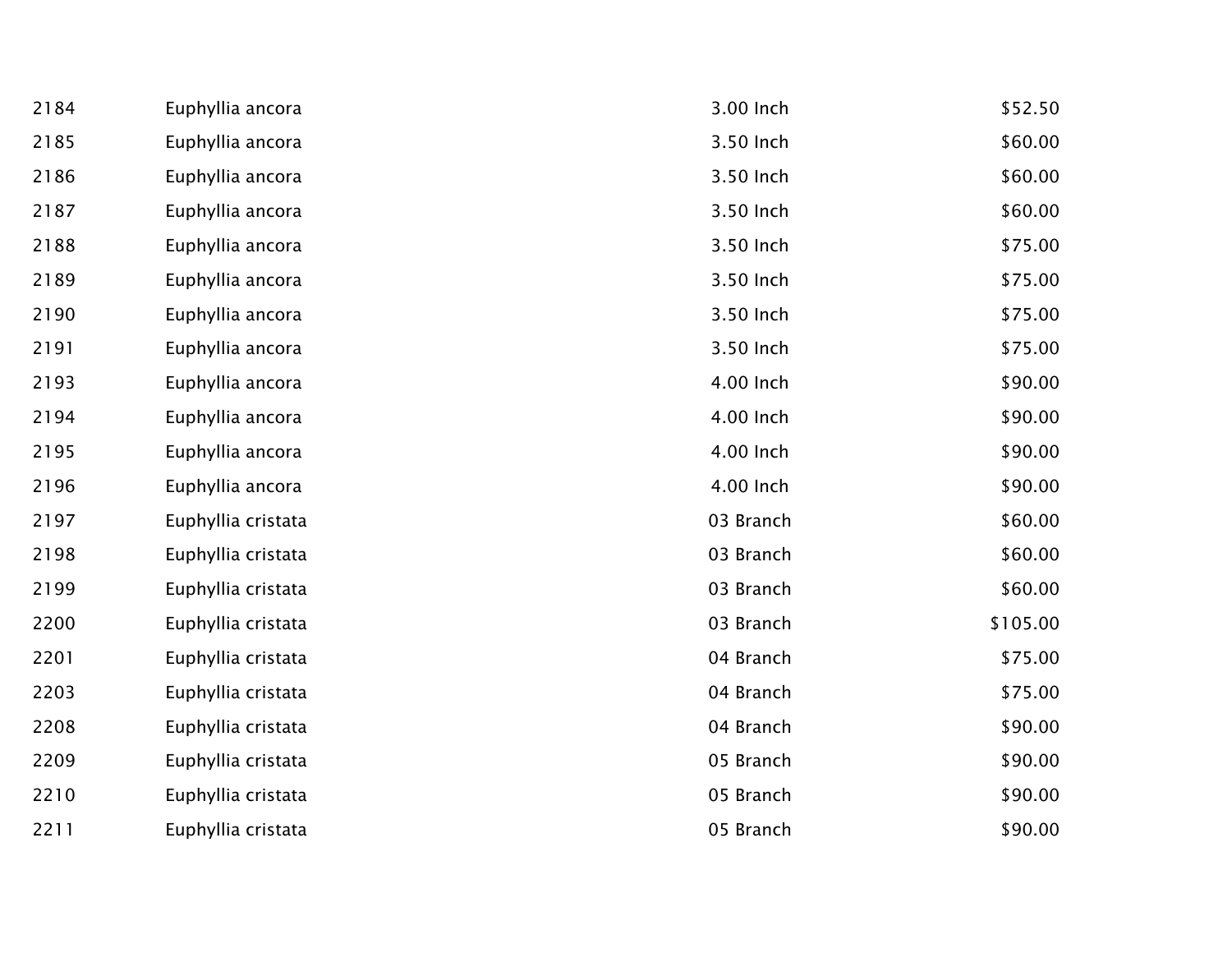| 2212 | Euphyllia cristata    | 05 Branch | \$90.00  |
|------|-----------------------|-----------|----------|
| 2213 | Euphyllia cristata    | 05 Branch | \$90.00  |
| 2214 | Euphyllia cristata    | 05 Branch | \$90.00  |
| 2215 | Euphyllia cristata    | 05 Branch | \$90.00  |
| 2216 | Euphyllia cristata    | 05 Branch | \$90.00  |
| 2219 | Euphyllia cristata    | 05 Branch | \$120.00 |
| 2221 | Euphyllia cristata    | 05 Branch | \$180.00 |
| 2225 | Euphyllia divisa      | 3.00 Inch | \$75.00  |
| 2226 | Euphyllia divisa      | 3.00 Inch | \$120.00 |
| 2228 | Euphyllia divisa      | 3.00 Inch | \$750.00 |
| 2229 | Euphyllia divisa      | 3.50 Inch | \$60.00  |
| 2230 | Euphyllia divisa      | 3.50 Inch | \$90.00  |
| 2231 | Euphyllia glabrescens | 03 Branch | \$90.00  |
| 2232 | Euphyllia glabrescens | 03 Branch | \$105.00 |
| 2233 | Euphyllia glabrescens | 03 Branch | \$105.00 |
| 2234 | Euphyllia glabrescens | 03 Branch | \$105.00 |
| 2235 | Euphyllia glabrescens | 04 Branch | \$150.00 |
| 2236 | Euphyllia glabrescens | 04 Branch | \$150.00 |
| 2238 | Euphyllia paraancora  | 03 Branch | \$67.50  |
| 2239 | Euphyllia paraancora  | 05 Branch | \$60.00  |
| 2240 | Euphyllia paraancora  | 05 Branch | \$60.00  |
| 2241 | Euphyllia paraancora  | 05 Branch | \$225.00 |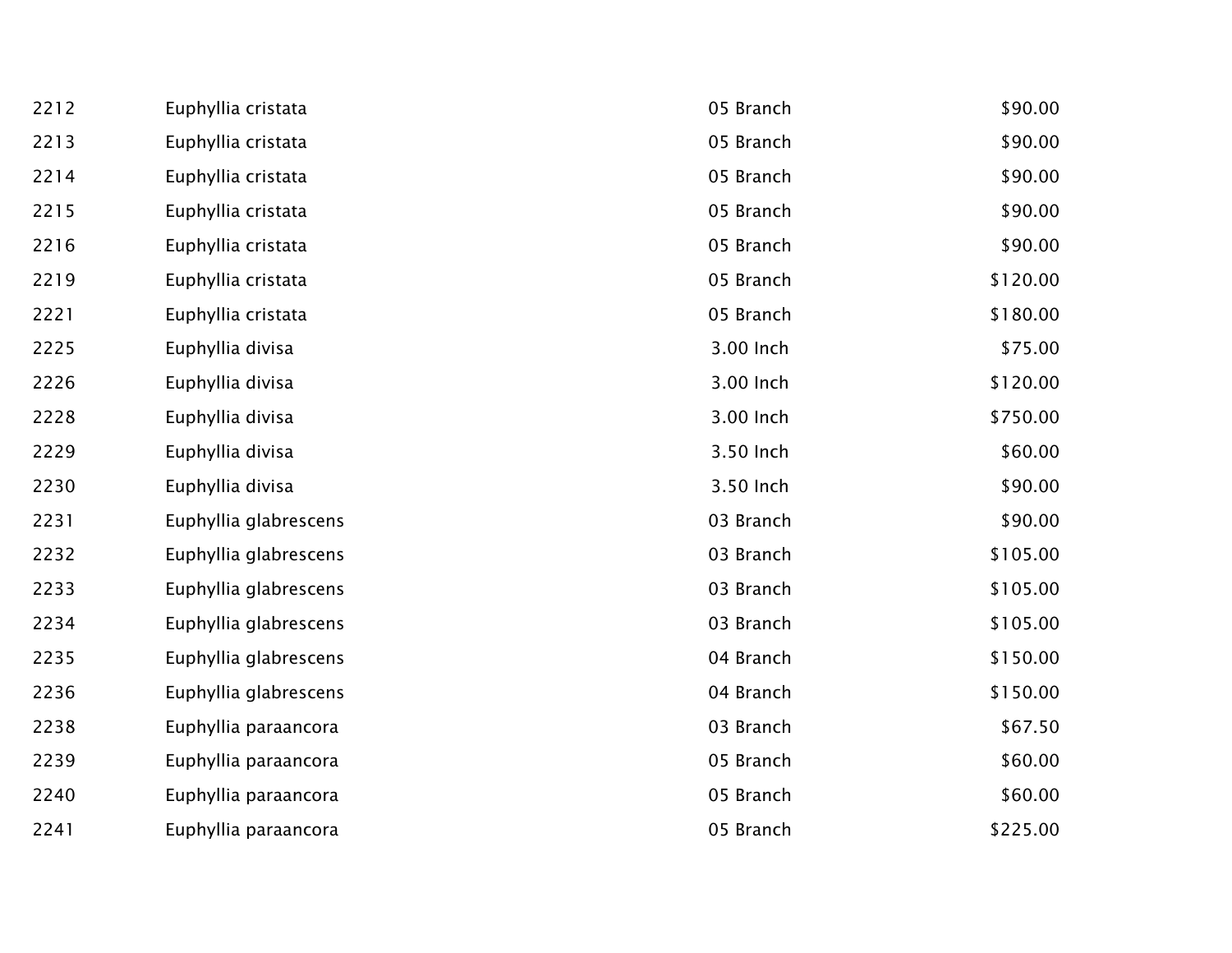| 2242 | Favia sp. | 3.00 Inch | \$36.00 |
|------|-----------|-----------|---------|
| 2243 | Favia sp. | 3.00 Inch | \$36.00 |
| 2244 | Favia sp. | 3.00 Inch | \$36.00 |
| 2245 | Favia sp. | 3.00 Inch | \$36.00 |
| 2246 | Favia sp. | 3.00 Inch | \$52.50 |
| 2247 | Favia sp. | 3.00 Inch | \$52.50 |
| 2248 | Favia sp. | 3.00 Inch | \$52.50 |
| 2249 | Favia sp. | 3.00 Inch | \$60.00 |
| 2250 | Favia sp. | 3.00 Inch | \$60.00 |
| 2251 | Favia sp. | 3.00 Inch | \$75.00 |
| 2252 | Favia sp. | 3.00 Inch | \$75.00 |
| 2253 | Favia sp. | 3.00 Inch | \$75.00 |
| 2254 | Favia sp. | 3.00 Inch | \$75.00 |
| 2255 | Favia sp. | 3.50 Inch | \$52.50 |
| 2256 | Favia sp. | 3.50 Inch | \$52.50 |
| 2257 | Favia sp. | 3.50 Inch | \$52.50 |
| 2258 | Favia sp. | 3.50 Inch | \$60.00 |
| 2259 | Favia sp. | 3.50 Inch | \$60.00 |
| 2260 | Favia sp. | 3.50 Inch | \$60.00 |
| 2261 | Favia sp. | 3.50 Inch | \$60.00 |
| 2262 | Favia sp. | 3.50 Inch | \$60.00 |
| 2263 | Favia sp. | 3.50 Inch | \$60.00 |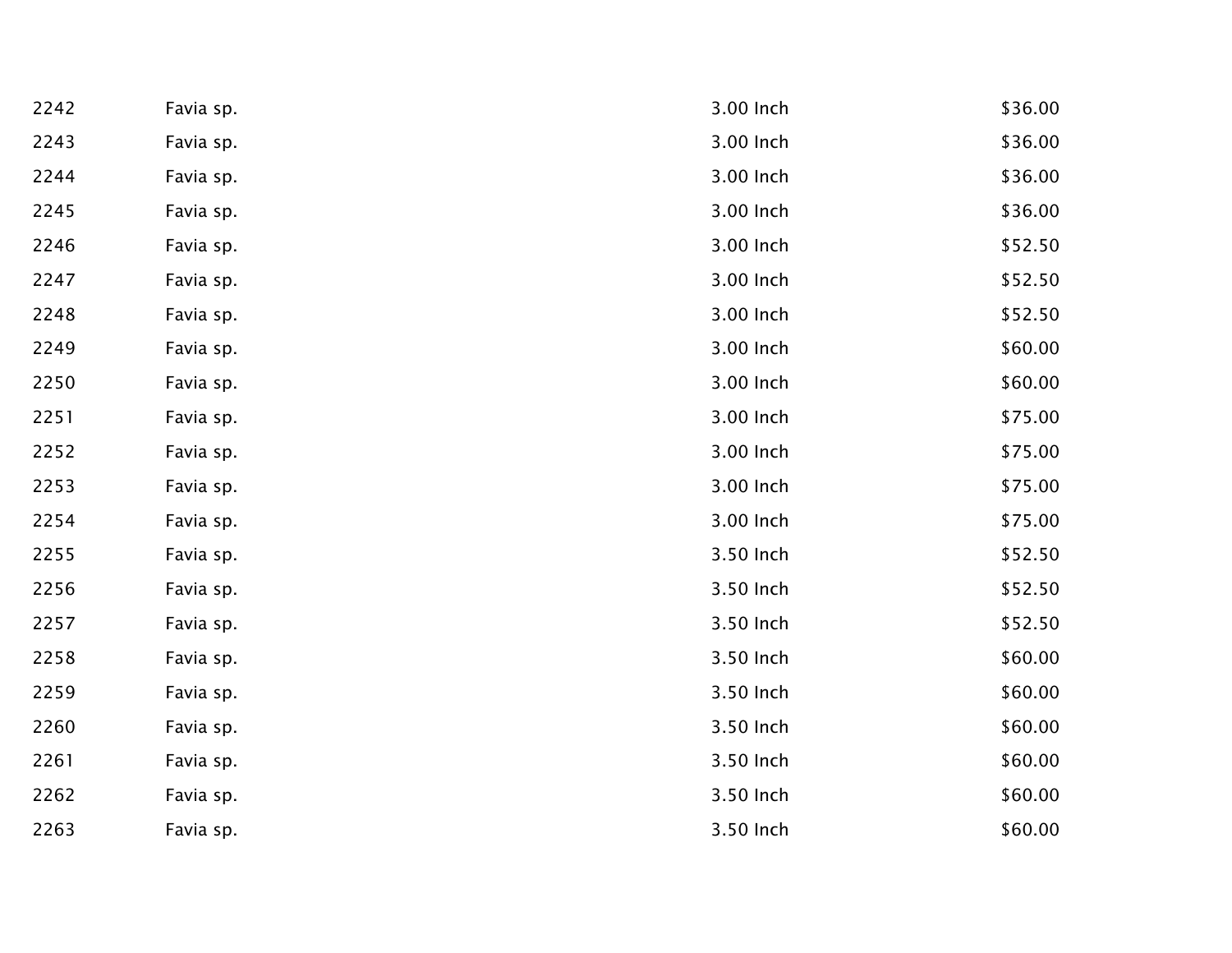| 2264 | Favia sp.   | 3.50 Inch | \$60.00  |
|------|-------------|-----------|----------|
| 2265 | Favia sp.   | 3.50 Inch | \$60.00  |
| 2266 | Favia sp.   | 3.50 Inch | \$82.50  |
| 2267 | Favia sp.   | 4.00 Inch | \$60.00  |
| 2268 | Favia sp.   | 4.00 Inch | \$60.00  |
| 2269 | Favia sp.   | 4.00 Inch | \$120.00 |
| 2270 | Favia sp.   | 4.00 Inch | \$150.00 |
| 2271 | Favites sp. | 3.00 Inch | \$45.00  |
| 2272 | Favites sp. | 3.00 Inch | \$45.00  |
| 2273 | Favites sp. | 3.00 Inch | \$45.00  |
| 2274 | Favites sp. | 3.50 Inch | \$52.50  |
| 2275 | Favites sp. | 3.50 Inch | \$52.50  |
| 2276 | Favites sp. | 3.50 Inch | \$52.50  |
| 2277 | Favites sp. | 3.50 Inch | \$52.50  |
| 2278 | Favites sp. | 3.50 Inch | \$52.50  |
| 2279 | Favites sp. | 3.50 Inch | \$52.50  |
| 2280 | Favites sp. | 3.50 Inch | \$52.50  |
| 2281 | Favites sp. | 4.00 Inch | \$60.00  |
| 2282 | Favites sp. | 4.00 Inch | \$60.00  |
| 2283 | Favites sp. | 4.00 Inch | \$60.00  |
| 2284 | Favites sp. | 4.00 Inch | \$75.00  |
| 2285 | Favites sp. | 4.00 Inch | \$75.00  |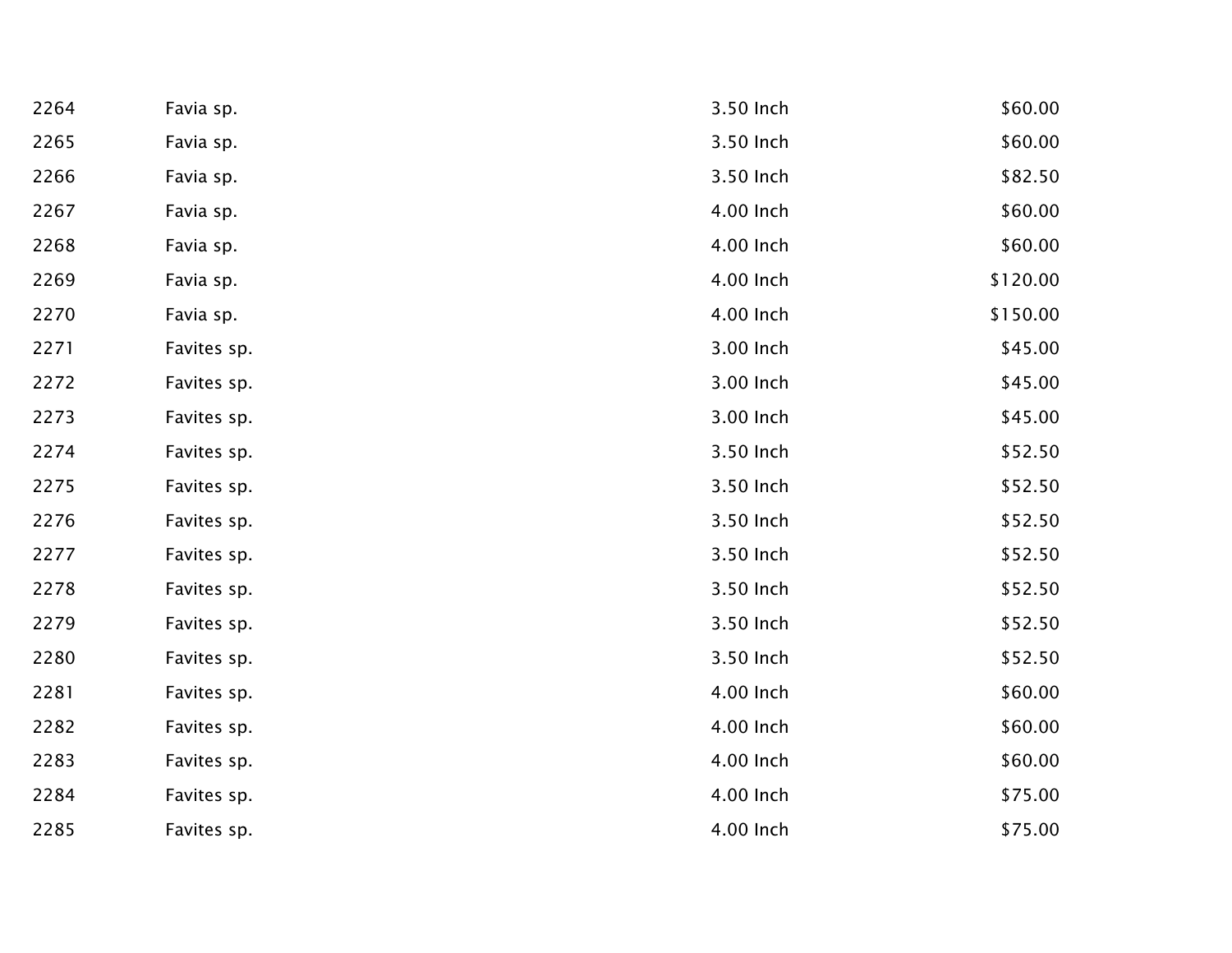| 2286 | Favites sp.          | 4.00 Inch | \$75.00  |
|------|----------------------|-----------|----------|
| 2287 | Favites sp.          | 4.00 Inch | \$75.00  |
| 2288 | Fungia sp.           | 2.00 Inch | \$60.00  |
| 2289 | Fungia sp.           | 2.00 Inch | \$60.00  |
| 2290 | Fungia sp.           | 2.00 Inch | \$75.00  |
| 2292 | Fungia sp.           | 2.00 Inch | \$75.00  |
| 2293 | Fungia sp.           | 2.00 Inch | \$105.00 |
| 2294 | Fungia sp.           | 2.00 Inch | \$105.00 |
| 2295 | Fungia sp.           | 2.00 Inch | \$105.00 |
| 2296 | Fungia sp.           | 2.00 Inch | \$120.00 |
| 2297 | Fungia sp.           | 2.00 Inch | \$120.00 |
| 2298 | Fungia sp.           | 2.00 Inch | \$120.00 |
| 2299 | Fungia sp.           | 2.00 Inch | \$225.00 |
| 2301 | Fungia sp.           | 2.00 Inch | \$225.00 |
| 2302 | Galaxea fascicularis | 3.00 Inch | \$18.00  |
| 2303 | Galaxea fascicularis | 3.00 Inch | \$18.00  |
| 2304 | Galaxea fascicularis | 3.00 Inch | \$18.00  |
| 2305 | Galaxea fascicularis | 3.00 Inch | \$18.00  |
| 2306 | Galaxea fascicularis | 3.00 Inch | \$18.00  |
| 2307 | Galaxea fascicularis | 3.00 Inch | \$18.00  |
| 2308 | Galaxea fascicularis | 3.00 Inch | \$18.00  |
| 2309 | Galaxea fascicularis | 3.00 Inch | \$18.00  |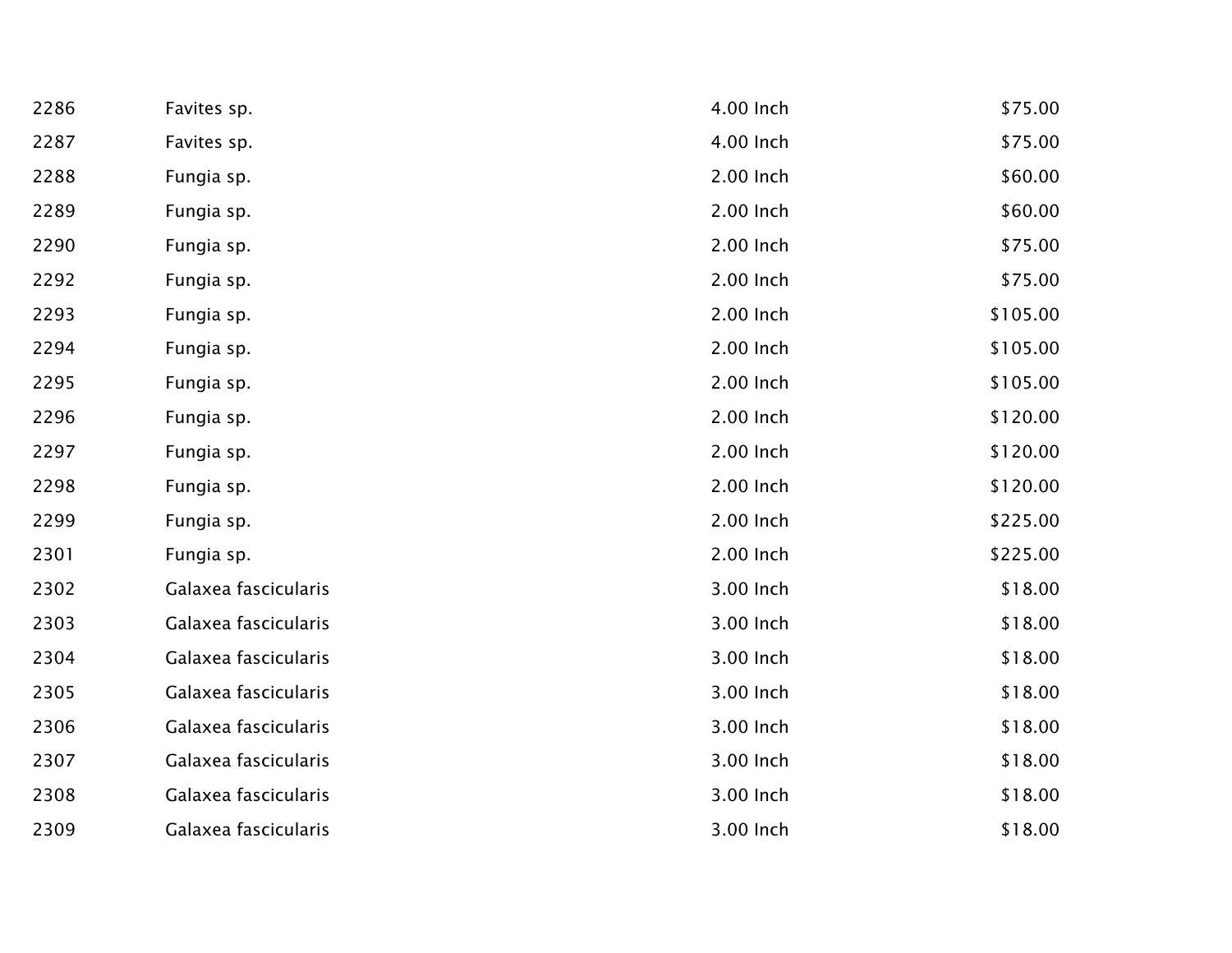| 2310 | Galaxea fascicularis | 3.00 Inch | \$18.00 |
|------|----------------------|-----------|---------|
| 2311 | Galaxea fascicularis | 3.00 Inch | \$18.00 |
| 2312 | Galaxea fascicularis | 3.00 Inch | \$18.00 |
| 2313 | Galaxea fascicularis | 3.00 Inch | \$18.00 |
| 2314 | Galaxea fascicularis | 3.00 Inch | \$18.00 |
| 2315 | Galaxea fascicularis | 3.00 Inch | \$18.00 |
| 2316 | Galaxea fascicularis | 3.00 Inch | \$18.00 |
| 2317 | Galaxea fascicularis | 3.00 Inch | \$18.00 |
| 2318 | Galaxea fascicularis | 3.00 Inch | \$18.00 |
| 2319 | Galaxea fascicularis | 3.00 Inch | \$18.00 |
| 2320 | Galaxea fascicularis | 3.00 Inch | \$18.00 |
| 2321 | Galaxea fascicularis | 3.00 Inch | \$18.00 |
| 2322 | Goniopora lobata     | 2.50 Inch | \$45.00 |
| 2323 | Goniopora lobata     | 2.50 Inch | \$45.00 |
| 2324 | Goniopora lobata     | 2.50 Inch | \$60.00 |
| 2325 | Goniopora lobata     | 2.50 Inch | \$60.00 |
| 2326 | Goniopora lobata     | 2.50 Inch | \$60.00 |
| 2327 | Goniopora lobata     | 2.50 Inch | \$60.00 |
| 2328 | Goniopora lobata     | 2.50 Inch | \$60.00 |
| 2329 | Goniopora lobata     | 2.50 Inch | \$60.00 |
| 2330 | Goniopora lobata     | 2.50 Inch | \$75.00 |
| 2331 | Goniopora lobata     | 2.50 Inch | \$75.00 |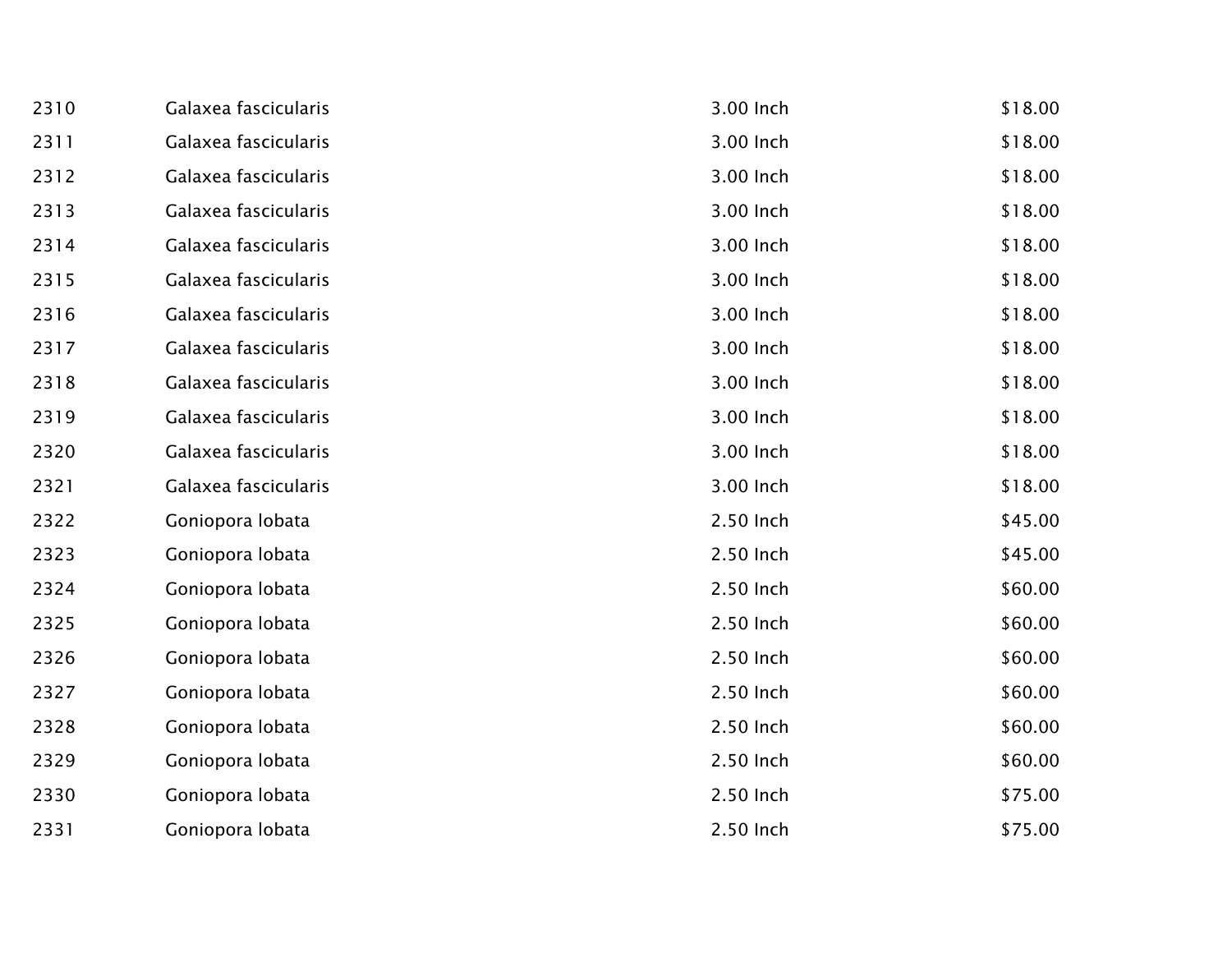| 2332 | Goniopora lobata | 3.00 Inch | \$52.50 |
|------|------------------|-----------|---------|
| 2333 | Goniopora lobata | 3.00 Inch | \$52.50 |
| 2334 | Goniopora lobata | 3.00 Inch | \$52.50 |
| 2335 | Goniopora lobata | 3.00 Inch | \$52.50 |
| 2336 | Goniopora lobata | 3.00 Inch | \$52.50 |
| 2339 | Goniopora lobata | 3.00 Inch | \$52.50 |
| 2340 | Goniopora lobata | 3.00 Inch | \$52.50 |
| 2341 | Goniopora lobata | 3.00 Inch | \$52.50 |
| 2342 | Goniopora lobata | 3.00 Inch | \$52.50 |
| 2343 | Goniopora lobata | 3.00 Inch | \$52.50 |
| 2344 | Goniopora lobata | 3.00 Inch | \$60.00 |
| 2345 | Goniopora lobata | 3.00 Inch | \$60.00 |
| 2346 | Goniopora lobata | 3.00 Inch | \$60.00 |
| 2347 | Goniopora lobata | 3.00 Inch | \$60.00 |
| 2348 | Goniopora lobata | 3.00 Inch | \$60.00 |
| 2349 | Goniopora lobata | 3.00 Inch | \$60.00 |
| 2350 | Goniopora lobata | 3.00 Inch | \$60.00 |
| 2351 | Goniopora lobata | 3.00 Inch | \$60.00 |
| 2352 | Goniopora lobata | 3.00 Inch | \$60.00 |
| 2353 | Goniopora lobata | 3.00 Inch | \$60.00 |
| 2354 | Goniopora lobata | 3.00 Inch | \$60.00 |
| 2355 | Goniopora lobata | 3.00 Inch | \$60.00 |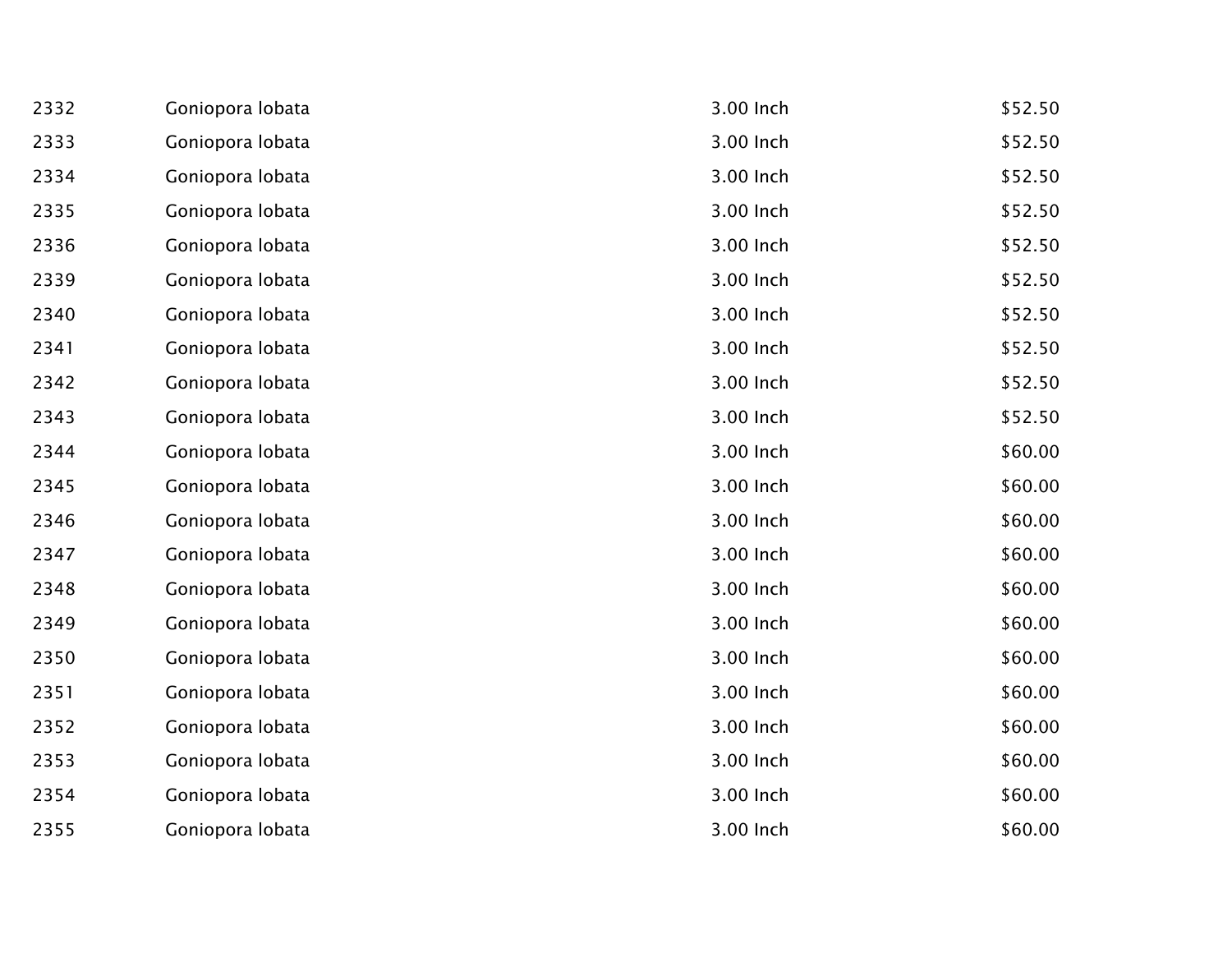| 2356 | Goniopora lobata | 3.00 Inch  | \$60.00  |
|------|------------------|------------|----------|
| 2357 | Goniopora lobata | 3.00 Inch  | \$60.00  |
| 2358 | Goniopora lobata | 3.00 Inch  | \$60.00  |
| 2359 | Goniopora lobata | 3.00 Inch  | \$60.00  |
| 2360 | Goniopora lobata | 3.00 Inch  | \$60.00  |
| 2361 | Goniopora lobata | 3.00 Inch  | \$75.00  |
| 2362 | Goniopora lobata | 3.00 Inch  | \$75.00  |
| 2363 | Goniopora sp.    | 01.00 Inch | \$90.00  |
| 2364 | Goniopora sp.    | 01.00 Inch | \$90.00  |
| 2365 | Goniopora sp.    | 01.00 Inch | \$90.00  |
| 2366 | Goniopora sp.    | 01.00 Inch | \$90.00  |
| 2367 | Goniopora sp.    | 01.00 Inch | \$90.00  |
| 2369 | Goniopora sp.    | 01.00 Inch | \$120.00 |
| 2370 | Goniopora sp.    | 01.00 Inch | \$120.00 |
| 2371 | Goniopora sp.    | 01.00 Inch | \$120.00 |
| 2372 | Goniopora sp.    | 01.00 Inch | \$120.00 |
| 2373 | Goniopora sp.    | 01.00 Inch | \$135.00 |
| 2374 | Goniopora sp.    | 01.50 Inch | \$120.00 |
| 2375 | Goniopora sp.    | 01.50 Inch | \$150.00 |
| 2376 | Goniopora sp.    | 01.50 Inch | \$150.00 |
| 2377 | Goniopora sp.    | 01.50 Inch | \$180.00 |
| 2378 | Goniopora sp.    | 01.50 Inch | \$180.00 |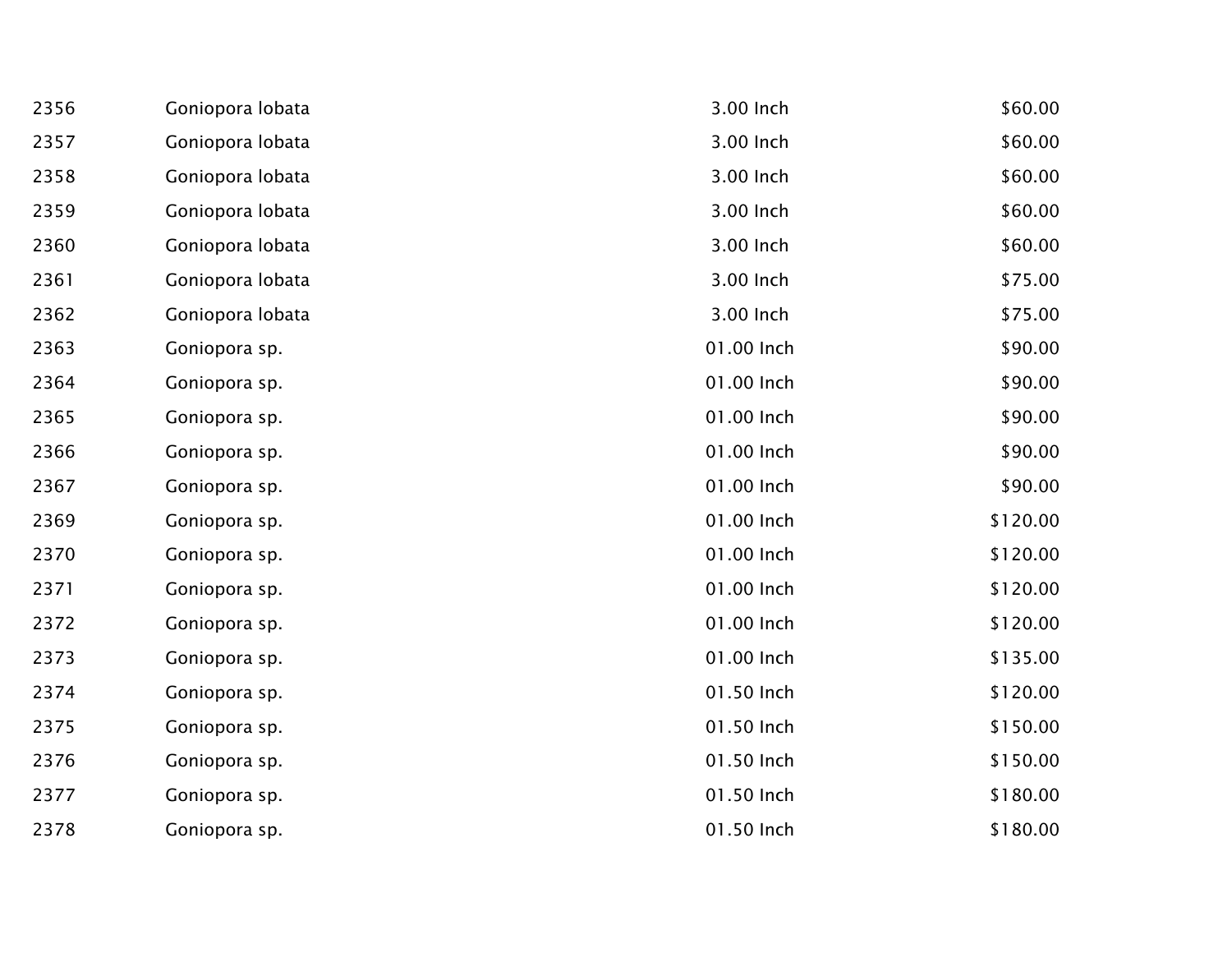| 2379 | Goniopora sp.            | 01.50 Inch | \$225.00 |
|------|--------------------------|------------|----------|
| 2380 | Goniopora sp.            | 01.50 Inch | \$225.00 |
| 2381 | Goniopora sp.            | 2.00 Inch  | \$225.00 |
| 2382 | Goniopora sp.            | 2.00 Inch  | \$225.00 |
| 2383 | Goniopora sp.            | 2.00 Inch  | \$225.00 |
| 2384 | Goniopora sp.            | 2.50 Inch  | \$180.00 |
| 2385 | Goniopora sp.            | 2.50 Inch  | \$180.00 |
| 2386 | Goniopora sp.            | 2.50 Inch  | \$225.00 |
| 2387 | Goniopora sp.            | 2.50 Inch  | \$300.00 |
| 2388 | Goniopora sp.            | 3.00 Inch  | \$450.00 |
| 2389 | Goniopora sp.            | 3.00 Inch  | \$450.00 |
| 2391 | Goniopora sp.            | 3.00 Inch  | \$450.00 |
| 2393 | Goniopora sp.            | 3.50 Inch  | \$750.00 |
| 2394 | Goniopora sp.            | 3.50 Inch  | \$750.00 |
| 2395 | Goniopora sp.            | 3.50 Inch  | \$750.00 |
| 2396 | Goniopora sp.            | 3.50 Inch  | \$900.00 |
| 2397 | Goniopora sp.            | 3.50 Inch  | \$900.00 |
| 2398 | Heliofungia actiniformis | 3.00 Inch  | \$45.00  |
| 2399 | Heliofungia actiniformis | 3.00 Inch  | \$45.00  |
| 2400 | Heliofungia actiniformis | 3.00 Inch  | \$45.00  |
| 2401 | Heliofungia actiniformis | 3.00 Inch  | \$45.00  |
| 2402 | Heliofungia actiniformis | 3.00 Inch  | \$45.00  |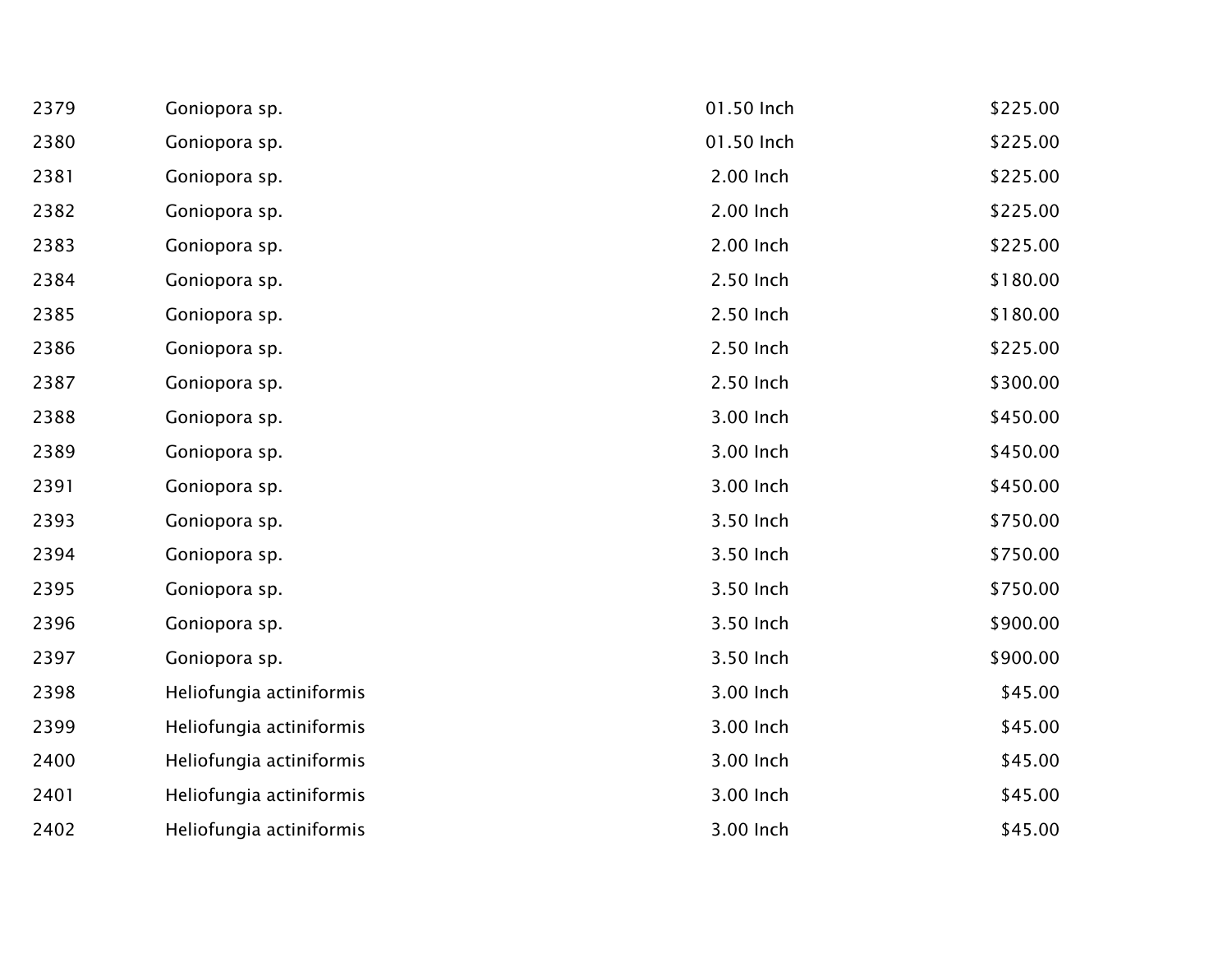| 2403 | Heliofungia actiniformis | 3.00 Inch | \$45.00  |
|------|--------------------------|-----------|----------|
| 2404 | Heliofungia actiniformis | 3.00 Inch | \$45.00  |
| 2405 | Heliofungia actiniformis | 3.00 Inch | \$45.00  |
| 2406 | Heliofungia actiniformis | 3.00 Inch | \$45.00  |
| 2407 | Heliofungia actiniformis | 3.00 Inch | \$52.50  |
| 2408 | Heliofungia actiniformis | 3.00 Inch | \$52.50  |
| 2409 | Heliofungia actiniformis | 3.00 Inch | \$52.50  |
| 2410 | Heliofungia actiniformis | 3.50 Inch | \$52.50  |
| 2411 | Heliofungia actiniformis | 3.50 Inch | \$52.50  |
| 2412 | Heliofungia actiniformis | 3.50 Inch | \$52.50  |
| 2413 | Heliofungia actiniformis | 3.50 Inch | \$52.50  |
| 2414 | Heliofungia actiniformis | 3.50 Inch | \$52.50  |
| 2415 | Heliofungia actiniformis | 3.50 Inch | \$52.50  |
| 2416 | Heliofungia actiniformis | 3.50 Inch | \$52.50  |
| 2417 | Heliofungia actiniformis | 3.50 Inch | \$52.50  |
| 2418 | Heliofungia actiniformis | 3.50 Inch | \$52.50  |
| 2419 | Heliofungia actiniformis | 3.50 Inch | \$52.50  |
| 2420 | Heliofungia actiniformis | 3.50 Inch | \$52.50  |
| 2421 | Krakatoa palythoa        | 19 Pcs    | \$90.00  |
| 2422 | Krakatoa palythoa        | 19 Pcs    | \$180.00 |
| 2423 | Krakatoa palythoa        | 22 Pcs    | \$135.00 |
| 2424 | Krakatoa palythoa        | 22 Pcs    | \$180.00 |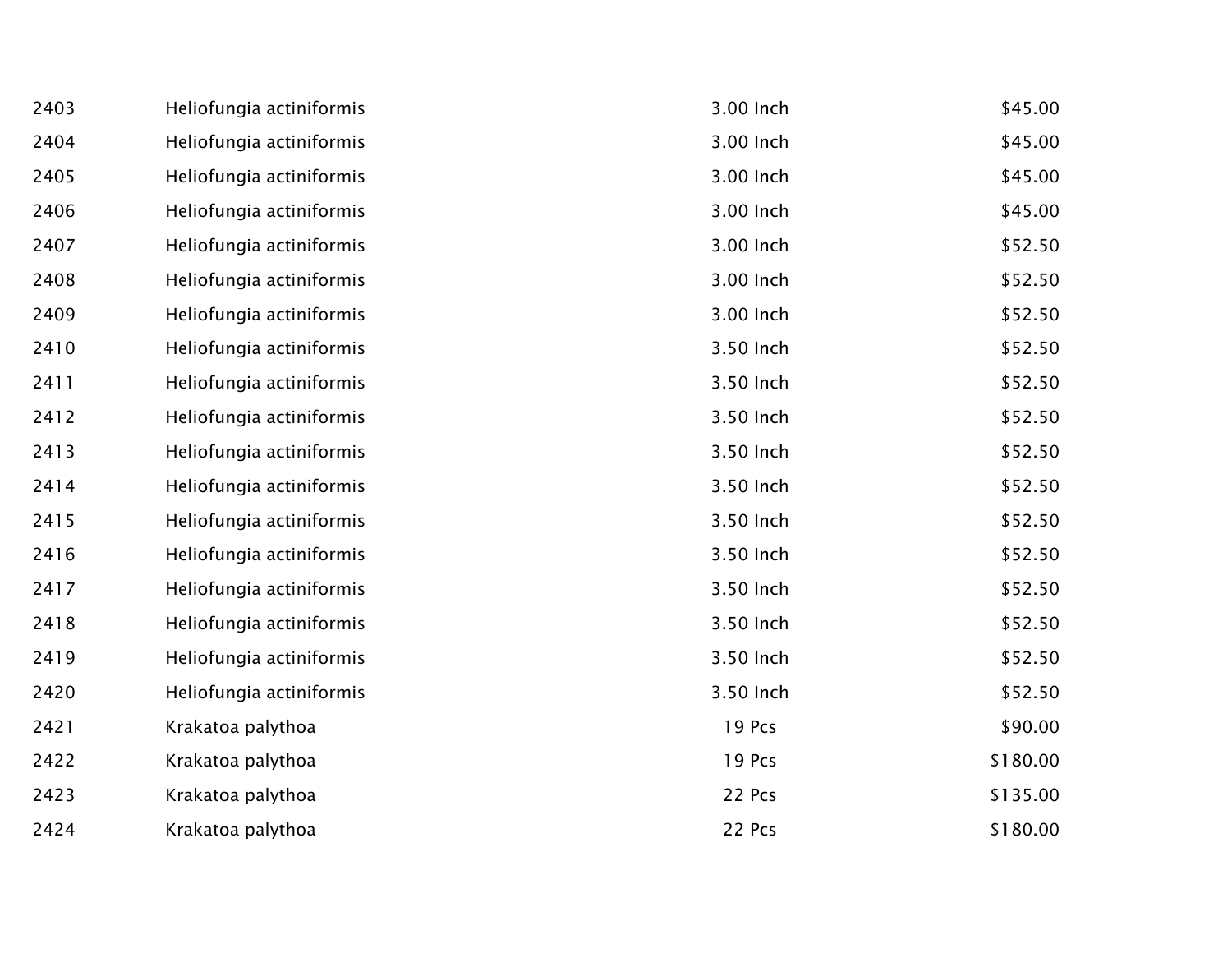| 2425 | Krakatoa palythoa | 22 Pcs | \$180.00 |
|------|-------------------|--------|----------|
| 2426 | Krakatoa palythoa | 30 Pcs | \$120.00 |
| 2427 | Krakatoa palythoa | 30 Pcs | \$150.00 |
| 2428 | Krakatoa palythoa | 30 Pcs | \$150.00 |
| 2429 | Krakatoa palythoa | 32 Pcs | \$180.00 |
| 2430 | Krakatoa palythoa | 32 Pcs | \$180.00 |
| 2431 | Krakatoa palythoa | 32 Pcs | \$210.00 |
| 2432 | Krakatoa palythoa | 32 Pcs | \$300.00 |
| 2433 | Krakatoa palythoa | 32 Pcs | \$450.00 |
| 2434 | Krakatoa palythoa | 34 Pcs | \$210.00 |
| 2435 | Krakatoa palythoa | 34 Pcs | \$210.00 |
| 2436 | Krakatoa palythoa | 34 Pcs | \$225.00 |
| 2437 | Krakatoa palythoa | 34 Pcs | \$225.00 |
| 2438 | Krakatoa palythoa | 36 Pcs | \$270.00 |
| 2439 | Krakatoa palythoa | 36 Pcs | \$270.00 |
| 2440 | Krakatoa palythoa | 38 Pcs | \$180.00 |
| 2441 | Krakatoa palythoa | 38 Pcs | \$195.00 |
| 2442 | Krakatoa palythoa | 38 Pcs | \$225.00 |
| 2443 | Krakatoa palythoa | 42 Pcs | \$300.00 |
| 2444 | Krakatoa palythoa | 42 Pcs | \$600.00 |
| 2445 | Krakatoa palythoa | 46 Pcs | \$225.00 |
| 2446 | Krakatoa palythoa | 46 Pcs | \$750.00 |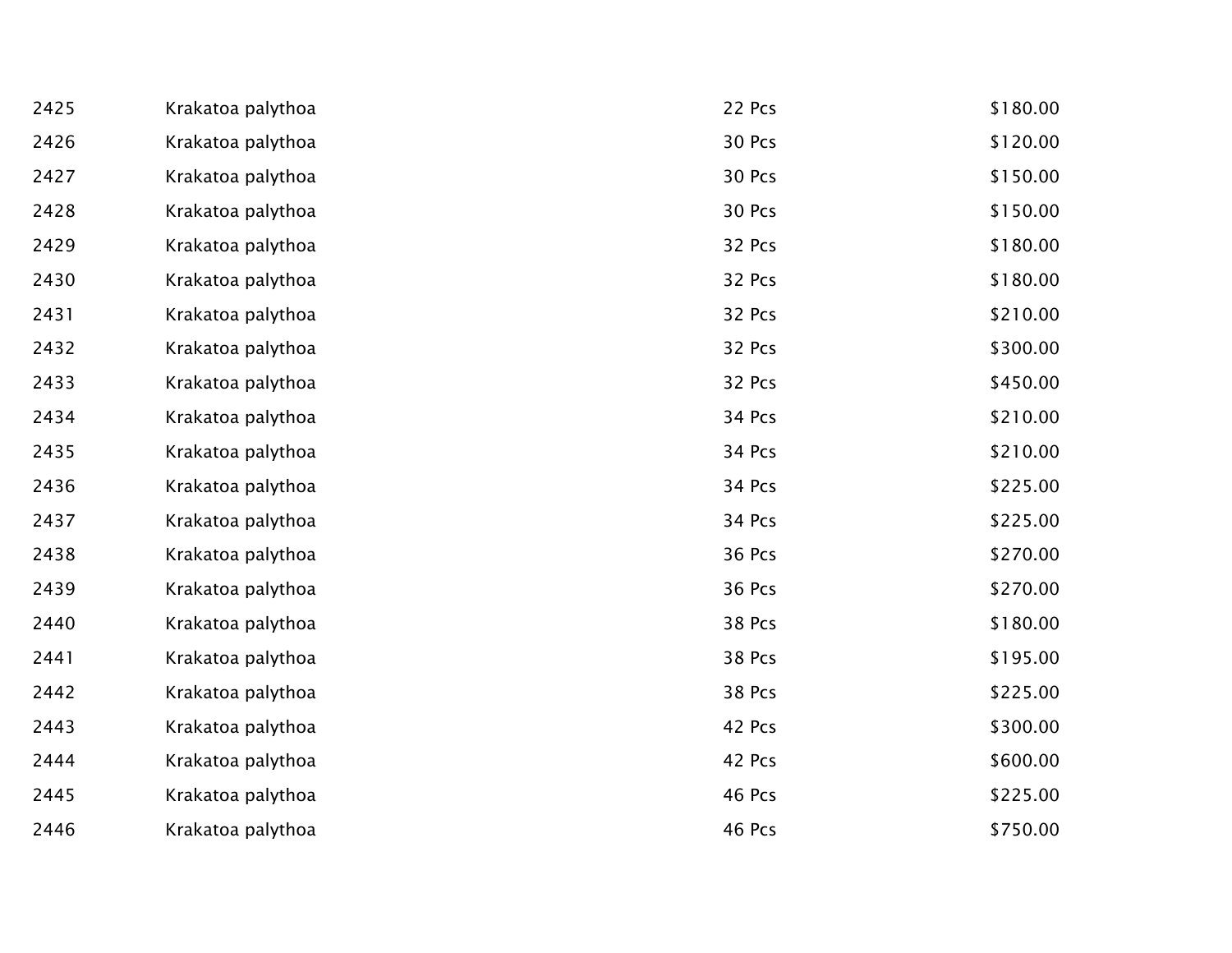| 2447 | Krakatoa palythoa     | 48 Pcs        | \$375.00 |
|------|-----------------------|---------------|----------|
| 2448 | Krakatoa palythoa     | 48 Pcs        | \$450.00 |
| 2449 | Krakatoa palythoa     | <b>78 Pcs</b> | \$750.00 |
| 2451 | Lobophyllia corymbosa | 3.00 Inch     | \$45.00  |
| 2452 | Lobophyllia corymbosa | 3.00 Inch     | \$45.00  |
| 2453 | Lobophyllia corymbosa | 3.00 Inch     | \$52.50  |
| 2454 | Lobophyllia corymbosa | 3.00 Inch     | \$52.50  |
| 2455 | Lobophyllia corymbosa | 3.00 Inch     | \$52.50  |
| 2456 | Lobophyllia corymbosa | 3.00 Inch     | \$52.50  |
| 2457 | Lobophyllia corymbosa | 3.00 Inch     | \$52.50  |
| 2458 | Lobophyllia corymbosa | 3.00 Inch     | \$52.50  |
| 2459 | Lobophyllia corymbosa | 3.00 Inch     | \$52.50  |
| 2460 | Lobophyllia corymbosa | 3.00 Inch     | \$52.50  |
| 2461 | Lobophyllia corymbosa | 3.00 Inch     | \$52.50  |
| 2462 | Lobophyllia corymbosa | 3.00 Inch     | \$52.50  |
| 2463 | Lobophyllia corymbosa | 3.00 Inch     | \$52.50  |
| 2464 | Lobophyllia corymbosa | 3.00 Inch     | \$52.50  |
| 2465 | Lobophyllia corymbosa | 3.00 Inch     | \$52.50  |
| 2466 | Lobophyllia corymbosa | 3.00 Inch     | \$52.50  |
| 2467 | Lobophyllia corymbosa | 3.00 Inch     | \$52.50  |
| 2468 | Lobophyllia corymbosa | 3.00 Inch     | \$52.50  |
| 2469 | Lobophyllia corymbosa | 3.00 Inch     | \$52.50  |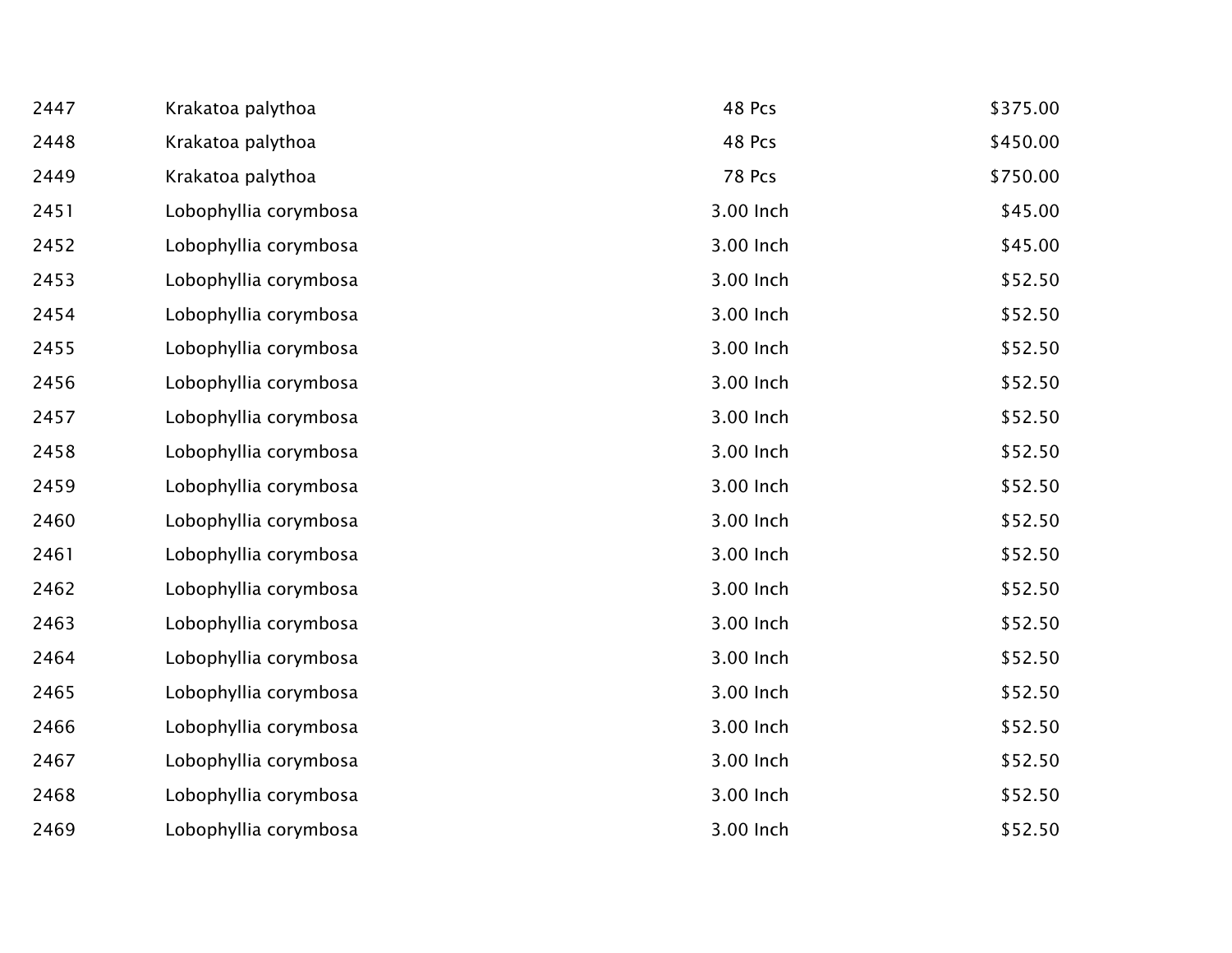| 2471 | Lobophyllia corymbosa | 3.50 Inch | \$60.00 |
|------|-----------------------|-----------|---------|
| 2472 | Lobophyllia corymbosa | 3.50 Inch | \$60.00 |
| 2473 | Lobophyllia corymbosa | 3.50 Inch | \$60.00 |
| 2474 | Lobophyllia corymbosa | 3.50 Inch | \$60.00 |
| 2475 | Lobophyllia corymbosa | 3.50 Inch | \$60.00 |
| 2476 | Lobophyllia corymbosa | 3.50 Inch | \$60.00 |
| 2477 | Lobophyllia corymbosa | 3.50 Inch | \$60.00 |
| 2478 | Lobophyllia corymbosa | 3.50 Inch | \$60.00 |
| 2479 | Lobophyllia corymbosa | 3.50 Inch | \$60.00 |
| 2480 | Lobophyllia sp.       | 3.00 Inch | \$52.50 |
| 2482 | Lobophyllia sp.       | 3.00 Inch | \$52.50 |
| 2483 | Lobophyllia sp.       | 3.00 Inch | \$52.50 |
| 2484 | Lobophyllia sp.       | 3.00 Inch | \$52.50 |
| 2485 | Lobophyllia sp.       | 3.00 Inch | \$52.50 |
| 2486 | Lobophyllia sp.       | 3.00 Inch | \$52.50 |
| 2487 | Lobophyllia sp.       | 3.00 Inch | \$52.50 |
| 2488 | Lobophyllia sp.       | 3.00 Inch | \$52.50 |
| 2489 | Lobophyllia sp.       | 3.00 Inch | \$52.50 |
| 2490 | Lobophyllia sp.       | 3.00 Inch | \$52.50 |
| 2491 | Lobophyllia sp.       | 3.00 Inch | \$52.50 |
| 2492 | Lobophyllia sp.       | 3.00 Inch | \$52.50 |
| 2493 | Lobophyllia sp.       | 3.00 Inch | \$52.50 |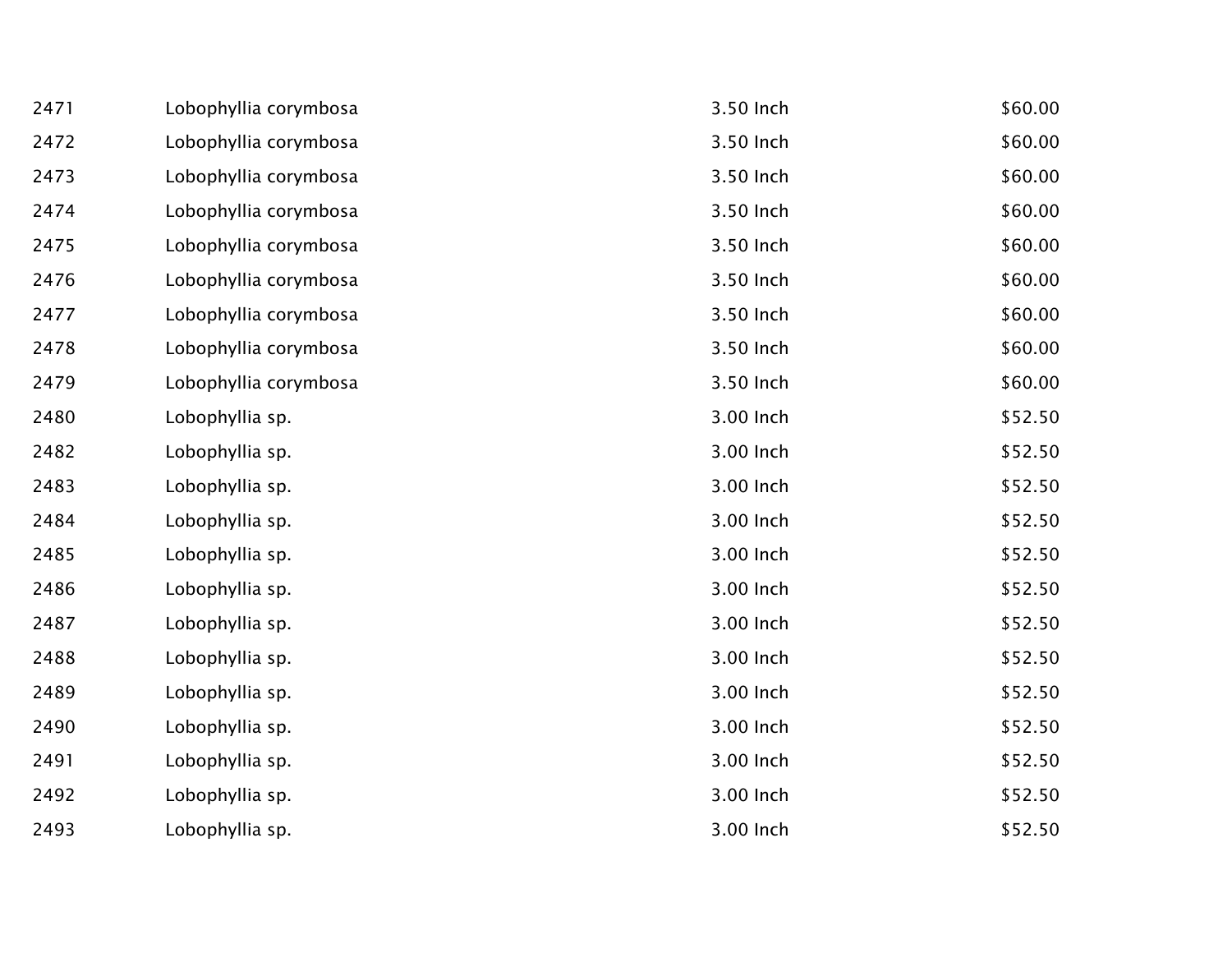| 2494 | Lobophyllia sp. | 3.00 Inch | \$60.00  |
|------|-----------------|-----------|----------|
| 2495 | Lobophyllia sp. | 3.00 Inch | \$60.00  |
| 2496 | Lobophyllia sp. | 3.00 Inch | \$60.00  |
| 2498 | Lobophyllia sp. | 3.00 Inch | \$60.00  |
| 2499 | Lobophyllia sp. | 3.00 Inch | \$60.00  |
| 2500 | Lobophyllia sp. | 3.00 Inch | \$60.00  |
| 2503 | Lobophyllia sp. | 3.00 Inch | \$60.00  |
| 2504 | Lobophyllia sp. | 3.50 Inch | \$105.00 |
| 2505 | Lobophyllia sp. | 3.50 Inch | \$150.00 |
| 2506 | Lobophyllia sp. | 3.50 Inch | \$150.00 |
| 2507 | Magician polyps | 3.00 Inch | \$67.50  |
| 2508 | Magician polyps | 3.00 Inch | \$67.50  |
| 2509 | Magician polyps | 3.00 Inch | \$67.50  |
| 2510 | Magician polyps | 3.00 Inch | \$67.50  |
| 2511 | Magician polyps | 3.00 Inch | \$82.50  |
| 2512 | Magician polyps | 3.00 Inch | \$82.50  |
| 2513 | Magician polyps | 3.00 Inch | \$82.50  |
| 2514 | Magician polyps | 3.00 Inch | \$82.50  |
| 2515 | Magician polyps | 3.00 Inch | \$82.50  |
| 2516 | Magician polyps | 3.00 Inch | \$82.50  |
| 2517 | Magician polyps | 3.00 Inch | \$82.50  |
| 2518 | Magician polyps | 3.00 Inch | \$82.50  |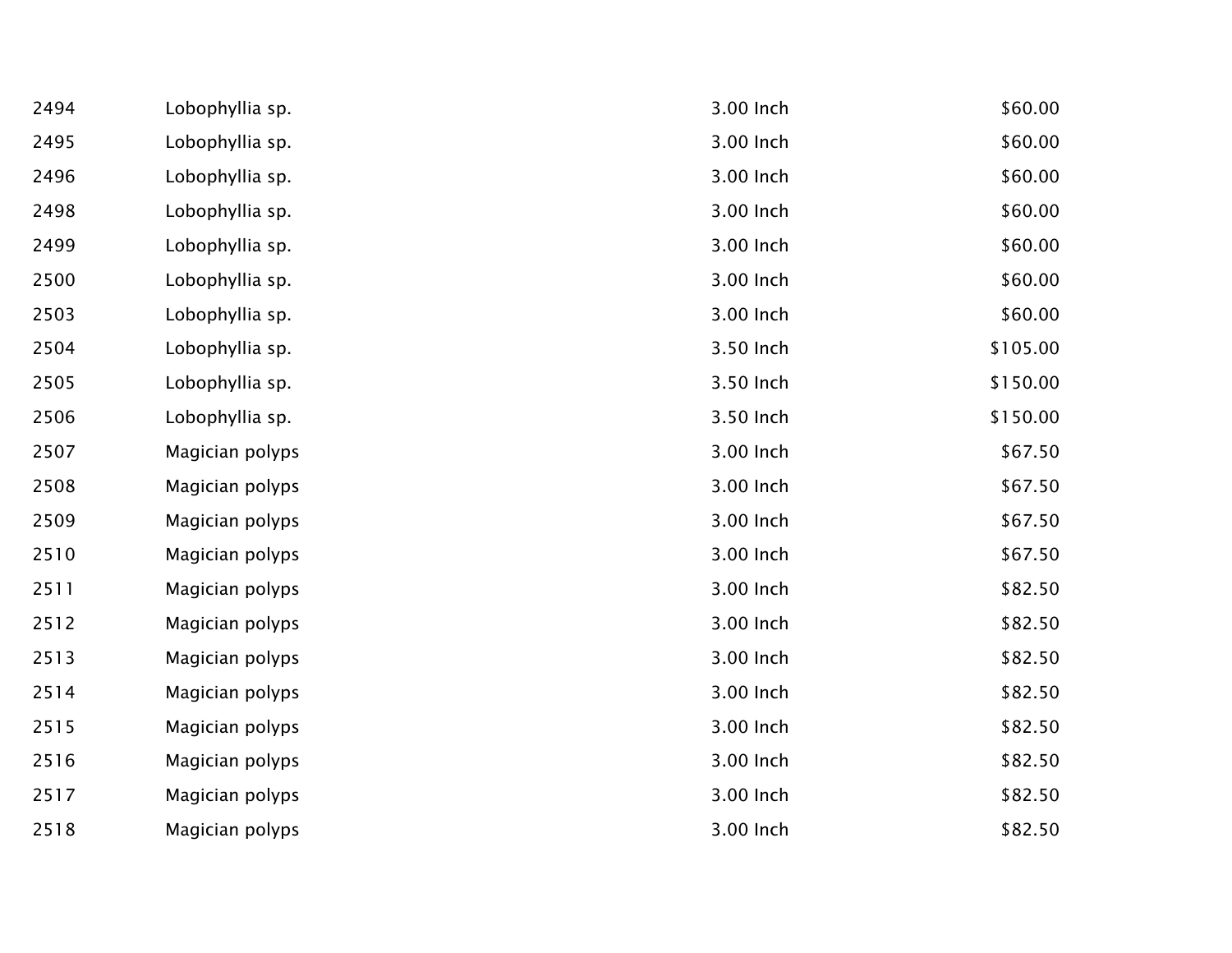| 2519 | Magician polyps    | 3.00 Inch | \$82.50  |
|------|--------------------|-----------|----------|
| 2520 | Magician polyps    | 3.00 Inch | \$82.50  |
| 2521 | Magician polyps    | 3.00 Inch | \$82.50  |
| 2522 | Magician polyps    | 3.00 Inch | \$82.50  |
| 2523 | Magician polyps    | 3.00 Inch | \$82.50  |
| 2524 | Magician polyps    | 3.00 Inch | \$82.50  |
| 2525 | Magician polyps    | 3.00 Inch | \$82.50  |
| 2526 | Magician polyps    | 3.00 Inch | \$82.50  |
| 2527 | Magician polyps    | 3.00 Inch | \$120.00 |
| 2528 | Magician polyps    | 3.00 Inch | \$120.00 |
| 2529 | Montastraea sp.    | 3.00 Inch | \$24.00  |
| 2530 | Montastraea sp.    | 3.00 Inch | \$24.00  |
| 2531 | Montastraea sp.    | 3.00 Inch | \$24.00  |
| 2532 | Montastraea sp.    | 3.00 Inch | \$24.00  |
| 2533 | Montastraea sp.    | 3.00 Inch | \$24.00  |
| 2534 | Montastraea sp.    | 3.00 Inch | \$24.00  |
| 2535 | Montastraea sp.    | 3.00 Inch | \$24.00  |
| 2536 | Montastraea sp.    | 3.00 Inch | \$24.00  |
| 2537 | Montastraea sp.    | 3.00 Inch | \$24.00  |
| 2538 | Montastraea sp.    | 3.00 Inch | \$24.00  |
| 2539 | Montastraea sp.    | 3.00 Inch | \$24.00  |
| 2540 | Nephthyigorgia sp. | 3.00 Inch | \$22.50  |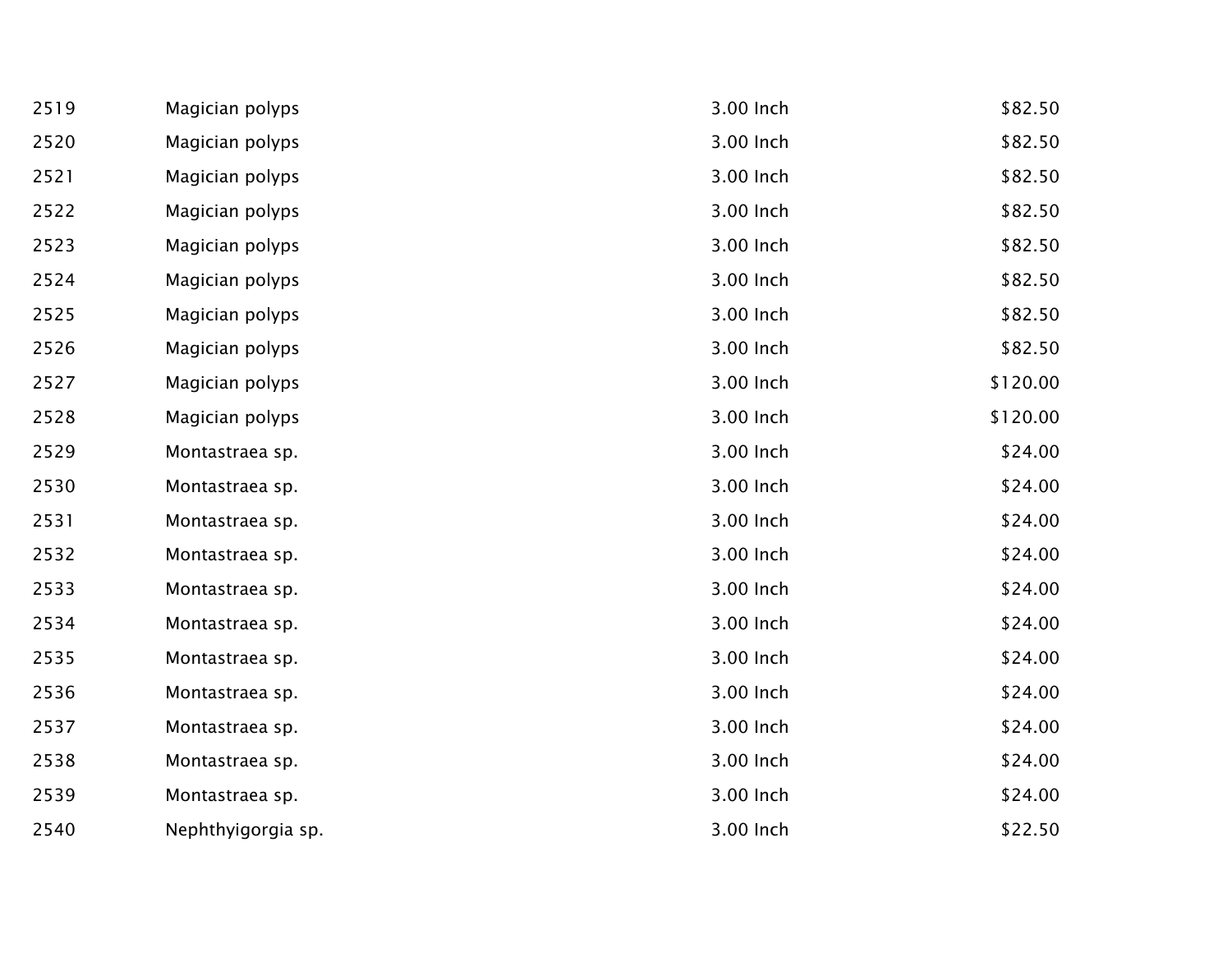| 2541 | Nephthyigorgia sp.      | 3.00 Inch | \$22.50 |
|------|-------------------------|-----------|---------|
| 2542 | Nephthyigorgia sp.      | 3.00 Inch | \$22.50 |
| 2543 | Physogyra lichtensteini | 3.00 Inch | \$39.00 |
| 2544 | Physogyra lichtensteini | 3.00 Inch | \$39.00 |
| 2545 | Physogyra lichtensteini | 3.00 Inch | \$39.00 |
| 2546 | Physogyra lichtensteini | 3.00 Inch | \$39.00 |
| 2547 | Physogyra lichtensteini | 3.00 Inch | \$39.00 |
| 2548 | Physogyra lichtensteini | 3.00 Inch | \$39.00 |
| 2549 | Physogyra lichtensteini | 3.00 Inch | \$39.00 |
| 2550 | Physogyra lichtensteini | 3.00 Inch | \$39.00 |
| 2551 | Physogyra lichtensteini | 3.00 Inch | \$39.00 |
| 2552 | Physogyra lichtensteini | 3.00 Inch | \$39.00 |
| 2553 | Physogyra lichtensteini | 3.00 Inch | \$42.00 |
| 2554 | Physogyra lichtensteini | 3.00 Inch | \$42.00 |
| 2555 | Physogyra lichtensteini | 3.00 Inch | \$42.00 |
| 2556 | Physogyra lichtensteini | 3.00 Inch | \$42.00 |
| 2557 | Physogyra lichtensteini | 3.00 Inch | \$42.00 |
| 2558 | Physogyra lichtensteini | 3.00 Inch | \$42.00 |
| 2559 | Physogyra lichtensteini | 3.50 Inch | \$39.00 |
| 2560 | Physogyra lichtensteini | 3.50 Inch | \$39.00 |
| 2561 | Physogyra lichtensteini | 3.50 Inch | \$39.00 |
| 2562 | Physogyra lichtensteini | 3.50 Inch | \$39.00 |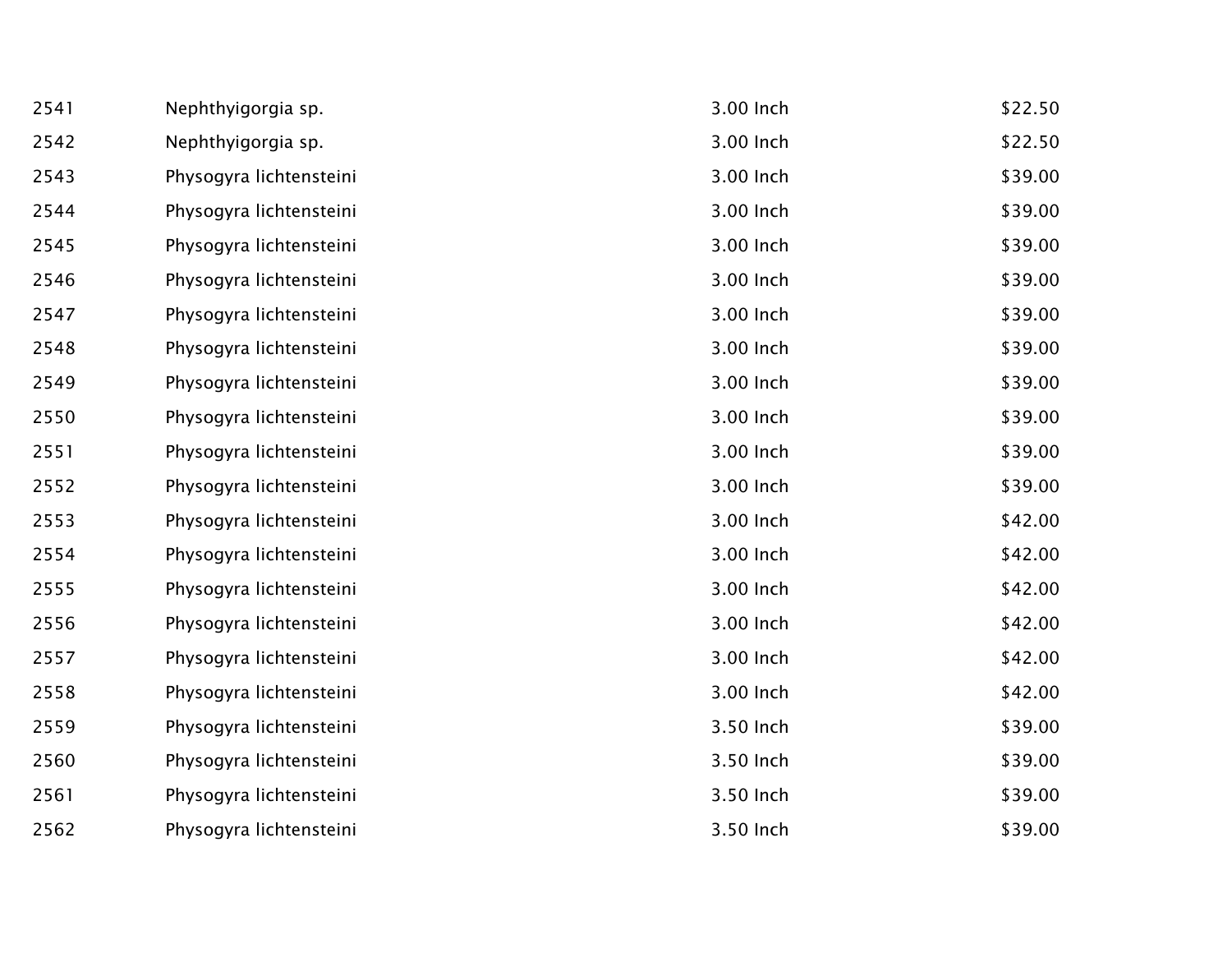| 2563 | Physogyra lichtensteini | 3.50 Inch | \$45.00  |
|------|-------------------------|-----------|----------|
| 2564 | Physogyra lichtensteini | 3.50 Inch | \$45.00  |
| 2565 | Physogyra lichtensteini | 3.50 Inch | \$45.00  |
| 2566 | Physogyra lichtensteini | 3.50 Inch | \$45.00  |
| 2567 | Physogyra lichtensteini | 3.50 Inch | \$45.00  |
| 2568 | Physogyra lichtensteini | 3.50 Inch | \$45.00  |
| 2569 | Physogyra lichtensteini | 3.50 Inch | \$45.00  |
| 2570 | Plerogyra turbida       | 3.00 Inch | \$39.00  |
| 2571 | Plerogyra turbida       | 3.00 Inch | \$39.00  |
| 2572 | Plerogyra turbida       | 3.00 Inch | \$39.00  |
| 2573 | Plerogyra turbida       | 3.00 Inch | \$39.00  |
| 2574 | Plerogyra turbida       | 3.00 Inch | \$39.00  |
| 2575 | Plerogyra turbida       | 3.00 Inch | \$39.00  |
| 2576 | Plerogyra turbida       | 3.00 Inch | \$39.00  |
| 2577 | Plerogyra turbida       | 3.00 Inch | \$39.00  |
| 2578 | Plerogyra turbida       | 3.00 Inch | \$39.00  |
| 2579 | Plerogyra turbida       | 3.00 Inch | \$39.00  |
| 2580 | Plerogyra turbida       | 3.00 Inch | \$39.00  |
| 2581 | Plerogyra turbida       | 3.00 Inch | \$39.00  |
| 2582 | Rhodactis sp.           | 01 Pcs    | \$120.00 |
| 2583 | Rhodactis sp.           | 01 Pcs    | \$120.00 |
| 2584 | Rhodactis sp.           | 01 Pcs    | \$120.00 |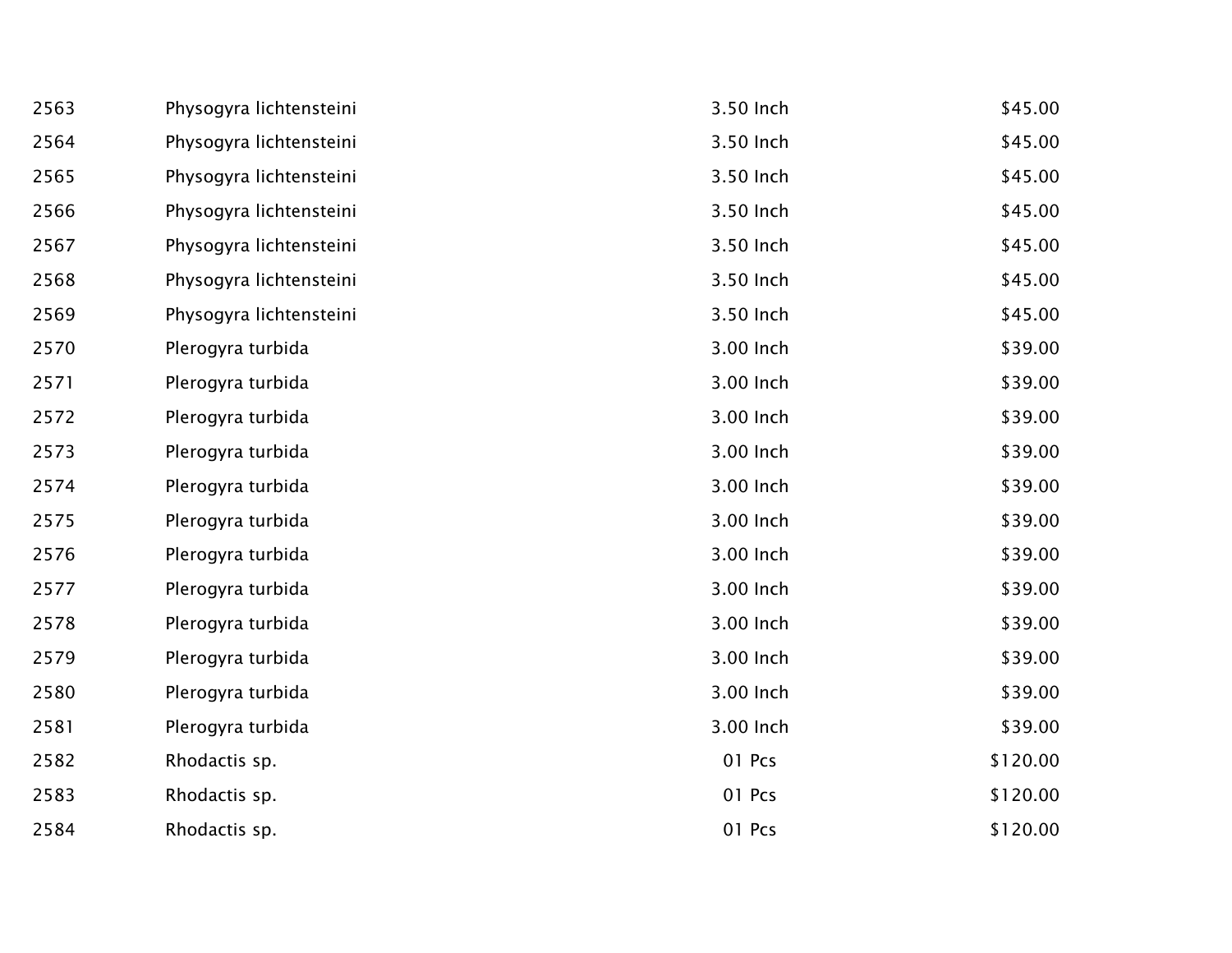| 2585 | Rhodactis sp. | 01 Pcs | \$120.00 |
|------|---------------|--------|----------|
| 2586 | Rhodactis sp. | 01 Pcs | \$180.00 |
| 2587 | Rhodactis sp. | 01 Pcs | \$180.00 |
| 2588 | Rhodactis sp. | 03 Pcs | \$60.00  |
| 2589 | Rhodactis sp. | 05 Pcs | \$75.00  |
| 2590 | Rhodactis sp. | 05 Pcs | \$75.00  |
| 2591 | Rhodactis sp. | 05 Pcs | \$75.00  |
| 2592 | Rhodactis sp. | 06 Pcs | \$120.00 |
| 2593 | Rhodactis sp. | 10 Pcs | \$90.00  |
| 2594 | Rhodactis sp. | 10 Pcs | \$105.00 |
| 2595 | Rhodactis sp. | 10 Pcs | \$105.00 |
| 2596 | Rhodactis sp. | 11 Pcs | \$120.00 |
| 2597 | Rhodactis sp. | 11 Pcs | \$120.00 |
| 2598 | Rhodactis sp. | 11 Pcs | \$150.00 |
| 2599 | Rhodactis sp. | 11 Pcs | \$150.00 |
| 2600 | Rhodactis sp. | 11 Pcs | \$150.00 |
| 2601 | Rhodactis sp. | 11 Pcs | \$150.00 |
| 2602 | Rhodactis sp. | 11 Pcs | \$150.00 |
| 2603 | Rhodactis sp. | 11 Pcs | \$210.00 |
| 2604 | Ricordea yuma | 01 Pcs | \$67.50  |
| 2605 | Ricordea yuma | 01 Pcs | \$120.00 |
| 2607 | Ricordea yuma | 01 Pcs | \$120.00 |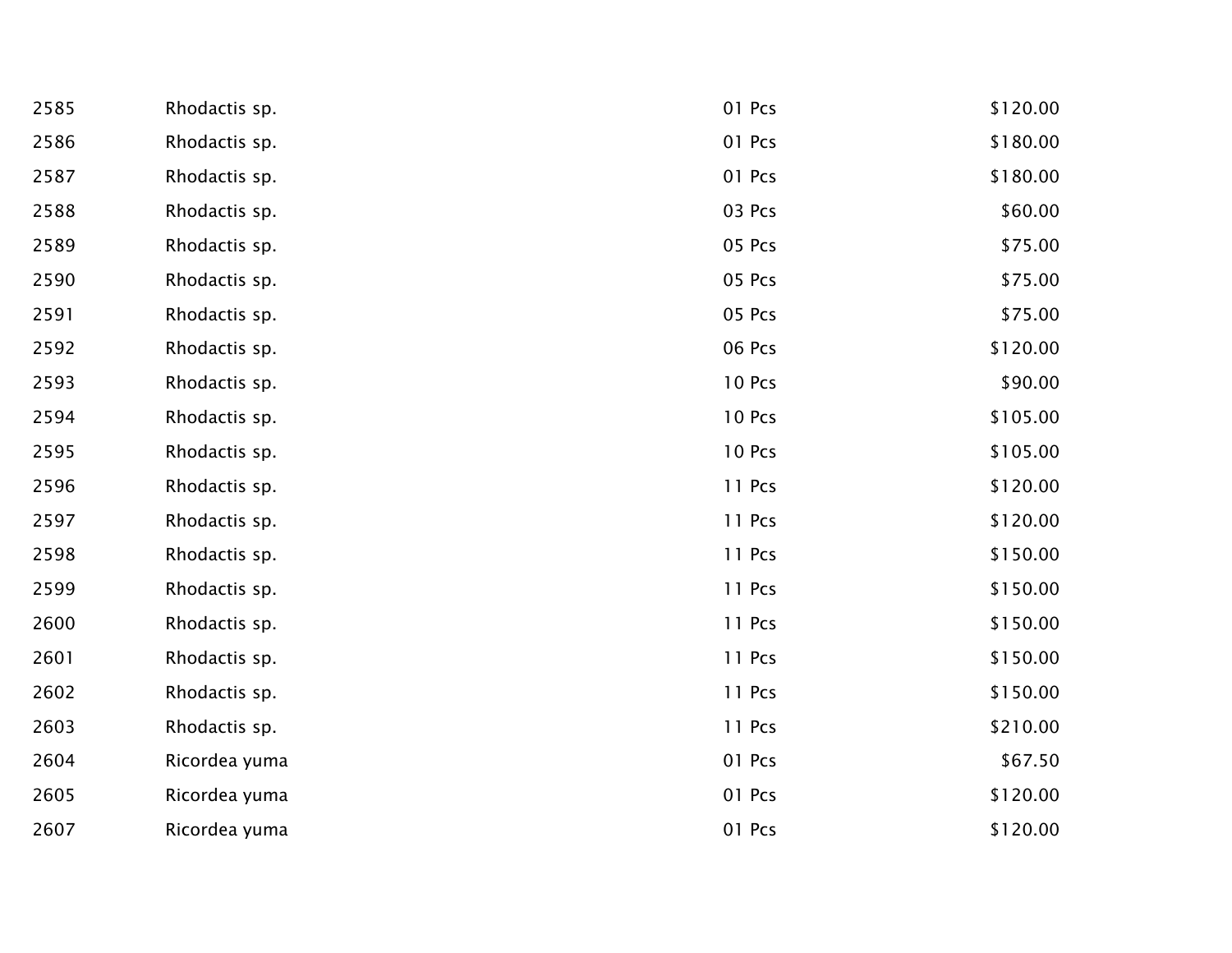| 2608 | Ricordea yuma     | 01 Pcs    | \$120.00 |
|------|-------------------|-----------|----------|
| 2609 | Ricordea yuma     | 01 Pcs    | \$120.00 |
| 2610 | Ricordea yuma     | 01 Pcs    | \$180.00 |
| 2611 | Ricordea yuma     | 01 Pcs    | \$180.00 |
| 2613 | Ricordea yuma     | 03 Pcs    | \$75.00  |
| 2614 | Ricordea yuma     | 03 Pcs    | \$75.00  |
| 2615 | Ricordea yuma     | 03 Pcs    | \$75.00  |
| 2616 | Ricordea yuma     | 04 Pcs    | \$90.00  |
| 2617 | Ricordea yuma     | 04 Pcs    | \$90.00  |
| 2618 | Ricordea yuma     | 04 Pcs    | \$90.00  |
| 2619 | Ricordea yuma     | 05 Pcs    | \$75.00  |
| 2622 | Ricordea yuma     | 06 Pcs    | \$82.50  |
| 2623 | Ricordea yuma     | 06 Pcs    | \$82.50  |
| 2624 | Sarcophyton curly | 3.50 Inch | \$27.00  |
| 2625 | Sarcophyton curly | 3.50 Inch | \$27.00  |
| 2626 | Sarcophyton curly | 3.50 Inch | \$27.00  |
| 2627 | Sarcophyton curly | 3.50 Inch | \$27.00  |
| 2628 | Sarcophyton curly | 3.50 Inch | \$27.00  |
| 2629 | Sinularia sp.     | 3.00 Inch | \$18.00  |
| 2630 | Sinularia sp.     | 3.00 Inch | \$18.00  |
| 2631 | Superman polyp    | 24 Pcs    | \$67.50  |
| 2632 | Superman polyp    | 26 Pcs    | \$60.00  |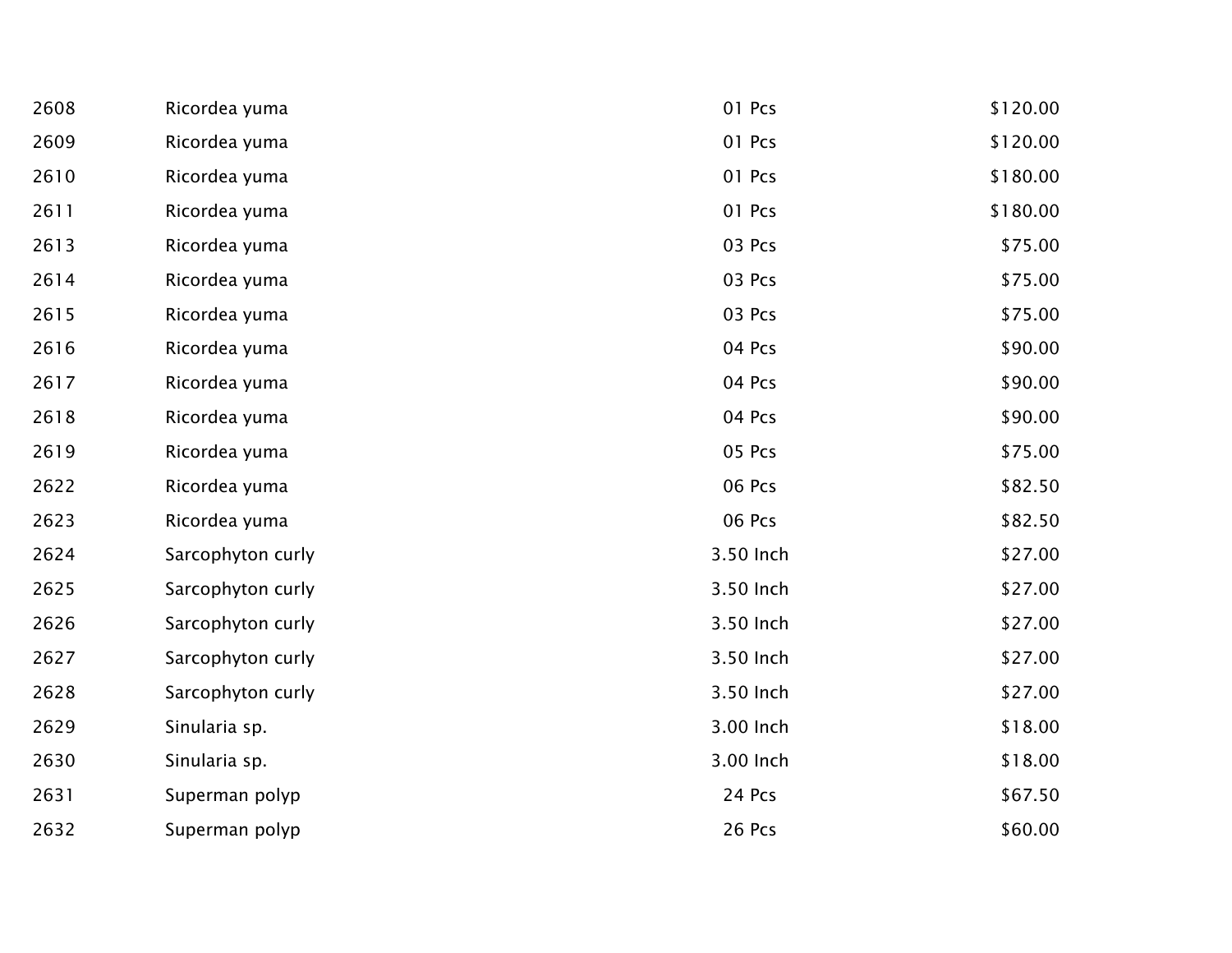| 2633 | Superman polyp          | 44 Pcs    | \$90.00  |
|------|-------------------------|-----------|----------|
| 2634 | Superman polyp          | 44 Pcs    | \$90.00  |
| 2635 | Superman polyp          | 48 Pcs    | \$90.00  |
| 2636 | Superman polyp          | 64 Pcs    | \$120.00 |
| 2637 | Superman polyp          | 68 Pcs    | \$120.00 |
| 2638 | Symphyllia sp.          | 3.00 Inch | \$60.00  |
| 2639 | Symphyllia sp.          | 3.00 Inch | \$67.50  |
| 2640 | Symphyllia sp.          | 3.00 Inch | \$67.50  |
| 2641 | Symphyllia sp.          | 3.00 Inch | \$90.00  |
| 2642 | Symphyllia sp.          | 3.00 Inch | \$90.00  |
| 2643 | Symphyllia sp.          | 3.00 Inch | \$90.00  |
| 2644 | Symphyllia sp.          | 3.00 Inch | \$90.00  |
| 2645 | Symphyllia sp.          | 3.50 Inch | \$67.50  |
| 2646 | Symphyllia sp.          | 3.50 Inch | \$75.00  |
| 2647 | Symphyllia sp.          | 4.00 Inch | \$150.00 |
| 2648 | Trachyphyllia geoffroyi | 2.00 Inch | \$45.00  |
| 2649 | Trachyphyllia geoffroyi | 2.00 Inch | \$45.00  |
| 2650 | Trachyphyllia geoffroyi | 2.00 Inch | \$52.50  |
| 2651 | Trachyphyllia geoffroyi | 2.00 Inch | \$52.50  |
| 2652 | Trachyphyllia geoffroyi | 2.00 Inch | \$52.50  |
| 2653 | Trachyphyllia geoffroyi | 2.00 Inch | \$52.50  |
| 2654 | Trachyphyllia geoffroyi | 2.00 Inch | \$52.50  |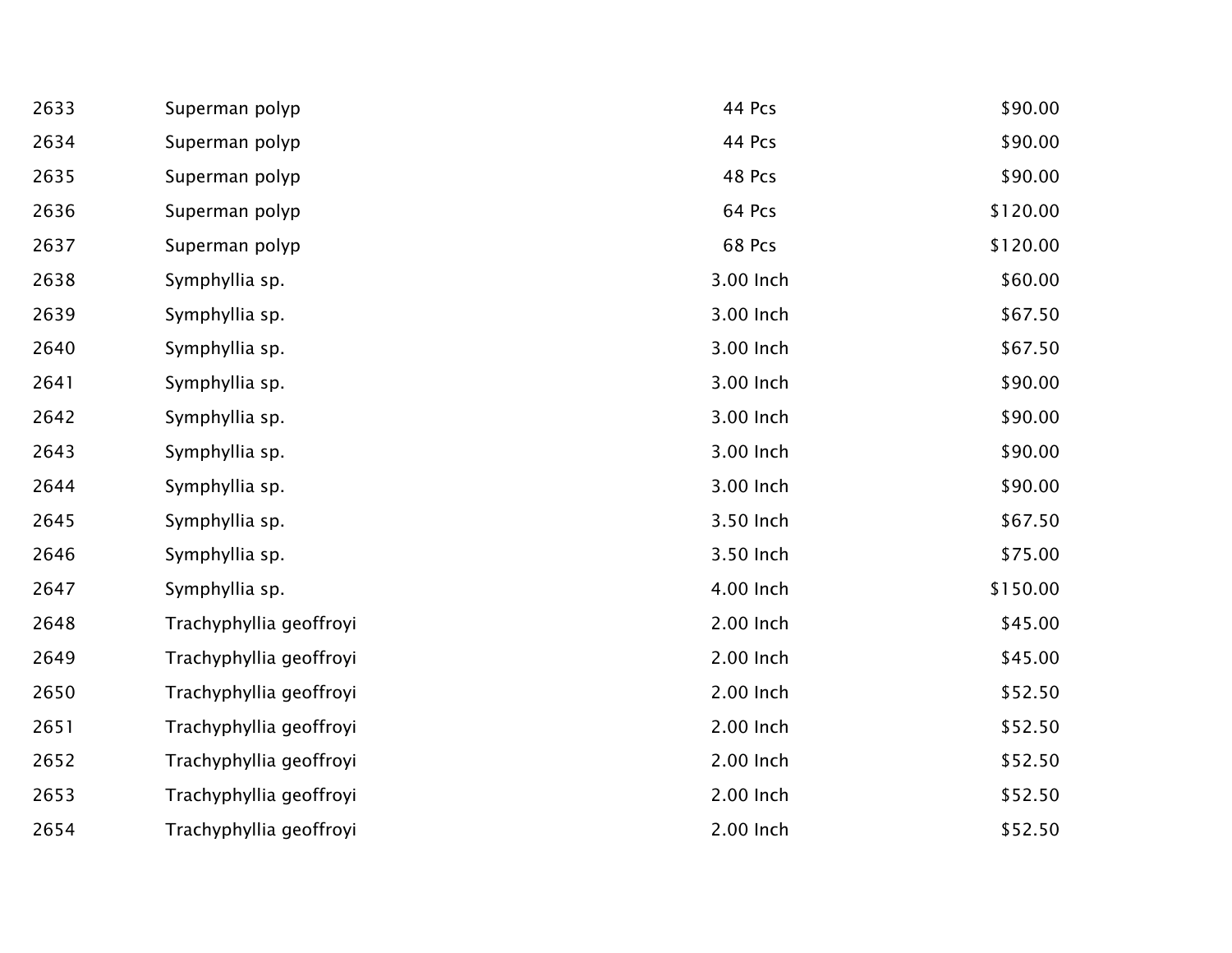| 2655 | Trachyphyllia geoffroyi | 2.00 Inch | \$52.50 |
|------|-------------------------|-----------|---------|
| 2656 | Trachyphyllia geoffroyi | 2.00 Inch | \$52.50 |
| 2657 | Trachyphyllia geoffroyi | 2.00 Inch | \$52.50 |
| 2658 | Trachyphyllia geoffroyi | 2.00 Inch | \$52.50 |
| 2659 | Trachyphyllia geoffroyi | 2.00 Inch | \$52.50 |
| 2660 | Trachyphyllia geoffroyi | 2.00 Inch | \$52.50 |
| 2661 | Trachyphyllia geoffroyi | 2.00 Inch | \$52.50 |
| 2662 | Trachyphyllia geoffroyi | 2.00 Inch | \$52.50 |
| 2663 | Trachyphyllia geoffroyi | 2.00 Inch | \$60.00 |
| 2664 | Trachyphyllia geoffroyi | 3.00 Inch | \$75.00 |
| 2665 | Trachyphyllia geoffroyi | 3.00 Inch | \$75.00 |
| 2667 | Trachyphyllia geoffroyi | 3.00 Inch | \$75.00 |
| 2669 | Trachyphyllia geoffroyi | 3.00 Inch | \$75.00 |
| 2670 | Trachyphyllia geoffroyi | 3.00 Inch | \$75.00 |
| 2672 | Trachyphyllia geoffroyi | 3.00 Inch | \$75.00 |
| 2673 | Trachyphyllia geoffroyi | 3.00 Inch | \$75.00 |
| 2674 | Trachyphyllia geoffroyi | 3.00 Inch | \$75.00 |
| 2675 | Trachyphyllia geoffroyi | 3.00 Inch | \$75.00 |
| 2677 | Trachyphyllia geoffroyi | 3.00 Inch | \$75.00 |
| 2678 | Trachyphyllia geoffroyi | 3.00 Inch | \$75.00 |
| 2679 | Trachyphyllia geoffroyi | 3.00 Inch | \$75.00 |
| 2680 | Trachyphyllia geoffroyi | 3.00 Inch | \$75.00 |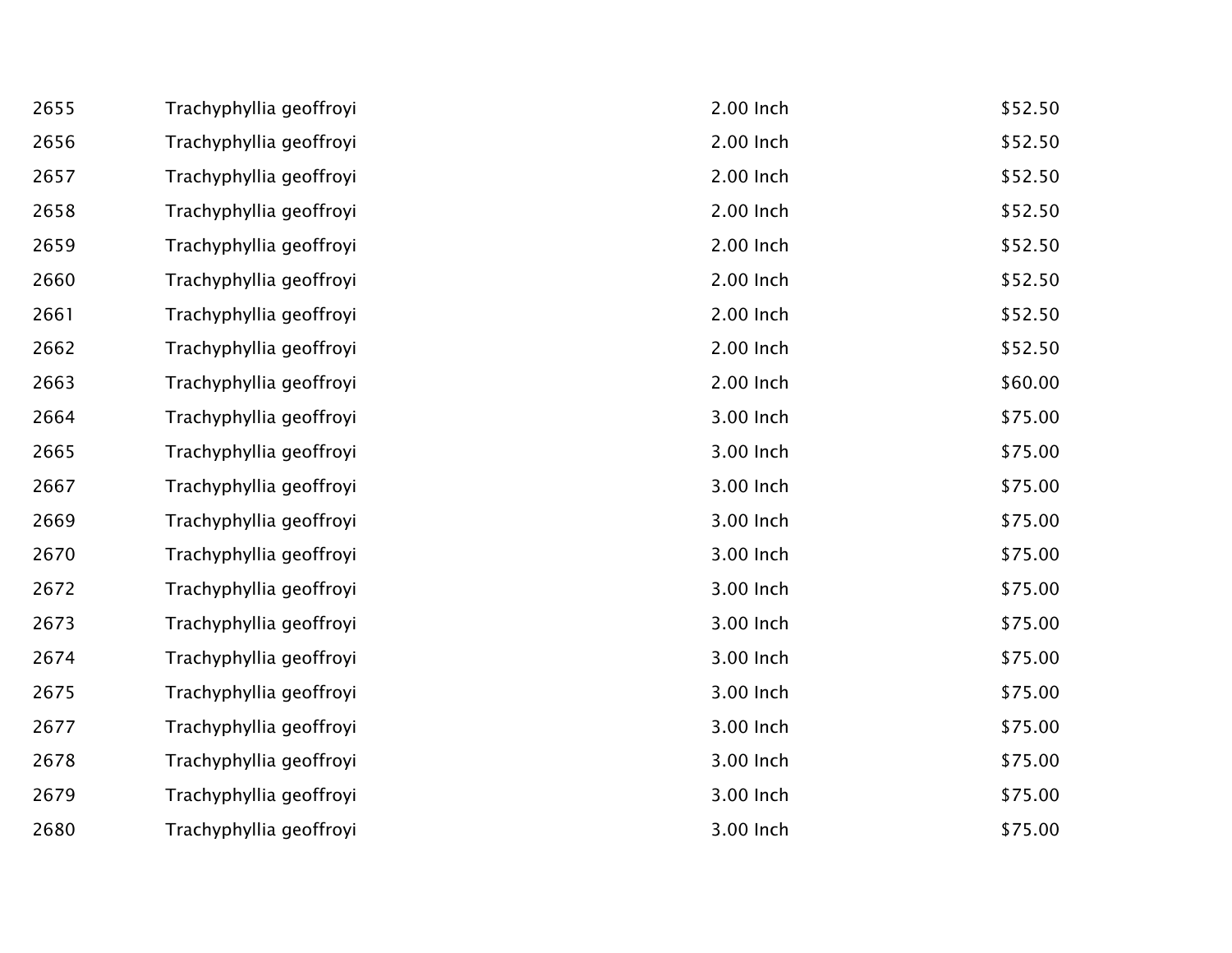| 2682 | Trachyphyllia geoffroyi | 3.00 Inch | \$75.00 |
|------|-------------------------|-----------|---------|
| 2683 | Trachyphyllia geoffroyi | 3.00 Inch | \$75.00 |
| 2684 | Trachyphyllia geoffroyi | 3.00 Inch | \$75.00 |
| 2685 | Trachyphyllia geoffroyi | 3.00 Inch | \$75.00 |
| 2686 | Trachyphyllia geoffroyi | 3.00 Inch | \$75.00 |
| 2687 | Trachyphyllia geoffroyi | 3.00 Inch | \$75.00 |
| 2688 | Turbinaria sp.          | 3.00 Inch | \$24.00 |
| 2689 | Turbinaria sp.          | 3.00 Inch | \$24.00 |
| 2690 | Turbinaria sp.          | 3.00 Inch | \$24.00 |
| 2691 | Turbinaria sp.          | 3.00 Inch | \$24.00 |
| 2692 | Turbinaria sp.          | 3.00 Inch | \$24.00 |
| 2693 | Turbinaria sp.          | 3.00 Inch | \$24.00 |
| 2694 | Turbinaria sp.          | 3.00 Inch | \$24.00 |
| 2695 | Turbinaria sp.          | 3.00 Inch | \$27.00 |
| 2696 | Turbinaria sp.          | 3.00 Inch | \$27.00 |
| 2697 | Turbinaria sp.          | 3.00 Inch | \$27.00 |
| 2698 | Turbinaria sp.          | 3.00 Inch | \$27.00 |
| 2699 | Turbinaria sp.          | 3.00 Inch | \$27.00 |
| 2700 | Turbinaria sp.          | 3.00 Inch | \$27.00 |
| 2701 | Turbinaria sp.          | 3.00 Inch | \$27.00 |
| 2702 | Turbinaria sp.          | 3.00 Inch | \$27.00 |
| 2703 | Turbinaria sp.          | 3.00 Inch | \$27.00 |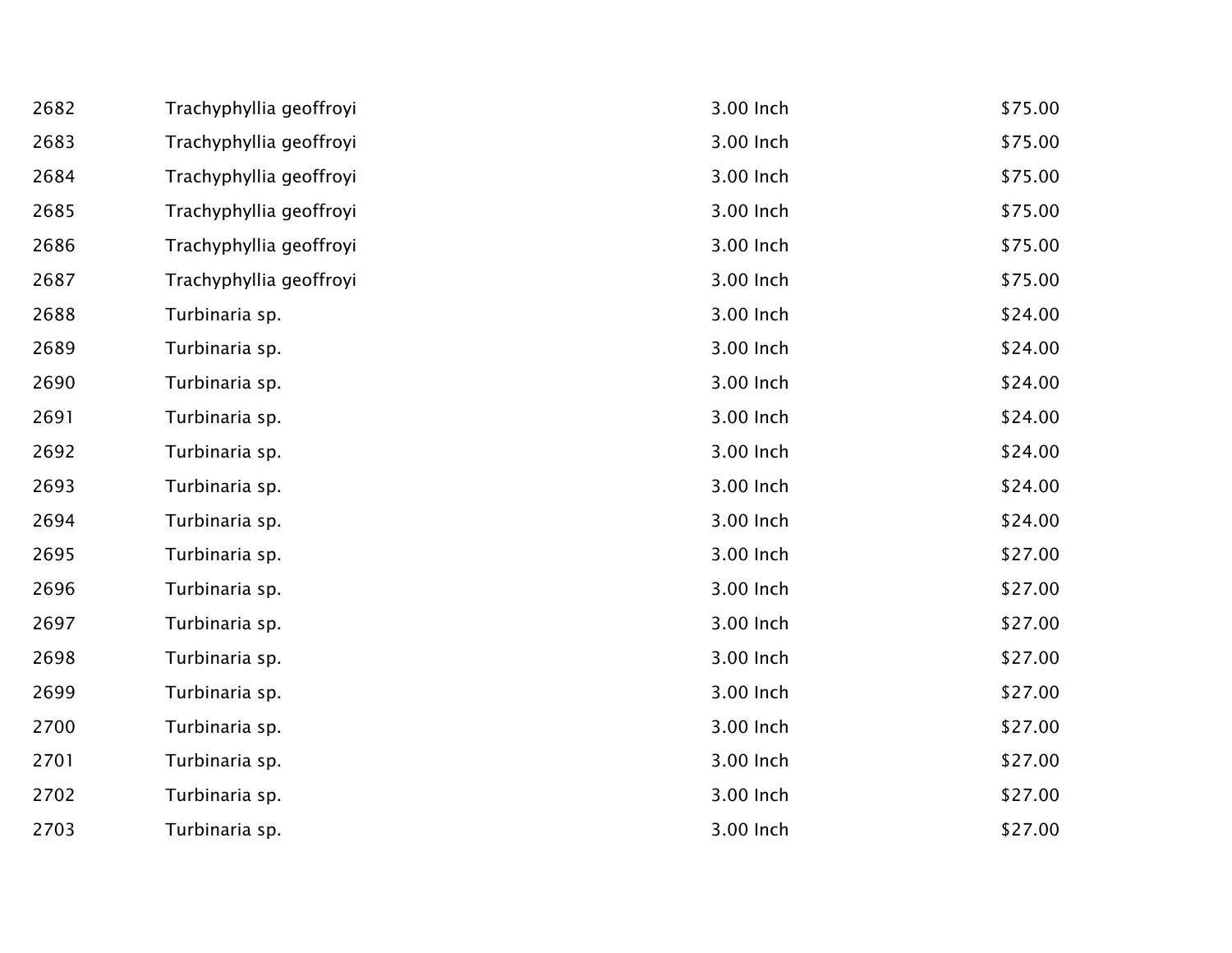| 2704 | Turbinaria sp. | 3.00 Inch | \$27.00  |
|------|----------------|-----------|----------|
| 2705 | Turbinaria sp. | 3.00 Inch | \$27.00  |
| 2706 | Turbinaria sp. | 3.00 Inch | \$27.00  |
| 2707 | Turbinaria sp. | 3.50 Inch | \$27.00  |
| 2708 | Zoanthus sp.   | 3.00 Inch | \$52.50  |
| 2710 | Zoanthus sp.   | 3.00 Inch | \$52.50  |
| 2711 | Zoanthus sp.   | 3.00 Inch | \$52.50  |
| 2712 | Zoanthus sp.   | 3.00 Inch | \$52.50  |
| 2713 | Zoanthus sp.   | 3.00 Inch | \$52.50  |
| 2714 | Zoanthus sp.   | 3.00 Inch | \$75.00  |
| 2716 | Zoanthus sp.   | 3.00 Inch | \$75.00  |
| 2717 | Zoanthus sp.   | 3.00 Inch | \$75.00  |
| 2718 | Zoanthus sp.   | 3.00 Inch | \$75.00  |
| 2719 | Zoanthus sp.   | 3.00 Inch | \$75.00  |
| 2720 | Zoanthus sp.   | 3.00 Inch | \$75.00  |
| 2721 | Zoanthus sp.   | 3.50 Inch | \$52.50  |
| 2722 | Zoanthus sp.   | 3.50 Inch | \$52.50  |
| 2723 | Zoanthus sp.   | 3.50 Inch | \$75.00  |
| 2724 | Zoanthus sp.   | 3.50 Inch | \$75.00  |
| 2725 | Zoanthus sp.   | 3.50 Inch | \$75.00  |
| 2726 | Zoanthus sp.   | 3.50 Inch | \$75.00  |
| 2727 | Zoanthus sp.   | 3.50 Inch | \$105.00 |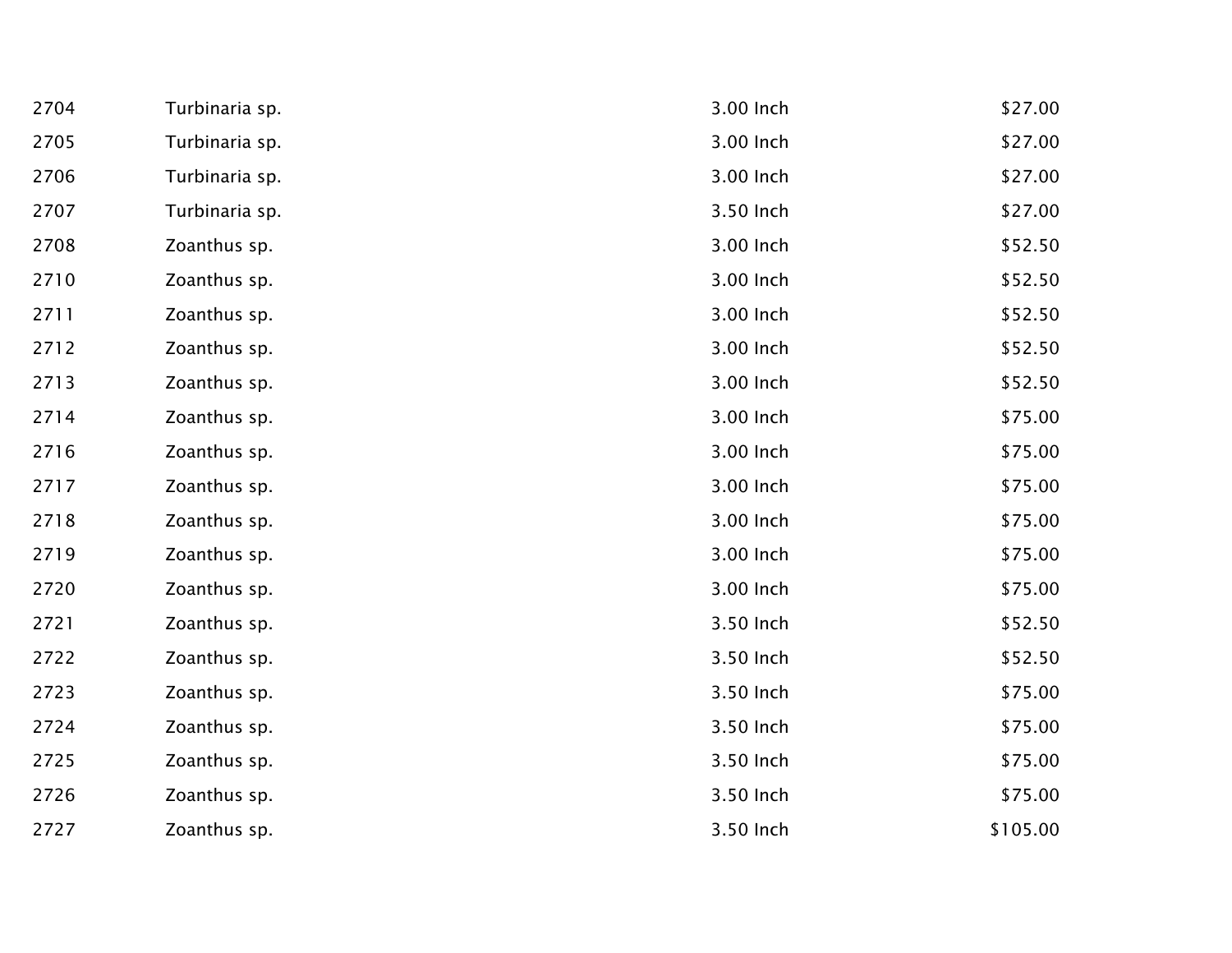| 4122 | Trachyphyllia geoffroyi | 2.50 Inch | \$60.00 |
|------|-------------------------|-----------|---------|
| 4123 | Trachyphyllia geoffroyi | 2.50 Inch | \$75.00 |
| 4124 | Trachyphyllia geoffroyi | 2.50 Inch | \$60.00 |
| 4130 | Trachyphyllia geoffroyi | 2.00 Inch | \$52.50 |
| 4131 | Trachyphyllia geoffroyi | 2.00 Inch | \$52.50 |
| 4132 | Trachyphyllia geoffroyi | 2.00 Inch | \$52.50 |
| 4171 | Trachyphyllia geoffroyi | 2.00 Inch | \$52.50 |
| 4172 | Trachyphyllia geoffroyi | 2.00 Inch | \$52.50 |
| 4173 | Trachyphyllia geoffroyi | 2.00 Inch | \$52.50 |